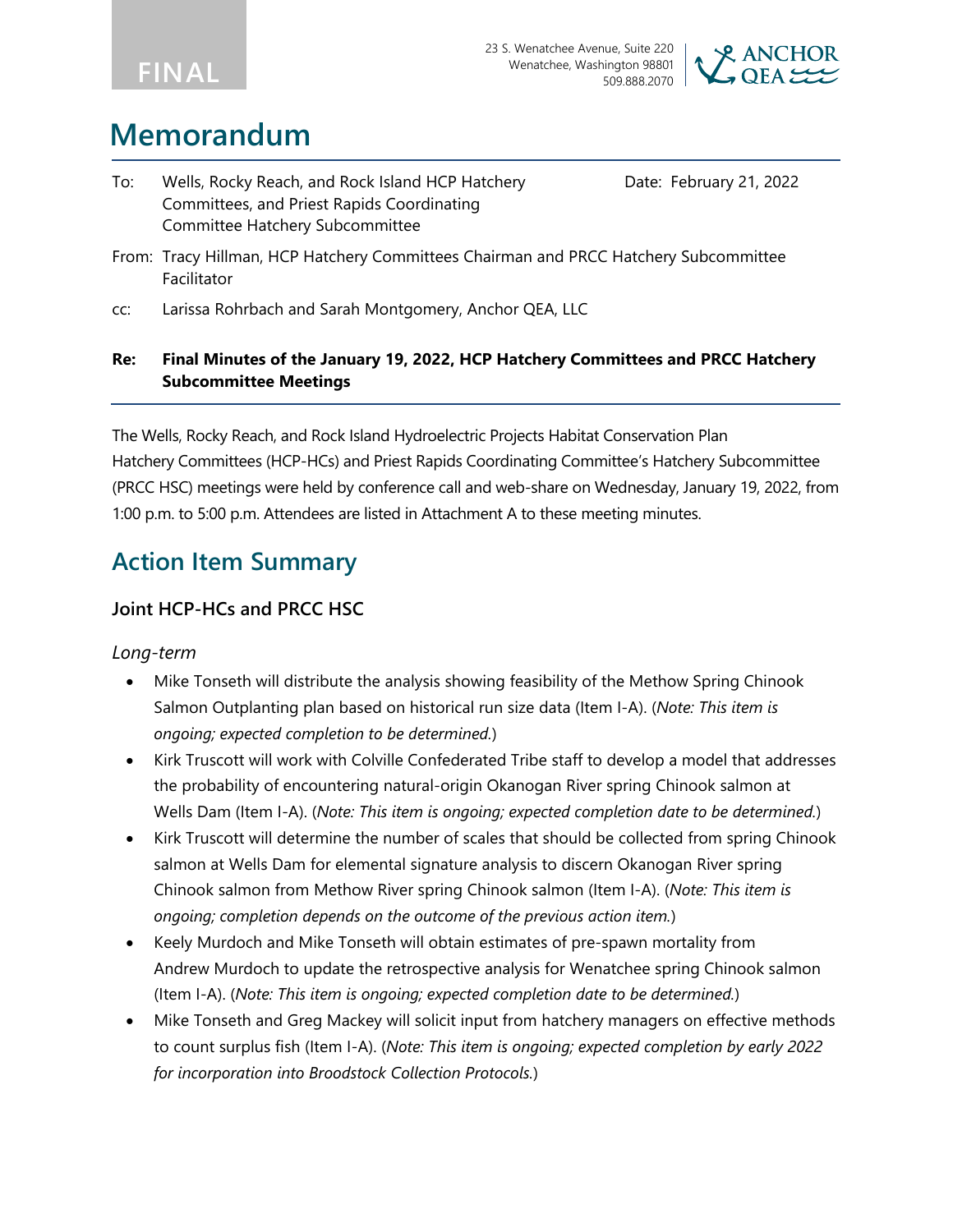

## *Near-term (to be completed by next meeting)*

- Larissa Rohrbach will file and distribute *10-year Comprehensive Review* chapters and comments to the Committees for review as they are completed (Item I-A). (*Note: This item is ongoing.*)
- Todd Pearsons and Catherine Willard will revise Grant and Chelan PUD's draft Statements of Agreement on Sockeye Salmon Obligation for approval in an upcoming meeting (Item I-A). (*Note: This item is ongoing.*)
- Todd Pearsons will update Table 8 of the *2024–2033 Recalculation Data Summary (Version 11)* to correctly show data sources for Nason Spring Chinook Salmon smolt-to-adult return (SAR) ratios to be used in recalculation (Item II-A).
- Mike Tonseth will review available Upper Columbia River DPS Steelhead harvest data by river zone and incidental mortality rates by gear type to determine if this source of mortality can be accounted for in SAR values at Priest Rapids Dam and other projects upstream (Item II-A).

## **Rock Island/Rocky Reach HCP-HCs**

• None.

## **Wells HCP-HC**

• None.

## **PRCC HSC**

• None.

## **Decision Summary**

None.

## **Agreements**

• None.

## **Review Items**

• The revised draft SOA Regarding the 2023 NNI Hatchery Recalculation Dataset and updated *2024–2033 Recalculation Data Summary (Version 11)* were distributed by Larissa Rohrbach on January 13, 2022.

## **Finalized Documents**

• The final *2020 Methow Complex M&E Report* was distributed by Larissa Rohrbach on December 21, 2021.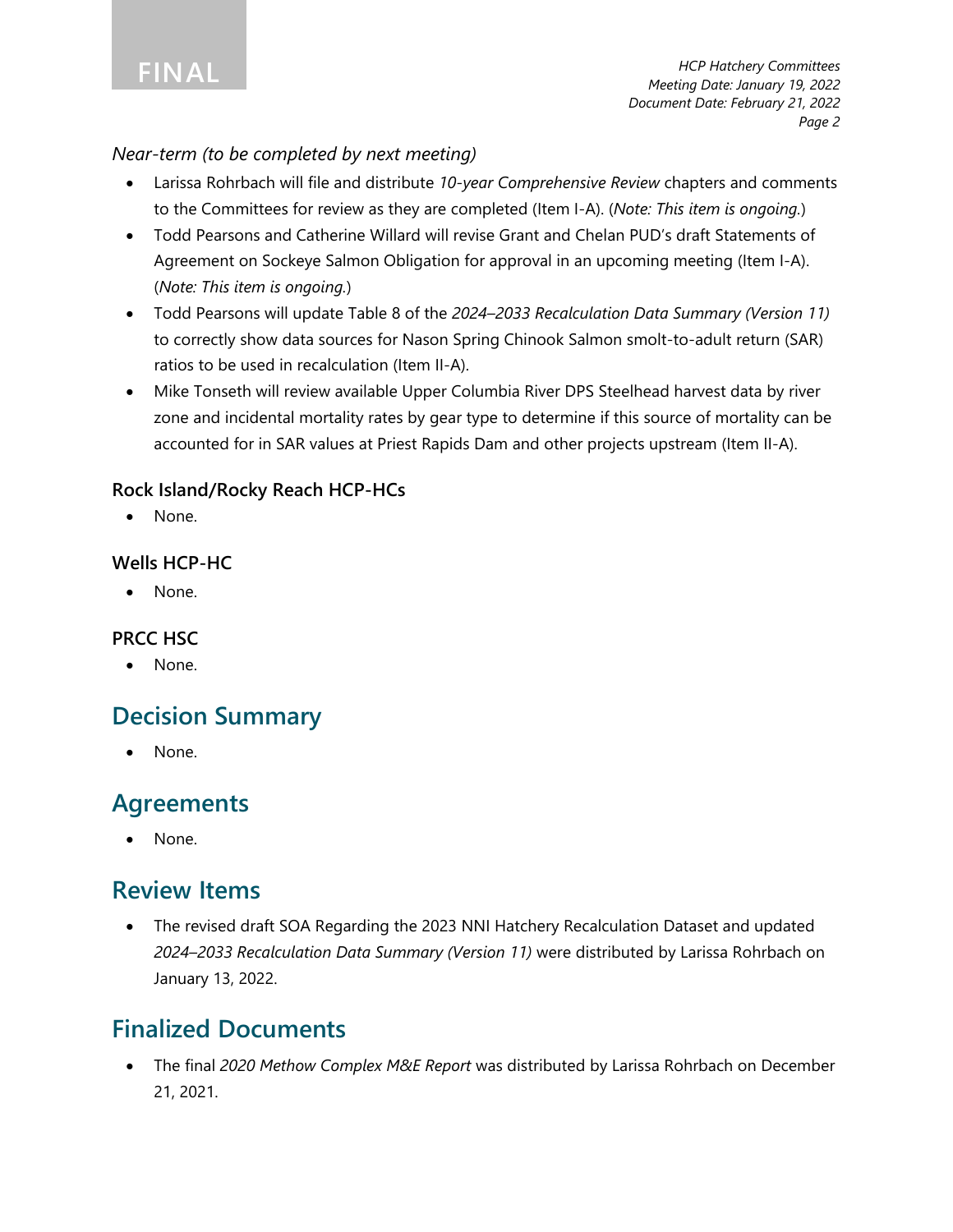• No comments were received on the 2022 Wells HCP Action plan was approved as final by the HCP Coordinating Committee on January 25, 2022.

## **I. Welcome**

## **Agenda, Announcements, Approve Past Meeting Minutes, Last Meeting's Action Items**

Tracy Hillman welcomed the HCP-HCs and PRCC HSC and read the list of attendees (Attachment A). The meeting was held via conference call and web-share because of travel and group meeting restrictions resulting from the coronavirus disease 2019 pandemic.

All HCP-HCs and PRCC HSC representatives approved the agenda.

Action items from the HCP-HCs and PRCC HSC meeting on December 15, 2021, were reviewed and discussed *(Note: Italicized text below corresponds to action items from the previous meeting*).

## **Joint HCP-HCs and PRCC HSC**

*Long-term*

- *Mike Tonseth will distribute the analysis showing feasibility of the Methow Spring Chinook Salmon Outplanting plan based on historical run size data (Item I-A). (Note: This item is ongoing; expected completion to be determined.)*
- *Kirk Truscott will work with Colville Confederated Tribe staff to develop a model that addresses the probability of encountering natural-origin Okanogan River spring Chinook Salmon at Wells Dam (Item I-A). (Note: This item is ongoing; expected completion date to be determined.)*
- *Kirk Truscott will determine the number of scales that should be collected from spring Chinook Salmon at Wells Dam for elemental signature analysis to discern Okanogan River spring Chinook Salmon from Methow River spring Chinook Salmon (Item I-A). (Note: This item is ongoing; completion depends on the outcome of the previous action item.)*
- *Keely Murdoch and Mike Tonseth will update the retrospective analysis for Wenatchee spring Chinook Salmon (Item I-A). (Note: This item is ongoing; expected completion date to be determined.)*

Andrew Murdoch has generated some pre-spawn mortality estimates that were shared with the hatchery committee for the Chiwawa Spring Chinook Salmon a couple of years ago and may be generated for other stocks based on more recent work. This action item has been resolved to adjust program sizing when numbers are available resulting from recalculation.

• *Mike Tonseth and Greg Mackey will solicit input from hatchery managers on effective methods to count juvenile surplus fish (Item I-A). (Note: This item is ongoing; expected completion by early 2022 for incorporation into Broodstock Collection Protocols.)*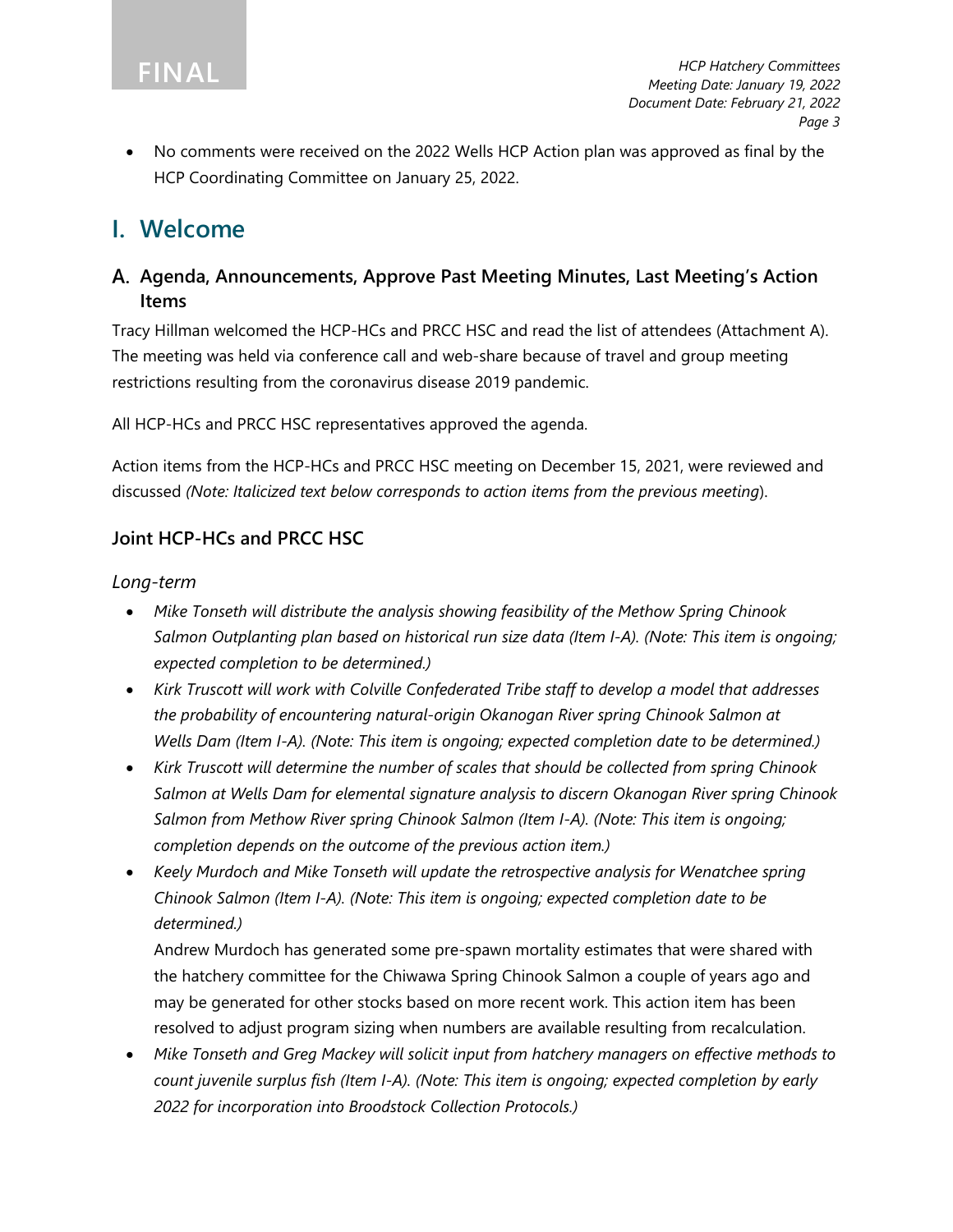

## *Near-term (to be completed by next meeting)*

- *Larissa Rohrbach will file and distribute 10-year Comprehensive Review chapters and comments to the Committees for review as they are completed (Item I-A). (Note: This item is ongoing.)*
- *Todd Pearsons and Catherine Willard will revise Grant and Chelan PUD's draft Statements of Agreement on Sockeye Salmon Obligation for approval in an upcoming meeting (Item I-A). (Note: This item is ongoing.)*
- *Todd Pearsons will update Table 8 of the 2024–2033 Recalculation Data Summary (Version 11) to correctly show data sources for Nason Spring Chinook Salmon smolt-to-adult return (SAR) ratios to be used in recalculation (Item II-A).*
- *Mike Tonseth will review available Upper Columbia River DPS Steelhead harvest data by river zone and incidental mortality rates by gear type to determine if this source of mortality can be accounted for in SAR values at Priest Rapids Dam and other projects upstream (Item II-A).*

## **II. Joint HCP-HCs and PRCC HSC**

## **Hatchery Production Recalculation: Recalculation Data Summary**

The HCP-HCs and PRCC HSC continued discussing No Net Impact (NNI) recalculation data sources and the approach that will be used in the sensitivity analysis.

The following materials were distributed on January 13, 2022, to support the discussion in today's meeting:

- The PUDs provided a revised draft SOA titled *Regarding the 2023 No Net Impact Hatchery Recalculation Dataset* (Draft 2023 Recalculation Data Sources SOA; this draft SOA will be the basis for individual SOAs for the PUDs).
- The PUDs provided an updated version of the *2024–2033 Recalculation Data Summary (Version 11*; Attachment B)
- Grant PUD provided a suggested allocation of adult equivalents to hatchery facilities for mitigation for Priest Rapids Dam (Attachment C).

Updates made to the draft 2023 Recalculation Data Sources (Version 11) include the following:

- Updates to the SAR data to include an average of a passive integrated transponder (PIT) based and coded wire tag (CWT)-based SAR for brood year 2013 for Carlton, Dryden, and Chelan Falls Summer Chinook Salmon.
- Rock Island yearling survival was updated from 93.75 to 93.93 in Table 7.
- Updates suggested by Matt Cooper to Entiat and Leavenworth National Fish Hatchery Spring Chinook Salmon.
- Tables 8 and 9 showing proportion of mitigation allocated to facilities were eliminated.
- Updating the text in Table 5 to indicate that Fall and Summer Chinook Salmon are included as combined Summer/Fall Chinook counts at Wells Dam (versus just summer Chinook Salmon).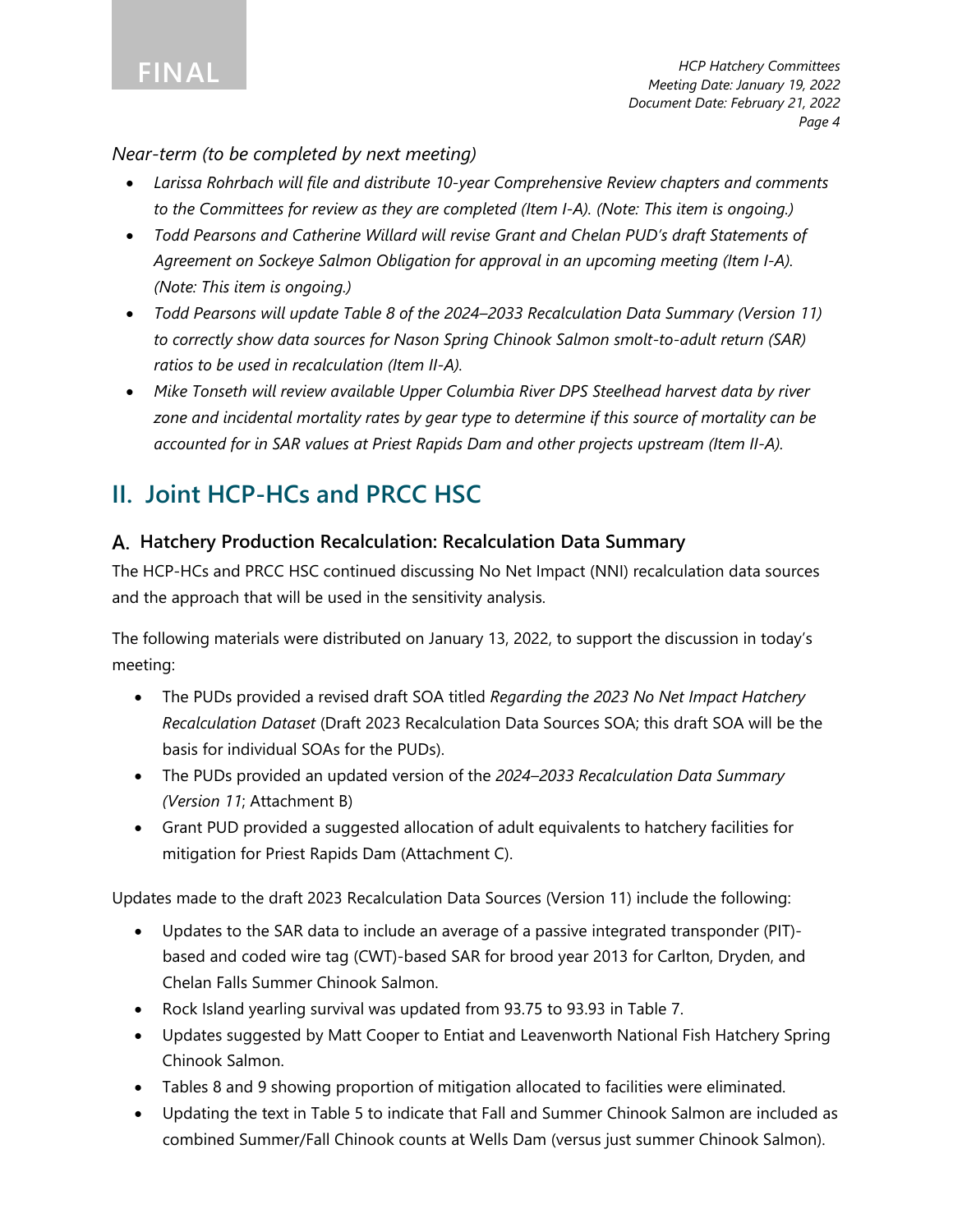• One update needs to be made for Nason Spring Chinook Salmon SARs. There are two years of SARs available (2013 to 2014). Table 8 needs to be updated to state that the remaining years will be taken from the Chiwawa Spring Chinook Salmon dataset. Grant PUD will update Table 8 with this number and indicate which years come from Nason, Chiwawa, and which are PIT-tag-based or CWT-based.

## *Steelhead Smolt-to-Adult Returns*

Tom Kahler shared an analysis responding to his action item from January 6, 2022, to use PIT-tag detections to estimate harvest on upper Columbia steelhead upstream of Bonneville Dam (BON) and between projects. Kahler shared a spreadsheet of Methow, Entiat, and Wenatchee steelhead returns (return-years 2004-2020) to BON as indicated by PIT-tag detections, their fate after passing upstream of BON if known, based on later detections that included recoveries in harvest, as carcasses on spawning grounds, and straying. The data were broken out by each subbasin of origin. The only fish excluded were a few fish detected at BON in the adult fishways during their release year. Kahler highlighted the number of known strays into tributaries outside the Upper Columbia region such as the Deschutes River or Snake River. Conversion rates to each PUD project above McNary Dam (MCN) were also shown. Kahler concluded that straying is a very small percentage of the population. In contrast, approximately 20% of each population are lost between BON and MCN, which is not attributable to straying or dam mortality (as estimated from conversion rates to projects upstream of MCN) and could be attributable to harvest.

Murdoch asked about the idea raised in the last meeting to use the average harvest rate reported in Technical Advisory Committee (TAC) documents. Murdoch said there is a need to determine the number of adult equivalents to release to bring those missing adults back to the upper Columbia tributaries, whether they are missing due to straying or other losses. Murdoch said she understands the desire to adjust for harvest because that loss results from a management decision. The SARs used in the last recalculation are reported in the 2013 recalculation notebook (*Recalculation of Mid-Columbia River Public Utility District Hatchery Production, 2014–2023, Chelan PUD Supporting Documents*). For fish released in the Wenatchee River, PIT tags detected at Rock Island Dam and elastomers tags observed at Priest Rapids Dam (PRD) were used to estimate SARs to the mid-Columbia River (3 years of elastomer tags and 2 years of PIT tags to Rock Island) and data were not adjusted for harvest. For steelhead released at or above Wells Dam, ad-clipped fish observed at Wells Dam were used and data were also not adjusted for harvest. What is core and integral to the HCPs or Priest Rapids Salmon and Steelhead Settlement Agreement is getting to NNI. In the last recalculation, a conservative approach was used to be sure to get to NNI by using SARs from Upper Columbia River projects. Using a SAR calculated at BON leaves us short of NNI. There is a need to ensure that all mortality that happens along their journey is included in the SAR with perhaps the exception of harvest. Murdoch said she would support using the TAC harvest rates, which is a published value. Murdoch said strays are a part of the loss that should be mitigated for.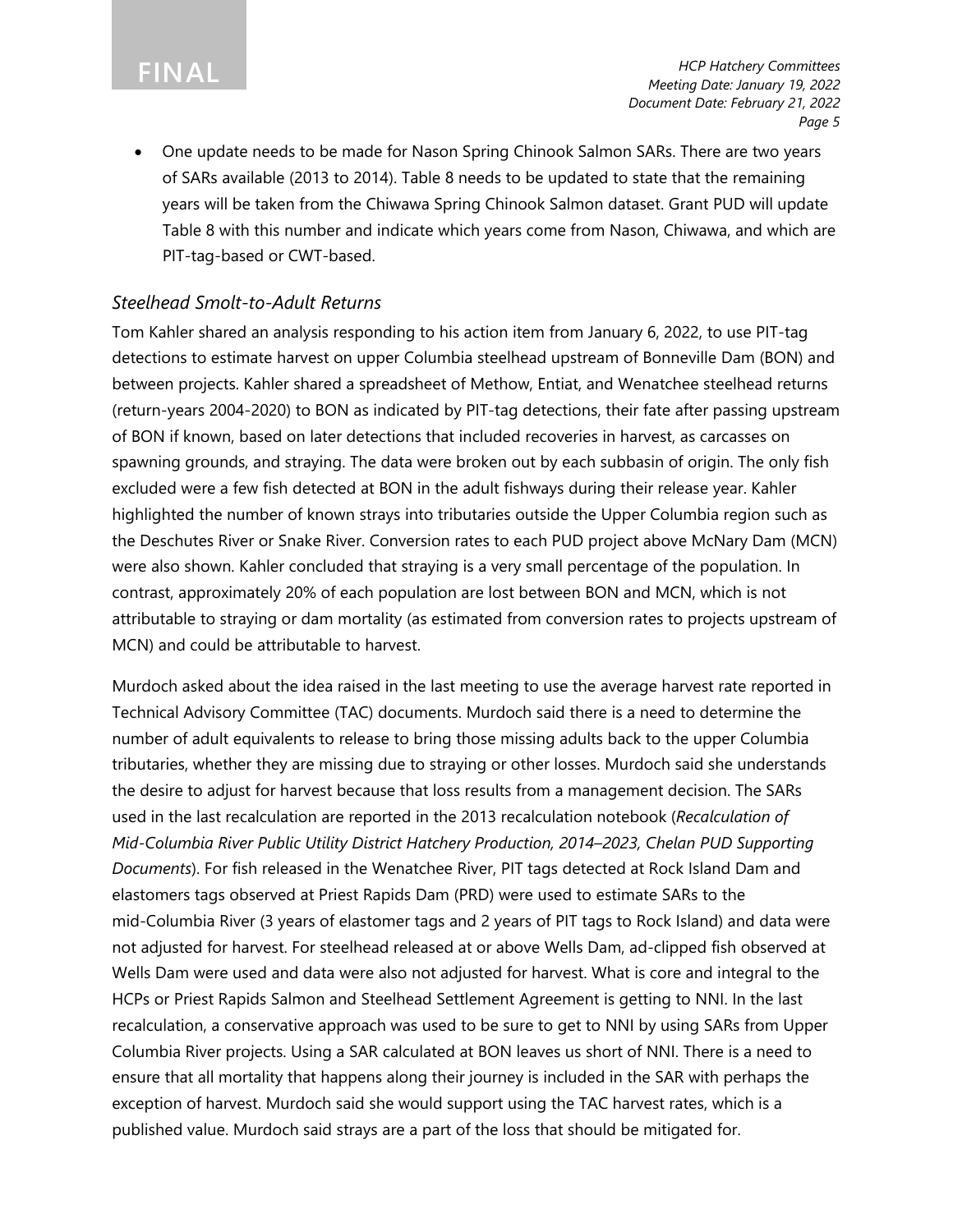Mike Tonseth asked if the PIT-tag data that were analyzed were from hatchery- and natural-origin fish. Kahler said this includes all hatchery and natural fish PIT tagged in the Methow, Entiat, and Wenatchee subbasins. Gale asked if the Winthrop National Fish Hatchery steelhead were included. Kahler said yes.

Tonseth said the objective is to try to estimate a harvest rate on hatchery-origin fish to derive hatchery-origin SARs. Tonseth talked to Ryan Lothrop, Washington Department of Fish and Wildlife (WDFW's) Columbia River Fishery Manager, to understand lower Columbia River steelhead harvest. Tonseth said there are some datasets used to estimate A-run harvest below BON, and there are some for estimating harvest between BON to McNary Dam (MCN), both treaty and non-treaty fish (sport and tribal fisheries that occur in those areas), though data may not be available across all years. Looking at the 2008 through 2016 return years, the combined tribal and non-tribal harvest from BON upstream to the State Route 395 Bridge in Pasco, Washington (upstream of MCN and just upstream of the confluence of the Snake River) is approximately 13.3%. The TAC reports do not differentiate between components of the A-run (e.g., Upper Columbia Tributaries from Snake River). One could assume there is an average harvest rate of 14% across all A-run populations. However, this is not likely to be the case upstream of the Snake River. The assumption would be that harvest would be mainly on the Upper Columbia DPS. WDFW does have some harvest information upstream of PRD that could be applied, but it's not in a format that is usable yet. Tonseth said Jeremy Cram (WDFW) has prepared some harvest data from 2000 to 2013 for the Upper Columbia Salmon Recovery Board's (UCSRB) Harvest Summary<sup>[1](#page-5-0)</sup> for steelhead. Those data may be from years that cannot be used for our purposes, but they could inform the approach to use an average for a time period.

Pearsons said one challenge, and the reason the BON SAR was used, is that in the UCSRB Harvest Report there is an average harvest rate of approximately 10%, and a harvest plus unaccounted-for loss of 24%. Harvest rates are likely to be underestimates based on the existing literature, and with the unaccounted-for loss, it is hard to pin-point what the actual harvest loss is. Perhaps WDFW has better information that would inform what the actual harvest is. To generate SARs back to the projects and then adjust them for harvest, the challenge is identifying the harvest rate that should be used because there appear to be a range of estimated harvest rates.

Tonseth said there are data that would allow the SAR to the tributaries to be calculated and adjusted for harvest from downstream zones, but there are assumptions that would have to be made. There are relatively good data on A-run harvest from the mouth of the Columbia River to State Route 395.

PIT-tag data for returns to PRD or BON could be used to estimate the relative proportions of the run that would be assigned to each tributary population. There would still be a component of the

<span id="page-5-0"></span><sup>1</sup> Maier, Greer, 2020. *Upper Columbia Salmon Recovery Board Harvest Background Summary*. Upper Columbia Salmon Recovery Board. June 2020. Available at: https://www.ucsrb.org/science-resources/reports-plans/reports/.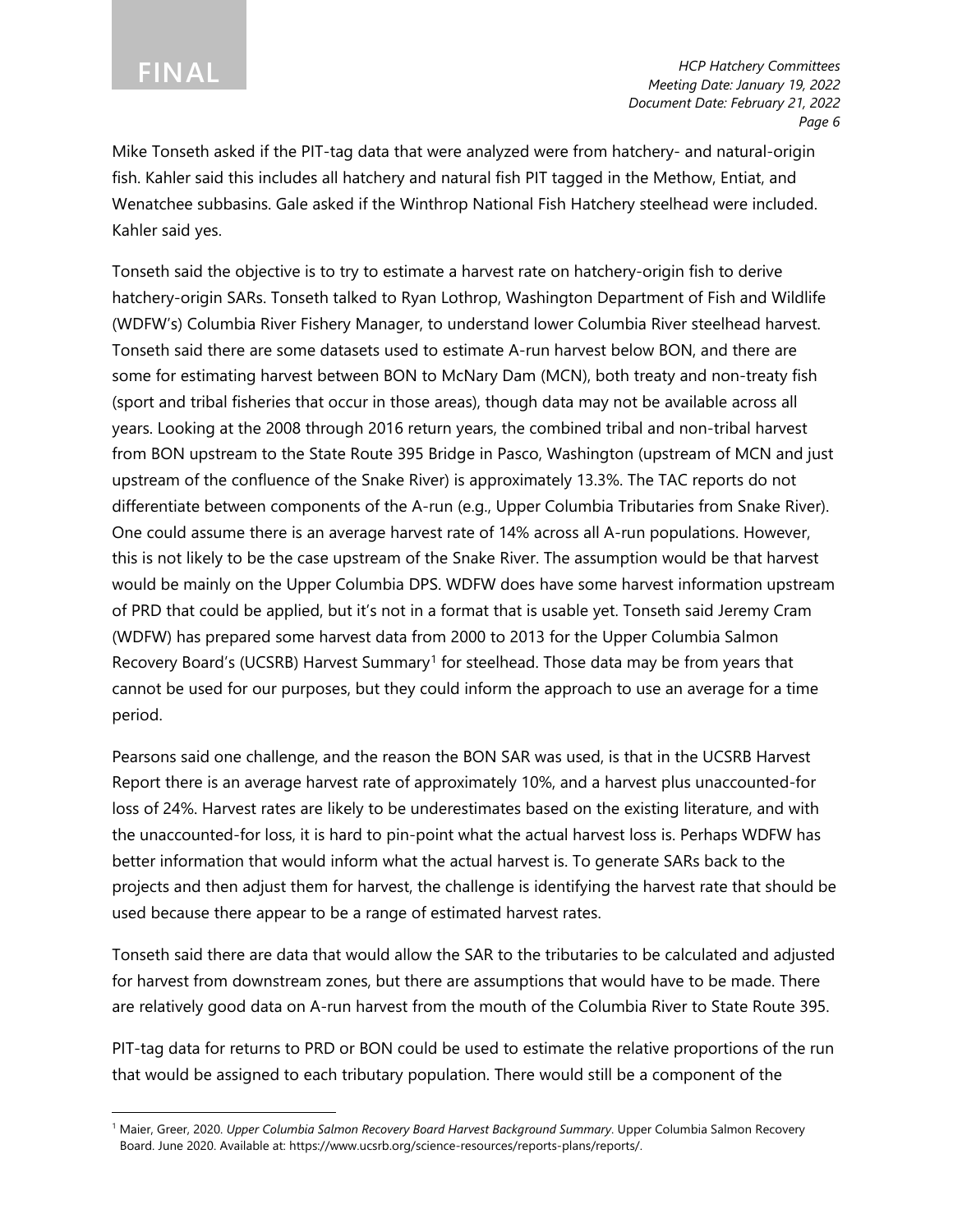population that are lost from the system. We don't know what happened to them; it could be natural mortality, but we don't know. Pearsons asked if there would still be a big gap between known harvest and unaccounted-for loss. Pearsons said there are data for the Okanogan, but they are not included in Kahler's analysis. Tonseth said he will reach out to Cram to understand what dataset was used to generate numbers for the UCSRB Harvest Report. If looking at the A-run as an aggregate in Cram's analysis, the average harvest rate from BON to MCN, including both tribal and non-tribal fisheries, is lower than the loss rate shown in Kahler's analysis. Looking at harvest from the mouth of the Columbia River to at least PRD and adding in the strays will probably account for approximately 20% of losses. There will be some unaccounted-for loss, which may be natural mortality and that can't be assigned back to a tributary to adjust the SAR calculation. To the degree that harvest and strays can be accounted for, more reasonable steelhead SARs can be achieved. Pearsons said the numbers in the UCSRB Harvest Report do not include harvest below BON. Tonseth said preliminary harvest rates for BON to the State Route 395 Bridge is closer to 16.5%, which is higher than what was included in the UCSRB report.

Willard thanked Kahler and Tonseth for looking deeper into this. Willard noted there are data showing rates of incidental mortality from harvest in the UCSRB Harvest Report that are quite high, and the conclusion was the number of fish that die from incidental mortality is higher than the number retained as catch (Table 5 of the UCSRB Harvest Report). Tonseth said incidental mortality due to hooking mortality is accounted for in WDFW's harvest estimates, but the Zone 6 tribal fishery and the below BON non-tribal commercial net fishery do not account for this loss.

Murdoch responded to Pearsons' concerns about published harvest rates being an underestimate. She said if those harvest rates are an underestimate, then at least there is confidence that they are minimum harvest rates and then there would be confidence the mitigation would at least achieve NNI. After hearing Tonseth's comments, Murdoch said she would propose piecing together the harvest rates in each of the zones that Tonseth described to improve confidence that NNI is not being cut short.

Gale asked how precise the harvest rates need to be. It is not surprising that there is approximately 15% uncertainty in the unaccounted-for losses from BON to the upper projects, which is likely attributable to many different things, including natural mortality, harvest, and straying. There is uncertainty associated with all the data used for recalculation. Tonseth noted that there are also errors in creel expansion, so it all becomes additive.

Mackey said the concern was in the pattern of the data. The losses are very high from BON to MCN, much lower above MCN. The losses in excess of the reported harvest from BON to MCN are much higher than the rest of the system upstream, suggesting that mortality from harvest is higher in this reach. It would be better to improve these numbers if possible. Mackey supported the suggestion to identify where losses occur in the river. Tonseth said the two largest harvest zones are from the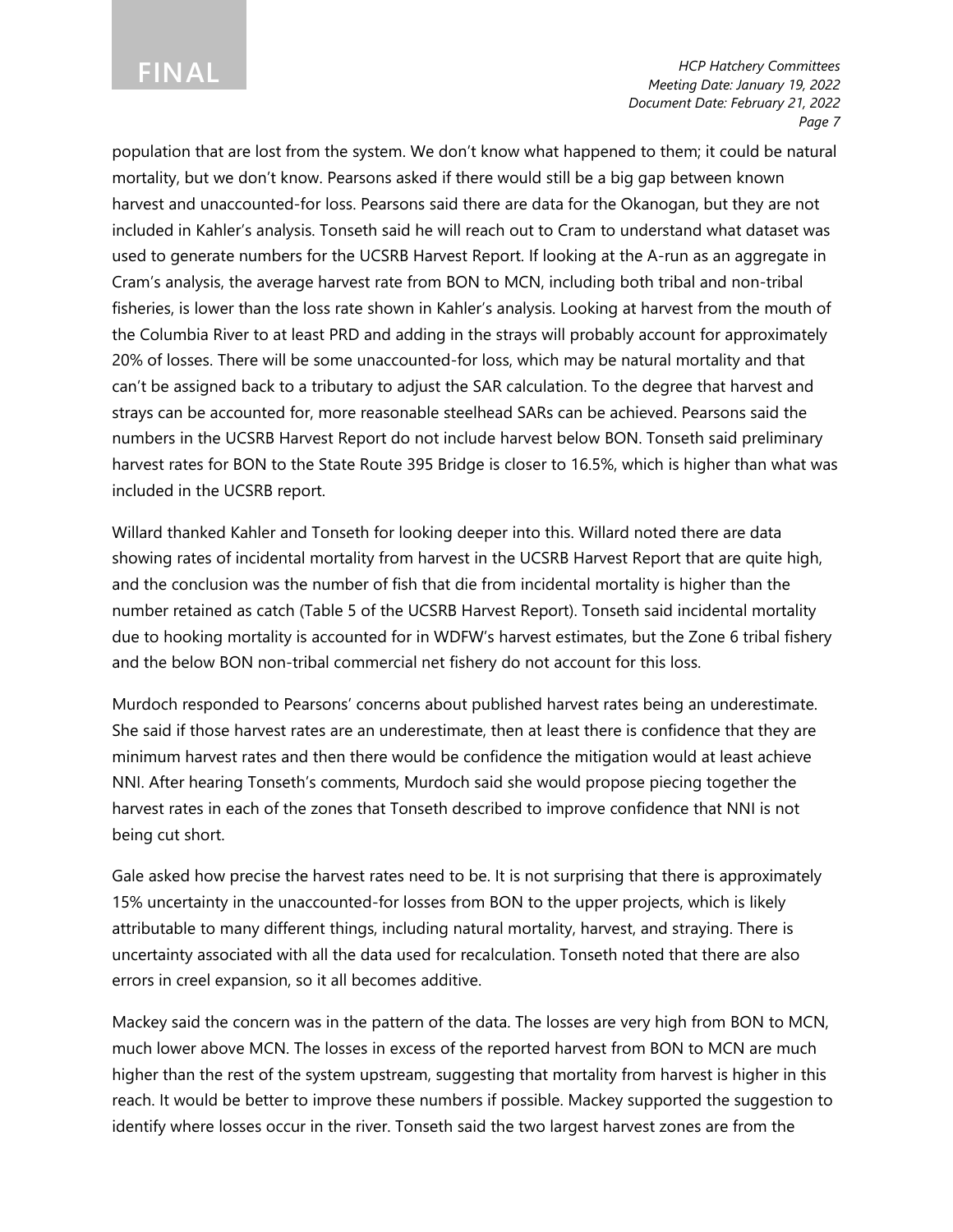## **FINAL**

*HCP Hatchery Committees Meeting Date: January 19, 2022 Document Date: February 21, 2022 Page 8*

mouth to BON and BON to MCN (the Zone 6 fishery, which has a number of net fisheries). The Zone 6 fishery accounts for almost 50% of the harvest. A gear-based mortality rate for hook and line, gill nets, and other gear could be applied to account for fish that are not retained but are injured. The uncertainty around unaccounted-for losses would not be as large if harvest is broken down into harvest zones and an incidental mortality rate applied by gear type. Tonseth will review the available data on harvest rates by zone and incidental mortality rates by gear type from TAC documents and other existing literature, then consider how to add harvest into SAR estimates above PRD. Tonseth said he may prepare an average harvest rate on A-run harvest to PRD, then use WDFW Upper Columbia harvest reports to piece together harvest from PRD to projects upstream. Differentiation between A-run and B-run is based on fish size at BON, and there may be some inaccuracy. Gear type incidental mortality estimates will depend on what data are available for gear types and net mesh size. Tonseth's approach will also incorporate loss due to straying as estimated by Kahler. Tonseth will discuss with Cram the differences between his analysis of Upper Columbia River harvest and other literature.

Gale said the only harvest in Zone 6 is a treaty-tribe harvest. Beyond taking TAC estimates of post-fishery mortality, Gale questioned whether the Committees should be creating estimates for what is a treaty-tribe fishery. Tonseth said the joint staff reports do report treaty impact rates for steelhead for natural-origin fish, which is likely attributable for hatchery-origin fish. Gale asked if the joint staff reports are TAC-approved estimates. Tonseth confirmed these are TAC-reviewed documents generated by the joint Columbia River staff (Oregon and Washington), used by the TAC to report their respective annual take of listed species to National Oceanic Atmospheric Administration, including that impact from tribal counterparts. Tonseth said he will only use values that have been previously reviewed and reported.

Brood-year cohort harvest data will not be available (only annual data). Tonseth asked if the return year data should be reported by brood year? For instance, if using BY 2008 to 2015 for the SAR data for other species, should the return years for those same brood years be used? Pearsons said the return year data should be matched up to the brood years as best as possible. Rod O'Connor suggested following Table 2 in the Recalculation Data Summary document, which shows the matrix for return years and brood years for steelhead. BY 2008 to 2015 SARs would align with 2011 to 2020 return years. Tonseth suggested the dataset may need to be backed up one year if the 2020 data are not available.

Tonseth will prepare steelhead harvest data by return year by the end of next week for use in calculating steelhead SARs to the project areas based on returns adjusted for harvest rates.

A meeting will be held on the morning of Thursday, February 3 to discuss Tonseth's results within the context of approving the recalculation dataset.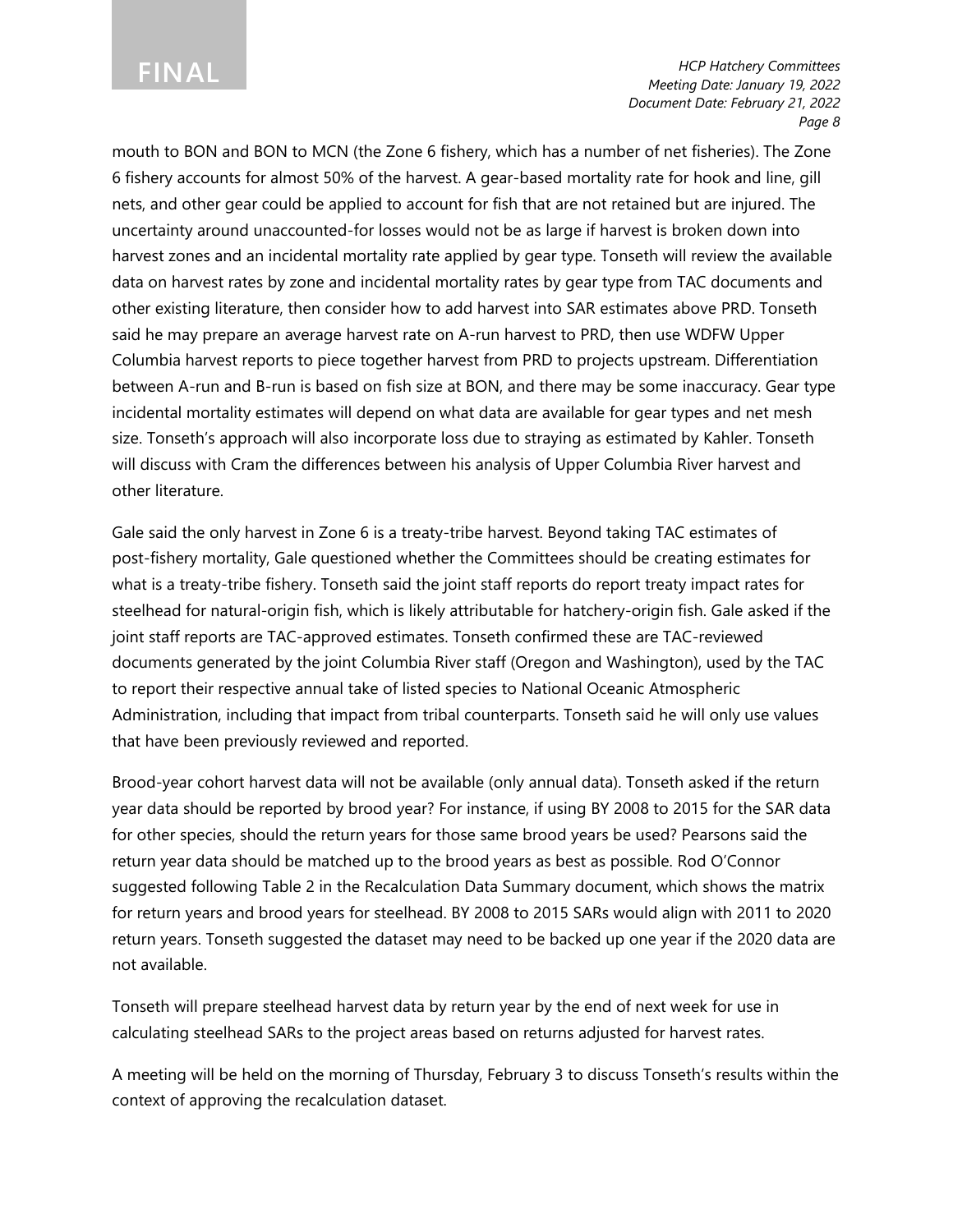## **Draft 2023 Recalculation Data Sources SOA**

Willard has made updates to the SOA to reflect the updated approach to calculating SARs (for all species other than steelhead). Pearsons said the change discussed for the Nason Spring Chinook SARs should also be added as a row to the Table and to the footnotes in the SOA.

Tonseth suggested adding a placeholder for inserting language on how steelhead SARs will be handled when that is determined in February.

No other changes to the draft SOA were suggested.

## **Goat Wall Acclimation Site Review Preparations**

Murdoch said that the Committees are due for an update on the Goat Wall Acclimation Site. The Yakama Nation (YN) has been releasing spring Chinook Salmon under a 5-year study plan from 2017 to 2021. There was a check-in in 2019 at which time an issue was identified that at the conclusion of the program, the complete adult return data would not yet be available. Many of the objectives in the study plan consider adult distribution; however, the last year of juvenile releases was just completed in 2021, and CWT data from returning adults will also take additional time to be reported. The Committees concluded in 2019 that a decision whether to continue acclimating and releasing fish at Goat Wall could be made based on juvenile data while we wait for the rest of the adult return data.

Next month, Rick Alford (YN) and Cory Kamphaus (YN) will present the results from the assessment and share the direction the YN would like to take this program. At this point, the YN is still planning to acclimate fish at Goat Wall in 2022, so the Committees will need to make at least a short-term decision in the February meeting whether to acclimate fish at Goat Wall in 2022.

Murdoch said Alford and Kamphaus will prepare a complete juvenile dataset and possibly a partial adult dataset. One of the overall objectives was that fish acclimated at Goat Wall would home back to the upper reach of the Methow River near Goat Wall, and to understand what proportion home back to the acclimation site versus what proportion home back to the hatchery. These data would apply to the Methow spring Chinook Salmon proportionate natural influence calculations.

Tonseth asked that Alford and Kamphaus come to the meeting prepared to speak to the potential risk of burn scar runoff to the acclimation site and to the acclimating fish at Goat Wall this spring.

Pearsons said Grant PUD has a similar short-term decision need regarding release timing for fall Chinook Salmon at Priest Rapids Hatchery in 2022. Releases were carried out at early, middle, and late portions of the season for 5 years. All adult data are not back; however, juvenile down-river survival data are available, with the understanding that in some studies the juvenile survival data do not align with adult survival data. Grant PUD will try to show the juvenile data and at least a partial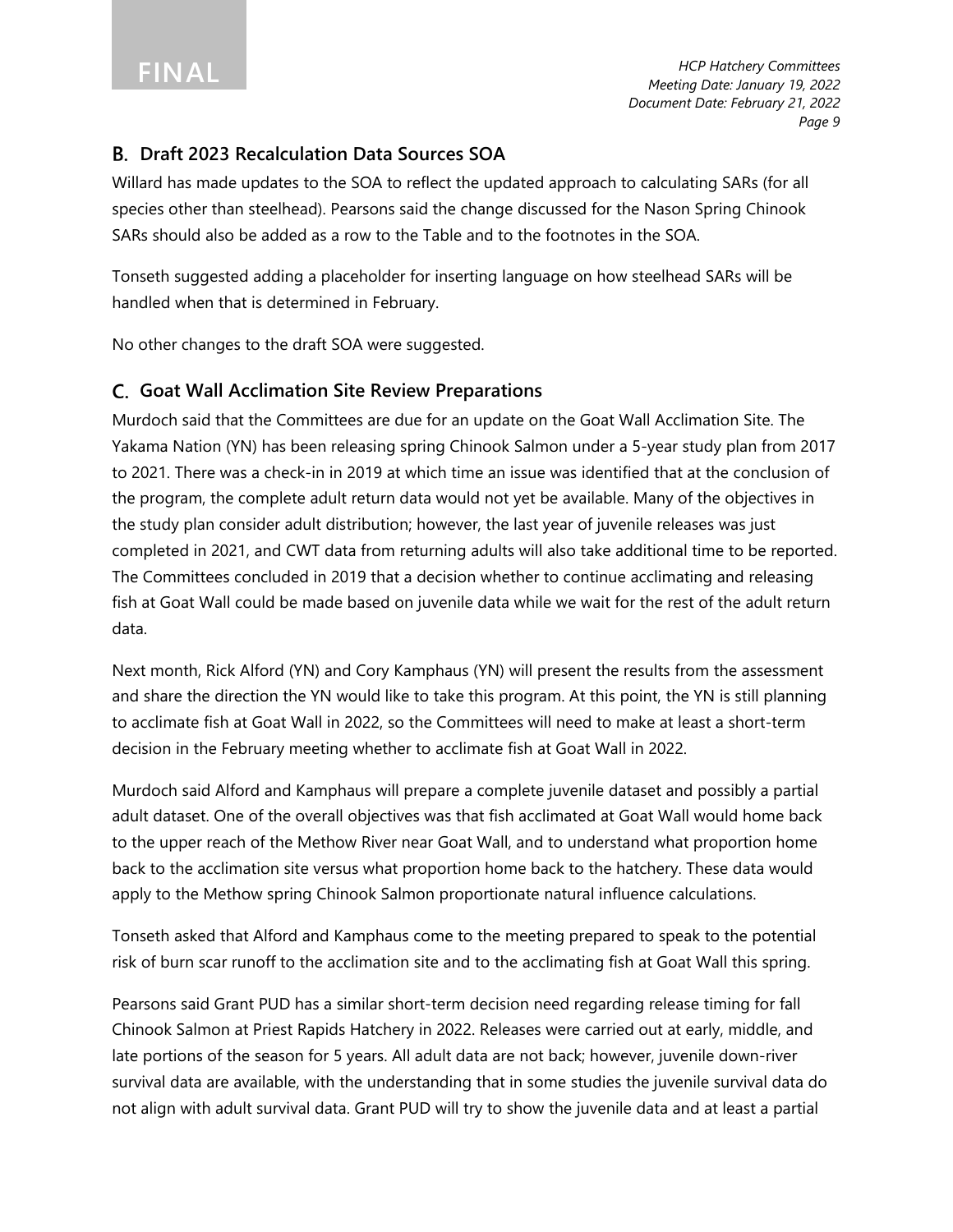adult dataset to determine whether to continue with the release timing study or cancel it this year, which will affect information in the BCPs too.

## **2022 Broodstock Collection Protocols Preparations**

Larissa Rohrbach has shared an online working version of the 2022 Broodstock Collection Protocols (BCPs) with various parties. Editing online is working; however, it's a bit harder to see whether changes were made accurately.

Tonseth said once the numbers are updated based on recalculation, the updates to the BCPs can be made relatively quickly, within a day or so. The BCP authors will aim to provide a draft for approval during the March meeting, per the usual protocol schedule. If the process falls behind schedule, the HCP Hatchery Committees will need to keep the Wells HCP Coordinating Committee apprised because they need to approve the protocols before the protocols are submitted to National Marine Fisheries Service (NMFS).

Mackey noted that approval of the BCPs in the Hatchery Committee(s), including approval by the NMFS representative on the HCP Hatchery Committee and Wells HCP Coordinating Committee that actually approves the BCPs, is the formal acceptance of the BSPs by NMFS. The BCPs are supposed to be submitted to NMFS by April 15 each year. In a worst-case scenario, the BCP for spring Chinook Salmon, only, could be prepared because they are collected early in the year, and the entire BCPs can be completed later. Tonseth reminded the Committees that the BCPs can be amended later in the year if the conversations around recalculation take more time than is available before April. The BCPs can focus on collection and allocation of adults for broodstock, and the juvenile release strategies can be amended later. Tonseth said he agreed that NMFS approval within the HCP Hatchery Committees is equivalent to approval of the BCPs. Tonseth said he is not advocating for an extension but asked Brett Farman if NMFS would be willing to entertain an extension request if notified by the Committees. Farman answered that would not be a problem.

Pearsons said the Committees may need to consider having more meetings to hash through recalculated numbers. Hillman said he supports holding more meetings as needed to get the products completed on time.

Bill Gale said some coordination with the U.S. Fish and Wildlife Service (USFWS) Ecological Services is needed on the BCPs. The former staff person in the position to review the BCPs, Cindy Raekes, is now retired and this may require additional coordination with whomever is newly assigned to this task. Gale will determine who is filling this role for USFWS and Tonseth will reach out to USFWS on Chiwawa Weir operation in advance of a draft BCP. (Gale reported by email on January 24, 2022, that Michael Humling, who has past experience with the BCPs, will take on this role).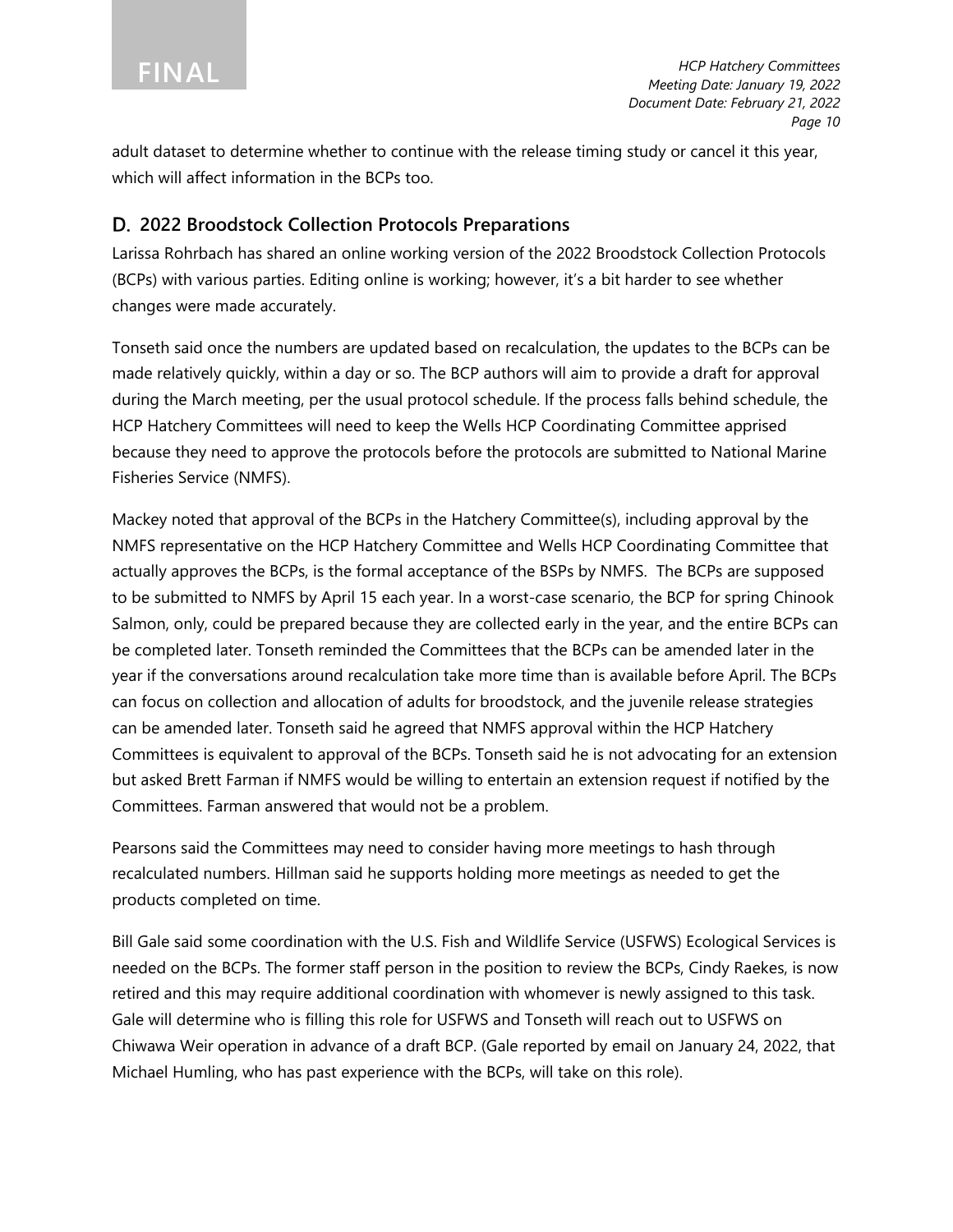**FINAL**

*HCP Hatchery Committees Meeting Date: January 19, 2022 Document Date: February 21, 2022 Page 11*

The following topics in the BCPs were identified that will require further discussion:

- Spring Chinook Salmon broodstock trapping at Chiwawa Weir
- Acclimation and release of spring Chinook Salmon at Goat Wall
- Fall Chinook Salmon release timing at Priest Rapids Hatchery

## **Coronavirus Disease 2019 and Monitoring and Evaluation Activities**

Tracy Hillman asked Committees' members to provide their monthly updates on impacts of COVID-19 restrictions on monitoring and evaluation activities. COVID-19 case rates are at historic highs at this time and the option to meet in person is not likely to be available.

- Matt Cooper and Bill Gale said the phased return back to the office has been pushed back for a few weeks to February for USFWS. The return to offices will include only those personnel necessary for operations in the office, less than 25% capacity. The return to offices is likely to be pushed back again. USFWS is not likely to support in-person meetings before late April.
- Brett Farman said NMFS has pushed returning back to the office back. Staff are moving back at least one and in some cases two phases, so returning to the offices is unlikely to occur for two to three months.
- Mike Tonseth said staff are back to the WDFW offices in a socially distanced setting, wearing masks indoors and in vehicles. WDFW was originally planning to reopen state offices to the public, which has been pushed back to a yet-to-be-determined date.
- Keely Murdoch said the YN has entered another partial shut-down, which does not affect fisheries. It does affect the fisheries staff indirectly because administrative staff are working part time right now through the end of January. For meeting in-person when that time comes, the precautions that would be in place, such as how many people will attend and the amount of space, affects what YN staff would be allowed to do.
- Kirk Truscott said Colville Confederated Tribes staff are working in their offices with no updates to protocols other than wearing masks and social distancing. There are several staff absences in supporting departments who tested positive and are isolating, which has had indirect effects on things like purchase orders and cost accounting. Fortunately, there is not a lot of monitoring work going on at the moment.
- Greg Mackey said there has not been much change on policies at Douglas PUD. Cases are high and testing accommodations have been made internally. Douglas PUD does not appear to have a formal policy around meeting in person with external people, but Mackey said he does not see that being supported in the near-future.
- Catherine Willard said Chelan PUD has the same status as Douglas PUD.
- Todd Pearsons said there are no changes at Grant PUD since last month. Deanne Pavlik-Kunkel said as for meeting in-person, permission would need to be obtained and a clear protocol would need to be approved internally. The current case load has created the same issues for their workload.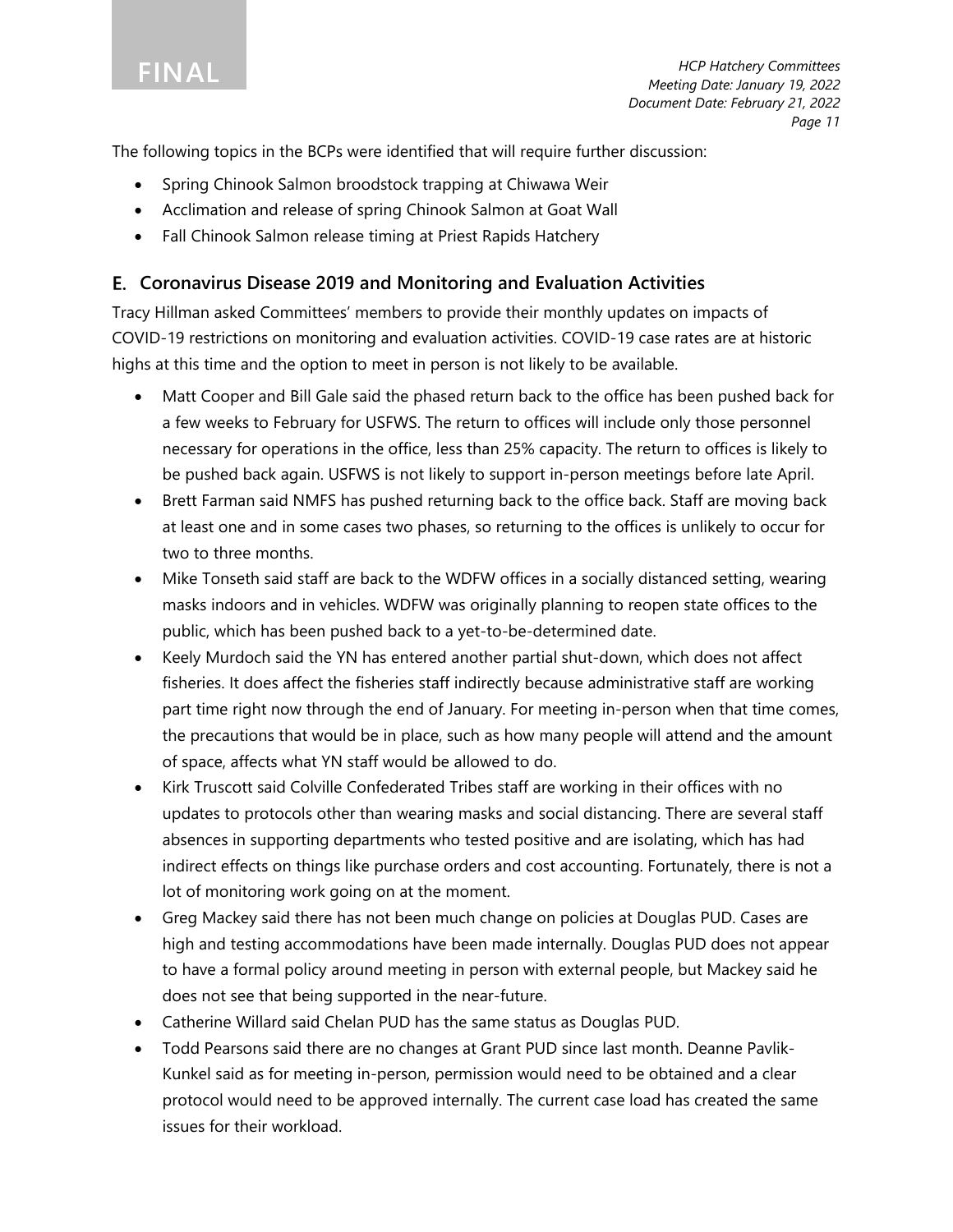## **III. Administrative Items**

Bill Gale shared that USFWS will be opening a position on Monday to fill the deputy project leader/assistant manager position for the Mid-Columbia Fish and Wildlife Conservation Office (a GS-12 supervisory fish biologist position). This person will supervise several fish programs depending on expertise. Gale will send a link to the Committees when the position officially opens.

Pearsons shared that Peter Graf has taken a new position within Grant PUD. Rod O'Connor will serve as the new alternate to the PRCC Hatchery Subcommittee. Deanne Pavlik-Kunkel shared that a position has been opened on their website to fill Peter Graf's former position as a fish biologist.

## **F.** Next Meetings

The next regular HCP-HCs and PRCC HSC meetings will be held on Wednesday, February 16, 2022; Wednesday, March 16, 2022; and April 20, 2022, by conference call and web-share until further notice.

## **IV. List of Attachments**

Attachment A List of Attendees Attachment B 2024–2033 Recalculation Data Summary (Version 11) Attachment C Hatchery Allocation Proportions for Grant PUD's Mitigation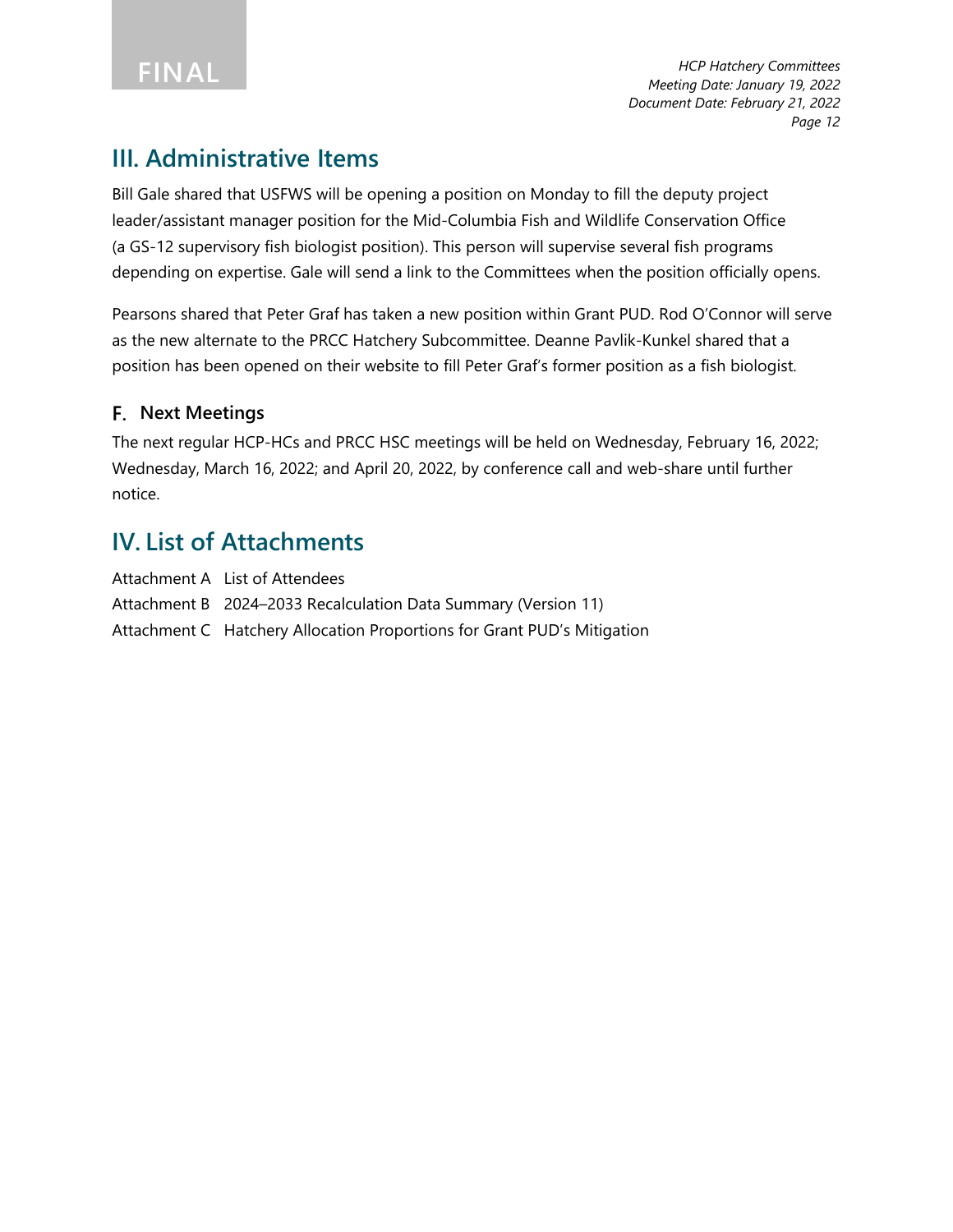| <b>Name</b>             | Organization                               |
|-------------------------|--------------------------------------------|
| Larissa Rohrbach        | Anchor QEA, LLC                            |
| Tracy Hillman           | BioAnalysts, Inc.                          |
| Scott Hopkins*          | Chelan PUD                                 |
| Catherine Willard*      | Chelan PUD                                 |
| Kirk Truscott*‡         | <b>Colville Confederated Tribes</b>        |
| Tom Kahler*             | Douglas PUD                                |
| Greg Mackey*            | Douglas PUD                                |
| Rod O'Connor            | <b>Grant PUD</b>                           |
| Deanne Pavlik-Kunkel    | <b>Grant PUD</b>                           |
| Todd Pearsons#          | <b>Grant PUD</b>                           |
| Peter Graf <sup>#</sup> | <b>Grant PUD</b>                           |
| Brett Farman*‡          | National Marine Fisheries Service          |
| Mike Tonseth*‡          | Washington Department of Fish and Wildlife |
| Katy Shelby             | Washington Department of Fish and Wildlife |
| Keely Murdoch*‡         | Yakama Nation                              |
| Bill Gale*#             | U.S. Fish and Wildlife Service             |
| Matt Cooper*#           | U.S. Fish and Wildlife Service             |

Notes:

\* Denotes HCP-HCs member or alternate

‡ Denotes PRCC HSC member or alternate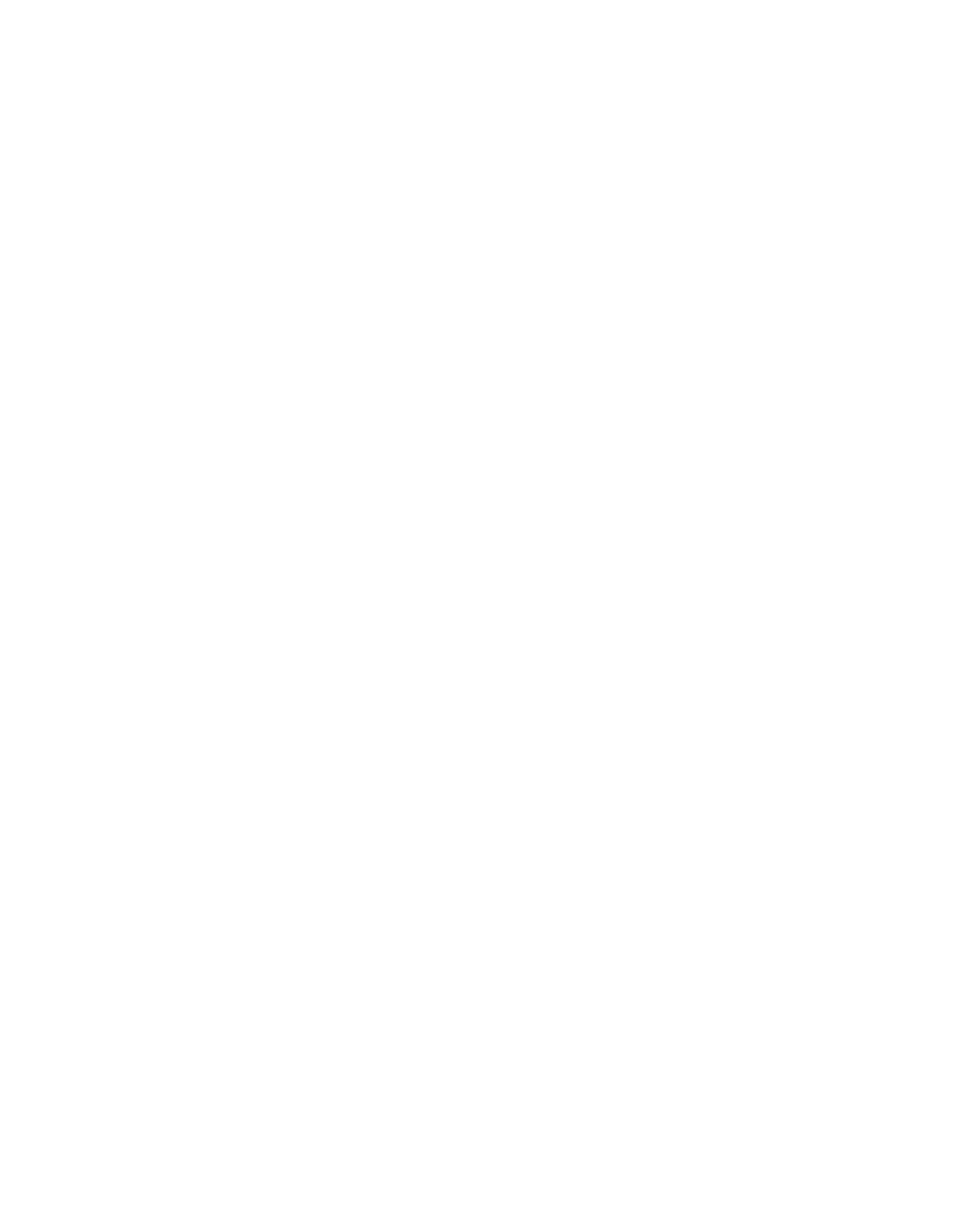## **Rocky Reach and Rock Island HCP Hatchery Committees DRAFT Statement of Agreement Regarding the 2023 NNI Hatchery Recalculation Dataset December XX, 2021**

#### **Statement**

The Rocky Reach and Rock Island Habitat Conservation Plan (HCP) Hatchery Committees agree to the 2023 NNI Hatchery Recalculation data set (Attachment A). The data set includes the release to adult survival rate (SAR) data sources from the identified hatchery programs described in Table 1. These data will be used to recalculate hatchery mitigation values to achieve NNI for the next 10 years (2023 to 2033).

| <b>Hatchery Program</b>             | <b>Brood</b><br>Years<br><b>Included</b> | <b>Brood</b><br>Years<br>(n) | PIT <sup>1</sup> + CWT Harvest SAR Brood<br>Years | <b>CWT<sup>2</sup> SAR Brood Years</b> | <b>Average of CWT</b><br>and PIT + CWT<br><b>Harvest SAR</b><br><b>Brood Years</b> |
|-------------------------------------|------------------------------------------|------------------------------|---------------------------------------------------|----------------------------------------|------------------------------------------------------------------------------------|
|                                     |                                          |                              | Spring Chinook Salmon                             |                                        |                                                                                    |
| Chiwawa                             | 2007-2014                                | 8                            | 2007, 2009, 2011, 2013                            | 2008, 2010, 2012, 2014                 | <b>NA</b>                                                                          |
| Methow <sup>3</sup>                 | 2007-2014                                | 8                            | 2008, 2010, 2012, 2014                            | 2007, 2009, 2011, 2013                 | <b>NA</b>                                                                          |
|                                     |                                          |                              | Summer Chinook Salmon                             |                                        |                                                                                    |
| Carlton $3,4$                       | 2006-2014                                | 9                            | 2008, 2009, 2012, 2014                            | 2006, 2007, 2010, 2011                 | 2013                                                                               |
| Chelan Falls $3$                    | 2006-2014                                | 9                            | 2007, 2010, 2012, 2014                            | 2006, 2008, 2009, 2011                 | 2013                                                                               |
| Dryden <sup>3</sup>                 | 2006-2014                                | 9                            | 2008, 2011, 2012, 2014                            | 2006, 2007, 2009, 2010                 | 2013                                                                               |
| Similkameen <sup>3,5</sup>          | 2006-2014                                | 9                            | 2008, 2009, 2011                                  | 2006, 2007, 2010, 2012, 2013, 2014     | <b>NA</b>                                                                          |
|                                     |                                          |                              | <b>Fall Chinook Salmon</b>                        |                                        |                                                                                    |
| Priest Rapids Hatchery <sup>6</sup> | 2006-2013                                | 8                            | 2007, 2009, 2011, 2013                            | 2006, 2008, 2010, 2012                 | <b>NA</b>                                                                          |
|                                     |                                          |                              | Steelhead <sup>7</sup>                            |                                        |                                                                                    |
| Chiwawa/Wenatchee                   | 2008-2015                                | 8                            | <b>NA</b>                                         | <b>NA</b>                              | <b>NA</b>                                                                          |
| Okanogan                            | 2008-2015                                | 8                            | <b>NA</b>                                         | <b>NA</b>                              | <b>NA</b>                                                                          |
| Wells Methow R. programs            | 2008-2015                                | 8                            | <b>NA</b>                                         | <b>NA</b>                              | <b>NA</b>                                                                          |
|                                     |                                          |                              | Sockeye Salmon <sup>7</sup>                       |                                        |                                                                                    |
| Wenatchee<br>$N = + - -$            | 2007-2015                                | 9                            | <b>NA</b>                                         | <b>NA</b>                              | <b>NA</b>                                                                          |

Table 1. SAR data sources used for 2023 Hatchery Recalculation.

Notes:

1. PIT + CWT Harvest = SARs to relevant PUD projects, plus CWT based harvest data.

2. CWT = SAR values from PUD Annual Hatchery Monitoring and Evaluation Reports.

3. In instances where an initial relevant brood year lacked PIT data, the inclusion of PIT + CWT harvest values began at the first brood year where PIT data became available and alternated thereafter with CWT values.

4. PIT + CWT harvest data were available for only 5 of 9 relevant brood years, therefore PIT + CWT harvest data were used for the available years regardless of sequence.

5. PIT + CWT harvest data were available for only 3 of 9 relevant brood years, therefore PIT + CWT harvest data were used for the available years regardless of sequence.

6. The PIT SAR estimate for Priest Rapids Hatchery BY2006 was unreliable.

7. There is limited CWT data available for steelhead and no hatchery program for Wenatchee Sockeye Salmon.

#### **Background**

The HCP Hatchery Committees agreed to use the equation described in the Biological Assessment and Management Plan (BAMP) to calculate hatchery compensation for the natural-origin population in the June 16, 2021, SOA "Regarding Methods for 2023 NNI Hatchery Recalculation". The BAMP equation includes counts of natural-origin adult returns and SARs from the hatchery being used for the mitigation. However, the HCP Hatchery Committees were unable to come to a consensus on which data would be used in this equation. The position of the PUDs was that the adult counts and SARs should be derived at the same location, and the dams provided the best location for measuring both. Other committees' members' positions were that adults should be counted at the dams and CWT recoveries should be used for the SAR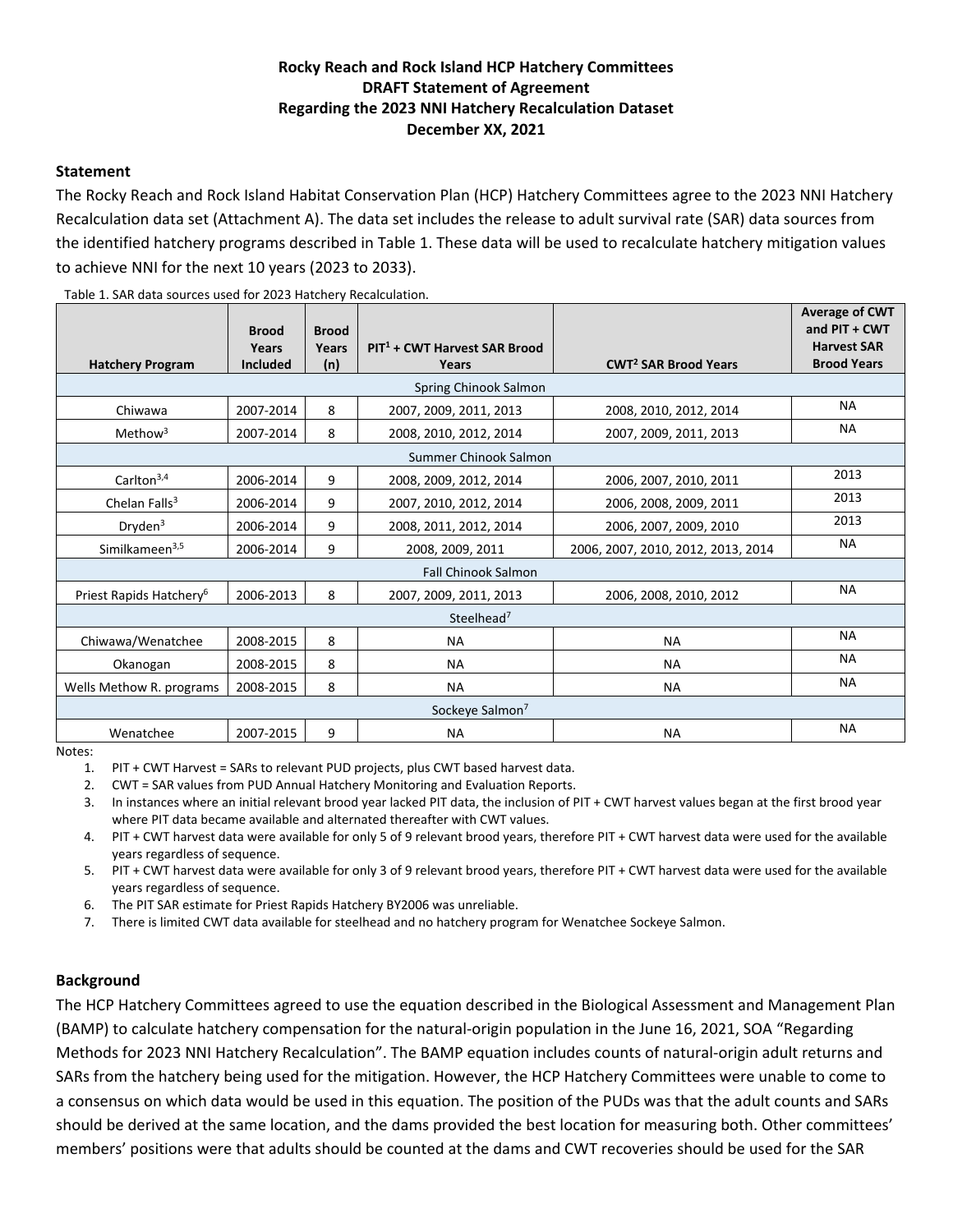#### Page 2

component of the equation. Ultimately, the HCP Hatchery Committees compromised and agreed to use adult counts at the dams and a combination of CWT recoveries and PIT-tag based SARS. The SARS will alternate between PIT based and CWT based where possible; for summer Chinook Salmon with nine relevant brood years, brood year 2013 will be an average of CWT and PIT SARS. This negotiated agreement is not the default for future recalculations.

The HCP Hatchery Committees will endeavor to come to an agreement by December 2022 on a method and data sources for the 2033 recalculation of hatchery compensation for the natural-origin populations, following approval of the 2023 NNI Recalculation Implementation Plan. Additionally, the HCP Hatchery Committees will include the core data needed for the agreed upon future recalculation method in annual reports to ensure these data are available and approved prior to recalculation.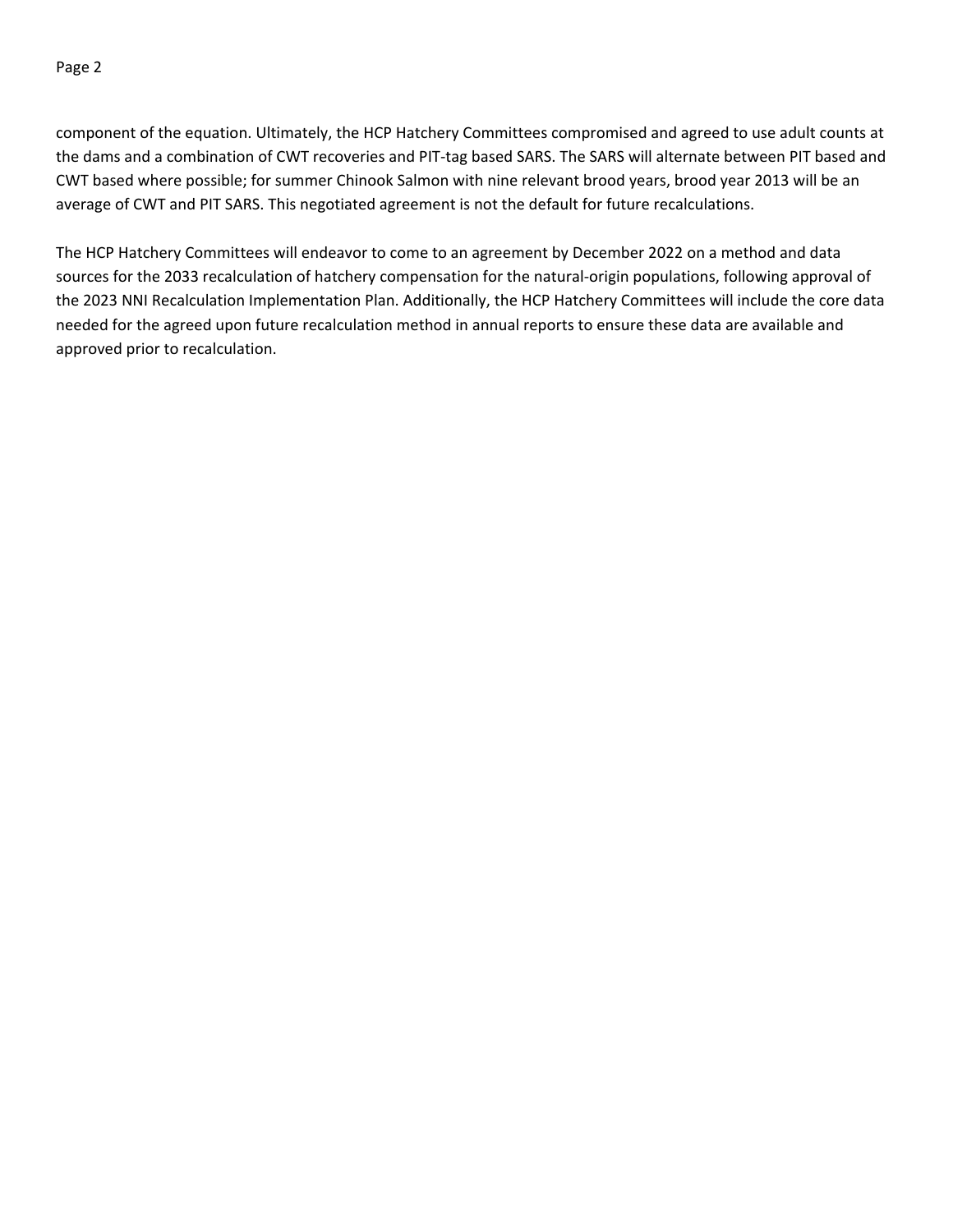# 2024-2033 RECALCULATION DATA SUMMARY

Chelan PUD, Douglas PUD, Grant PUD

JANUARY 2022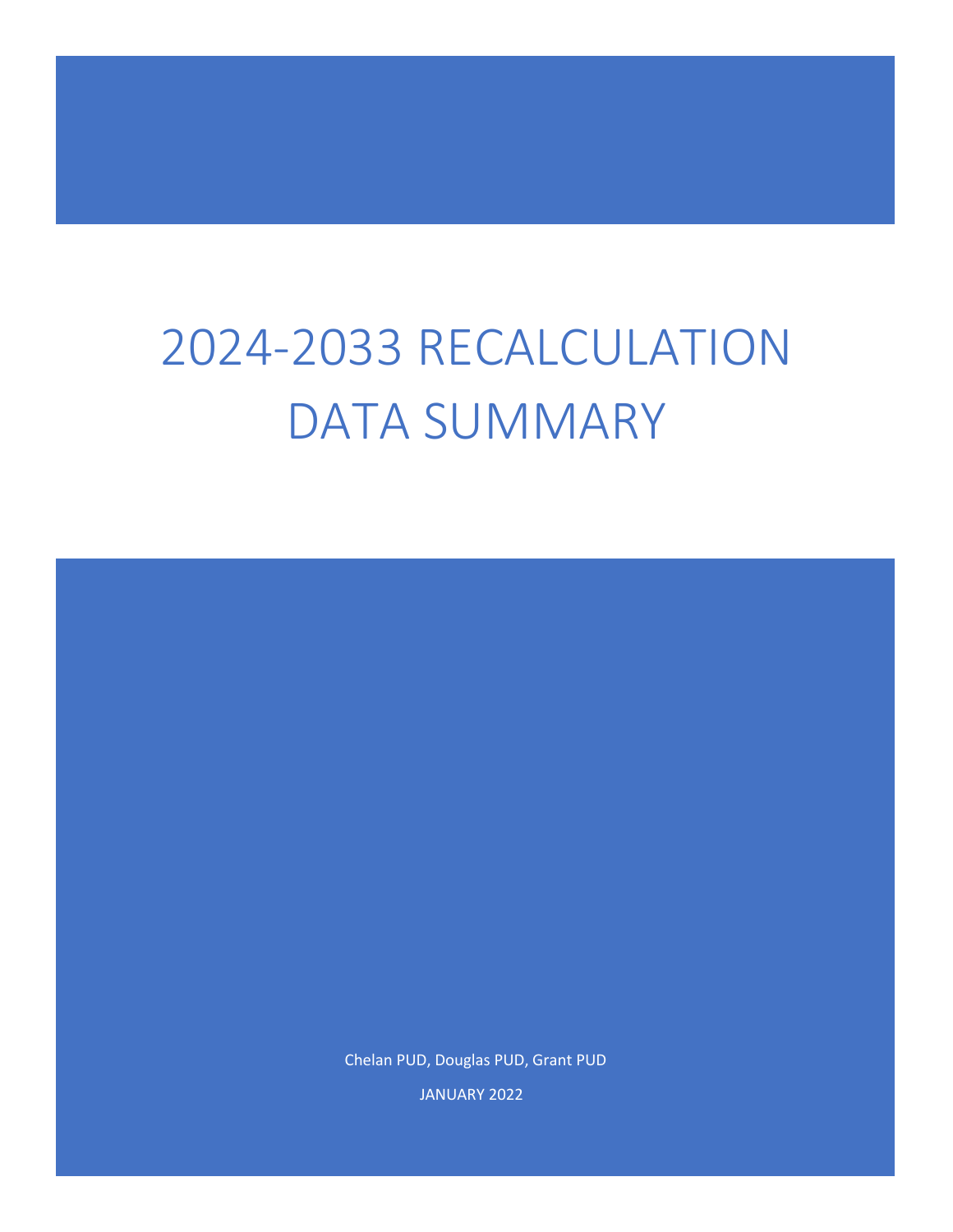## Introduction

This document summarizes data used to recalculate hatchery compensation for Douglas, Chelan, and Grant PUDs for future release years 2024-2033. The period of record for this effort includes natural origin adult return years 2011-2020.

## Relevant Brood Years

The brood years contributing to this period vary by species and are summarized in Tables 1-4.

|              | <b>Return Year</b> |            |                |                |                |                |                 |                |                 |                |                 |                |                |                 |                |                |                |                |                |                 |                |
|--------------|--------------------|------------|----------------|----------------|----------------|----------------|-----------------|----------------|-----------------|----------------|-----------------|----------------|----------------|-----------------|----------------|----------------|----------------|----------------|----------------|-----------------|----------------|
| <b>Brood</b> |                    |            |                |                |                |                |                 |                |                 |                |                 |                |                |                 |                |                |                |                |                |                 |                |
| Year         | 2005               | 2006       | 2007           | 2008           | 2009           | 2010           | 2011            | 2012           | 2013            | 2014           | 2015            | 2016           | 2017           | 2018            | 2019           | 2020           | 2021           | 2022           | 2023           | 2024            | 2025           |
| 2003         | <b>RY</b>          | A3         | IA4            | las.           | A6             |                |                 |                |                 |                |                 |                |                |                 |                |                |                |                |                |                 |                |
| 2004         |                    | <b>IRY</b> | A <sub>3</sub> | IA4            | A5             | la6            |                 |                |                 |                |                 |                |                |                 |                |                |                |                |                |                 |                |
| 2005         | <b>BY</b>          |            | IRY            | A <sub>3</sub> | A4             | las            | IA <sub>6</sub> |                |                 |                |                 |                |                |                 |                |                |                |                |                |                 |                |
| 2006         |                    | <b>BY</b>  |                | <b>IRY</b>     | A <sub>3</sub> | A4             | A <sub>5</sub>  | A <sub>6</sub> |                 |                |                 |                |                |                 |                |                |                |                |                |                 |                |
| 2007         |                    |            | <b>BY</b>      |                | <b>IRY</b>     | A <sub>3</sub> | A4              | A <sub>5</sub> | IA <sub>6</sub> |                |                 |                |                |                 |                |                |                |                |                |                 |                |
| 2008         |                    |            |                | <b>BY</b>      |                | <b>IRY</b>     | A <sub>3</sub>  | A4             | A <sub>5</sub>  | A <sub>6</sub> |                 |                |                |                 |                |                |                |                |                |                 |                |
| 2009         |                    |            |                |                | <b>BY</b>      |                | <b>RY</b>       | A <sub>3</sub> | A4              | A <sub>5</sub> | A <sub>6</sub>  |                |                |                 |                |                |                |                |                |                 |                |
| 2010         |                    |            |                |                |                | <b>BY</b>      |                 | <b>RY</b>      | A <sub>3</sub>  | A4             | IA <sub>5</sub> | IA6            |                |                 |                |                |                |                |                |                 |                |
| 2011         |                    |            |                |                |                |                | <b>BY</b>       |                | <b>RY</b>       | A <sub>3</sub> | IA4             | las            | IA6            |                 |                |                |                |                |                |                 |                |
| 2012         |                    |            |                |                |                |                |                 | <b>BY</b>      |                 | <b>RY</b>      | A <sub>3</sub>  | A4             | A <sub>5</sub> | A <sub>6</sub>  |                |                |                |                |                |                 |                |
| 2013         |                    |            |                |                |                |                |                 |                | <b>BY</b>       |                | <b>RY</b>       | A <sub>3</sub> | IA4            | IA <sub>5</sub> | A <sub>6</sub> |                |                |                |                |                 |                |
| 2014         |                    |            |                |                |                |                |                 |                |                 | <b>BY</b>      |                 | <b>RY</b>      | A <sub>3</sub> | AA              | A <sub>5</sub> | A <sub>6</sub> |                |                |                |                 |                |
| 2015         |                    |            |                |                |                |                |                 |                |                 |                | <b>BY</b>       |                | <b>RY</b>      | A <sub>3</sub>  | A4             | A <sub>5</sub> | A <sub>6</sub> |                |                |                 |                |
| 2016         |                    |            |                |                |                |                |                 |                |                 |                |                 | <b>BY</b>      |                | <b>RY</b>       | A <sub>3</sub> | A4             | A <sub>5</sub> | A <sub>6</sub> |                |                 |                |
| 2017         |                    |            |                |                |                |                |                 |                |                 |                |                 |                | <b>BY</b>      |                 | <b>RY</b>      | A <sub>3</sub> | AA             | <b>A5</b>      | A <sub>6</sub> |                 |                |
| 2018         |                    |            |                |                |                |                |                 |                |                 |                |                 |                |                | <b>BY</b>       |                | <b>RY</b>      | A <sub>3</sub> | A4             | A <sub>5</sub> | IA <sub>6</sub> |                |
| 2019         |                    |            |                |                |                |                |                 |                |                 |                |                 |                |                |                 | <b>BY</b>      |                | <b>RY</b>      | A <sub>3</sub> | A4             | A <sub>5</sub>  | A <sub>6</sub> |
| 2020         |                    |            |                |                |                |                |                 |                |                 |                |                 |                |                |                 |                | <b>BY</b>      |                | <b>RY</b>      | A <sub>3</sub> | AA              | A <sub>5</sub> |
| 2021         |                    |            |                |                |                |                |                 |                |                 |                |                 |                |                |                 |                |                | <b>BY</b>      |                | <b>RY</b>      | A3              | IA4            |

*Table 1. Chinook Salmon brood years contributing to adult return years 2011-2020.*

Notes: Grey background delineates return years 2011-2020. BY = brood year, RY = release year, A = age. 2007 is the first relevant brood year for spring Chinook, and 2006 is the first relevant brood year for summer Chinook.

#### *Table 2. Steelhead brood years contributing to adult return years 2011-2020.*

|                      | <b>Return Year</b> |            |            |            |              |             |                 |           |              |                 |           |                 |                 |           |           |                 |                 |           |      |      |                 |
|----------------------|--------------------|------------|------------|------------|--------------|-------------|-----------------|-----------|--------------|-----------------|-----------|-----------------|-----------------|-----------|-----------|-----------------|-----------------|-----------|------|------|-----------------|
| <b>Brood</b><br>Year | 2005               | 2006       | 2007       | 2008       | 2009         | <b>2010</b> | 2011            | 2012      | 2013         | 2014            | 2015      | 2016            | 2017            | 2018      | 2019      | 2020            | 2021            | 2022      | 2023 | 2024 | 2025            |
| 2005                 | <b>BY</b>          | <b>IRY</b> | 01         | 02         | $ 03\rangle$ |             |                 |           |              |                 |           |                 |                 |           |           |                 |                 |           |      |      |                 |
| 2006                 |                    | <b>BY</b>  | <b>IRY</b> | O1         | $ 02\rangle$ | lo3         |                 |           |              |                 |           |                 |                 |           |           |                 |                 |           |      |      |                 |
| 2007                 |                    |            | <b>BY</b>  | <b>IRY</b> | 01           | lo2         | lO <sub>3</sub> |           |              |                 |           |                 |                 |           |           |                 |                 |           |      |      |                 |
| 2008                 |                    |            |            | <b>BY</b>  | <b>IRY</b>   | 01          | 102             | O3        |              |                 |           |                 |                 |           |           |                 |                 |           |      |      |                 |
| 2009                 |                    |            |            |            | <b>BY</b>    | RY          | 01              | 102       | $ 03\rangle$ |                 |           |                 |                 |           |           |                 |                 |           |      |      |                 |
| 2010                 |                    |            |            |            |              | <b>BY</b>   | <b>RY</b>       | 01        | 02           | lo <sub>3</sub> |           |                 |                 |           |           |                 |                 |           |      |      |                 |
| 2011                 |                    |            |            |            |              |             | <b>BY</b>       | <b>RY</b> | 01           | 02              | 03        |                 |                 |           |           |                 |                 |           |      |      |                 |
| 2012                 |                    |            |            |            |              |             |                 | <b>BY</b> | <b>RY</b>    | 01              | 102       | lO <sub>3</sub> |                 |           |           |                 |                 |           |      |      |                 |
| 2013                 |                    |            |            |            |              |             |                 |           | <b>BY</b>    | <b>RY</b>       | 01        | 102             | lO <sub>3</sub> |           |           |                 |                 |           |      |      |                 |
| 2014                 |                    |            |            |            |              |             |                 |           |              | <b>BY</b>       | <b>RY</b> | 01              | 102             | 03        |           |                 |                 |           |      |      |                 |
| 2015                 |                    |            |            |            |              |             |                 |           |              |                 | <b>BY</b> | <b>RY</b>       | 01              | O2        | 03        |                 |                 |           |      |      |                 |
| 2016                 |                    |            |            |            |              |             |                 |           |              |                 |           | <b>BY</b>       | <b>RY</b>       | 01        | 02        | $\overline{O3}$ |                 |           |      |      |                 |
| 2017                 |                    |            |            |            |              |             |                 |           |              |                 |           |                 | <b>BY</b>       | <b>RY</b> | 01        | 102             | lo <sub>3</sub> |           |      |      |                 |
| 2018                 |                    |            |            |            |              |             |                 |           |              |                 |           |                 |                 | <b>BY</b> | <b>RY</b> | 01              | 02              | 03        |      |      |                 |
| 2019                 |                    |            |            |            |              |             |                 |           |              |                 |           |                 |                 |           | <b>BY</b> | <b>RY</b>       | 01              | 02        | 03   |      |                 |
| 2020                 |                    |            |            |            |              |             |                 |           |              |                 |           |                 |                 |           |           | <b>BY</b>       | <b>RY</b>       | 01        | 02   | O3   |                 |
| 2021                 |                    |            |            |            |              |             |                 |           |              |                 |           |                 |                 |           |           |                 | <b>BY</b>       | <b>RY</b> | 01   | 102  | lo <sub>3</sub> |

Notes: Grey background delineates return years 2011-2020. BY = brood year, RY = release year, O = ocean year. 2008 is the first relevant brood year for steelhead.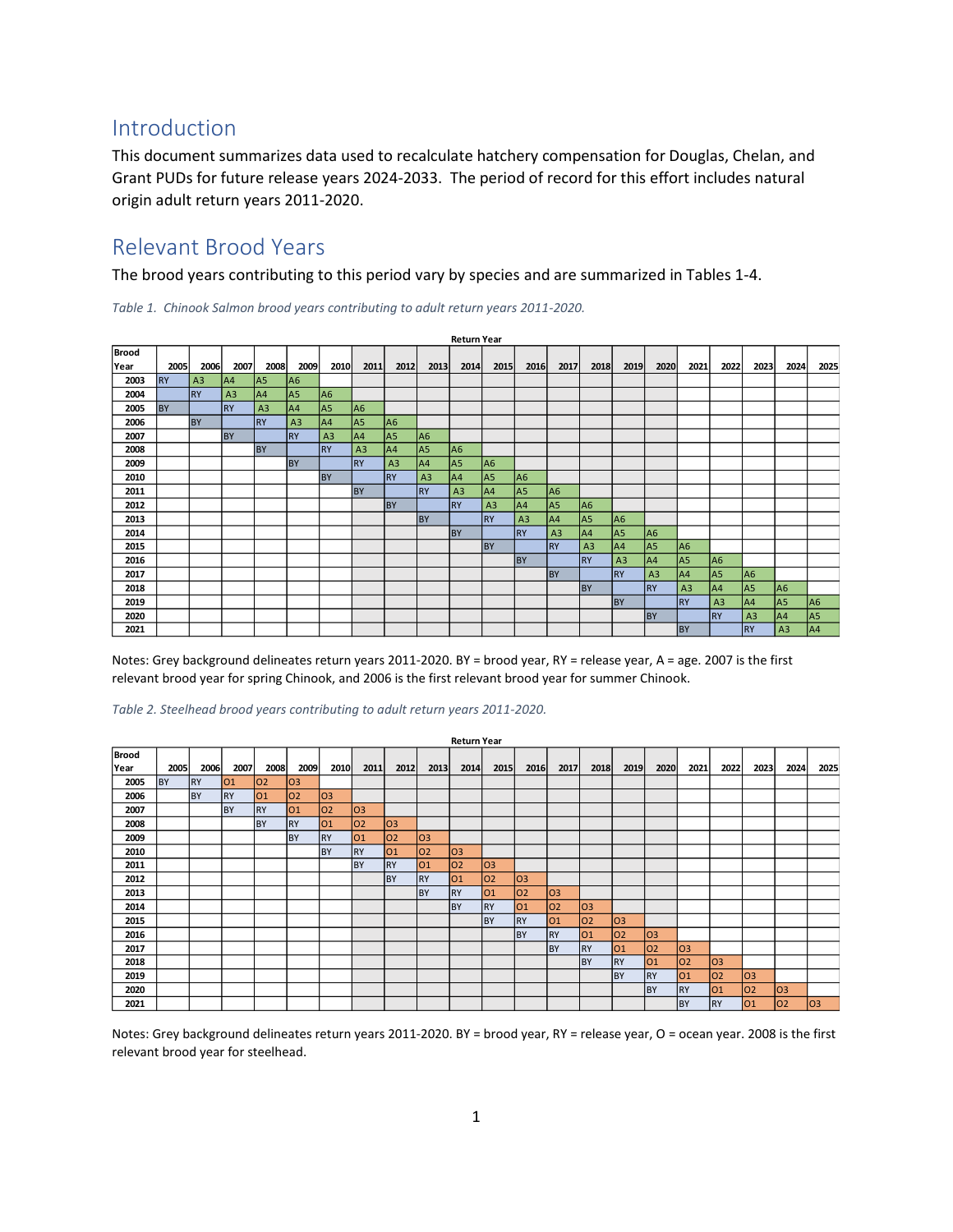#### *Table 3. Sockeye brood years contributing to adult return years 2011-2020.*

|              | <b>Return Year</b> |           |                |                |                |                |                |                |                |                |                |                |                |                |                |                |                |                |                |                |                |
|--------------|--------------------|-----------|----------------|----------------|----------------|----------------|----------------|----------------|----------------|----------------|----------------|----------------|----------------|----------------|----------------|----------------|----------------|----------------|----------------|----------------|----------------|
| <b>Brood</b> |                    |           |                |                |                |                |                |                |                |                |                |                |                |                |                |                |                |                |                |                |                |
| Year         | 2005               | 2006      | 2007           | 2008           | 2009           | 2010           | 2011           | 2012           | 2013           | 2014           | 2015           | 2016           | 2017           | 2018           | 2019           | 2020           | 2021           | 2022           | 2023           | 2024           | 2025           |
| 2004         |                    | <b>RY</b> | A <sub>3</sub> | IA4            | A <sub>5</sub> | lA6            |                |                |                |                |                |                |                |                |                |                |                |                |                |                |                |
| 2005         | <b>BY</b>          |           | <b>IRY</b>     | A <sub>3</sub> | A4             | A5             | A6             |                |                |                |                |                |                |                |                |                |                |                |                |                |                |
| 2006         |                    | BY        |                | <b>IRY</b>     | A <sub>3</sub> | IA4            | A <sub>5</sub> | A <sub>6</sub> |                |                |                |                |                |                |                |                |                |                |                |                |                |
| 2007         |                    |           | <b>BY</b>      |                | <b>RY</b>      | A <sub>3</sub> | A4             | A <sub>5</sub> | A <sub>6</sub> |                |                |                |                |                |                |                |                |                |                |                |                |
| 2008         |                    |           |                | <b>BY</b>      |                | <b>IRY</b>     | A <sub>3</sub> | A4             | A <sub>5</sub> | A <sub>6</sub> |                |                |                |                |                |                |                |                |                |                |                |
| 2009         |                    |           |                |                | <b>BY</b>      |                | <b>RY</b>      | A <sub>3</sub> | A4             | A <sub>5</sub> | A <sub>6</sub> |                |                |                |                |                |                |                |                |                |                |
| 2010         |                    |           |                |                |                | <b>BY</b>      |                | <b>RY</b>      | A <sub>3</sub> | A4             | A <sub>5</sub> | A <sub>6</sub> |                |                |                |                |                |                |                |                |                |
| 2011         |                    |           |                |                |                |                | <b>BY</b>      |                | <b>RY</b>      | A3             | A4             | <b>A5</b>      | A <sub>6</sub> |                |                |                |                |                |                |                |                |
| 2012         |                    |           |                |                |                |                |                | <b>BY</b>      |                | <b>RY</b>      | A <sub>3</sub> | A4             | A <sub>5</sub> | A <sub>6</sub> |                |                |                |                |                |                |                |
| 2013         |                    |           |                |                |                |                |                |                | <b>BY</b>      |                | <b>RY</b>      | A <sub>3</sub> | A4             | A <sub>5</sub> | A <sub>6</sub> |                |                |                |                |                |                |
| 2014         |                    |           |                |                |                |                |                |                |                | <b>BY</b>      |                | <b>RY</b>      | A <sub>3</sub> | A4             | A <sub>5</sub> | A <sub>6</sub> |                |                |                |                |                |
| 2015         |                    |           |                |                |                |                |                |                |                |                | <b>BY</b>      |                | <b>RY</b>      | A <sub>3</sub> | A4             | A <sub>5</sub> | A <sub>6</sub> |                |                |                |                |
| 2016         |                    |           |                |                |                |                |                |                |                |                |                | <b>BY</b>      |                | <b>RY</b>      | A <sub>3</sub> | AA             | A <sub>5</sub> | A <sub>6</sub> |                |                |                |
| 2017         |                    |           |                |                |                |                |                |                |                |                |                |                | <b>BY</b>      |                | <b>RY</b>      | A <sub>3</sub> | A4             | A5             | A <sub>6</sub> |                |                |
| 2018         |                    |           |                |                |                |                |                |                |                |                |                |                |                | <b>BY</b>      |                | <b>RY</b>      | A <sub>3</sub> | AA             | A <sub>5</sub> | A <sub>6</sub> |                |
| 2019         |                    |           |                |                |                |                |                |                |                |                |                |                |                |                | <b>BY</b>      |                | <b>RY</b>      | A <sub>3</sub> | A4             | A <sub>5</sub> | A <sub>6</sub> |
| 2020         |                    |           |                |                |                |                |                |                |                |                |                |                |                |                |                | <b>BY</b>      |                | <b>RY</b>      | A <sub>3</sub> | A4             | A <sub>5</sub> |
| 2021         |                    |           |                |                |                |                |                |                |                |                |                |                |                |                |                |                | <b>BY</b>      |                | <b>RY</b>      | A <sub>3</sub> | A4             |

Notes: Grey background delineates return years 2011-2020. BY = brood year, RY = release year, A = age. 2008 is the first relevant brood year for Sockeye.

#### *Table 4. Coho brood years contributing to adult return years 2011-2020.*

|              | <b>Return Year</b> |           |              |            |           |              |           |           |           |           |           |           |           |           |           |           |           |           |           |      |      |
|--------------|--------------------|-----------|--------------|------------|-----------|--------------|-----------|-----------|-----------|-----------|-----------|-----------|-----------|-----------|-----------|-----------|-----------|-----------|-----------|------|------|
| <b>Brood</b> |                    |           |              |            |           |              |           |           |           |           |           |           |           |           |           |           |           |           |           |      |      |
| Year         | 2005               | 2006      | 2007         | 2008       | 2009      | 2010         | 2011      | 2012      | 2013      | 2014      | 2015      | 2016      | 2017      | 2018      | 2019      | 2020      | 2021      | 2022      | 2023      | 2024 | 2025 |
| 2004         |                    | RY        | $ 01\rangle$ |            |           |              |           |           |           |           |           |           |           |           |           |           |           |           |           |      |      |
| 2005 BY      |                    |           | <b>IRY</b>   | l01        |           |              |           |           |           |           |           |           |           |           |           |           |           |           |           |      |      |
| 2006         |                    | <b>BY</b> |              | <b>IRY</b> | O1        |              |           |           |           |           |           |           |           |           |           |           |           |           |           |      |      |
| 2007         |                    |           | <b>BY</b>    |            | <b>RY</b> | $ 01\rangle$ |           |           |           |           |           |           |           |           |           |           |           |           |           |      |      |
| 2008         |                    |           |              | <b>BY</b>  |           | <b>RY</b>    | 01        |           |           |           |           |           |           |           |           |           |           |           |           |      |      |
| 2009         |                    |           |              |            | <b>BY</b> |              | <b>RY</b> | 01        |           |           |           |           |           |           |           |           |           |           |           |      |      |
| 2010         |                    |           |              |            |           | <b>BY</b>    |           | <b>RY</b> | O1        |           |           |           |           |           |           |           |           |           |           |      |      |
| 2011         |                    |           |              |            |           |              | <b>BY</b> |           | <b>RY</b> | 01        |           |           |           |           |           |           |           |           |           |      |      |
| 2012         |                    |           |              |            |           |              |           | <b>BY</b> |           | <b>RY</b> | 01        |           |           |           |           |           |           |           |           |      |      |
| 2013         |                    |           |              |            |           |              |           |           | <b>BY</b> |           | <b>RY</b> | 01        |           |           |           |           |           |           |           |      |      |
| 2014         |                    |           |              |            |           |              |           |           |           | <b>BY</b> |           | <b>RY</b> | 01        |           |           |           |           |           |           |      |      |
| 2015         |                    |           |              |            |           |              |           |           |           |           | <b>BY</b> |           | <b>RY</b> | 01        |           |           |           |           |           |      |      |
| 2016         |                    |           |              |            |           |              |           |           |           |           |           | <b>BY</b> |           | <b>RY</b> | 01        |           |           |           |           |      |      |
| 2017         |                    |           |              |            |           |              |           |           |           |           |           |           | <b>BY</b> |           | <b>RY</b> | 01        |           |           |           |      |      |
| 2018         |                    |           |              |            |           |              |           |           |           |           |           |           |           | <b>BY</b> |           | <b>RY</b> | 01        |           |           |      |      |
| 2019         |                    |           |              |            |           |              |           |           |           |           |           |           |           |           | <b>BY</b> |           | <b>RY</b> | 01        |           |      |      |
| 2020         |                    |           |              |            |           |              |           |           |           |           |           |           |           |           |           | <b>BY</b> |           | <b>RY</b> | 01        |      |      |
| 2021         |                    |           |              |            |           |              |           |           |           |           |           |           |           |           |           |           | <b>BY</b> |           | <b>RY</b> | 01   |      |

Notes: Grey background delineates return years 2011-2020. BY = brood year, RY = release year, O = ocean year. 2008 is the first relevant brood year for Coho.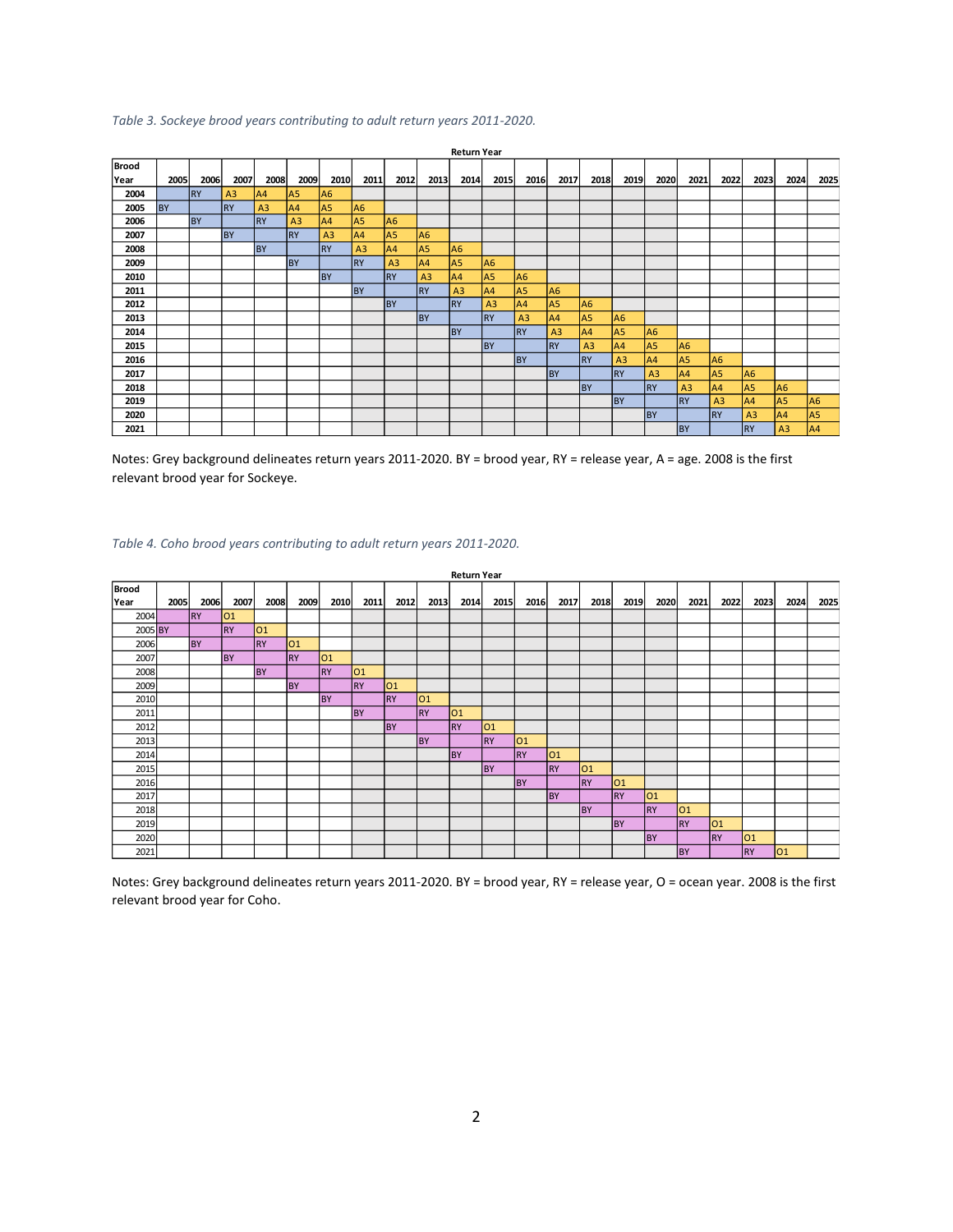## Natural-Origin Adult Returns

The adult return years evaluated for the current recalculation effort cover the period of 2011 to 2020. The average numbers of natural-origin adult returns at each project during this period are summarized in Table 5. Species that are compensated through alternative PUD funding agreements (e.g., Coho, Okanogan Sockeye, Summer Chinook above Wells) are not addressed in this document.

| Project              | <b>Species</b>          | <b>Note</b>    | <b>Average Count</b> |
|----------------------|-------------------------|----------------|----------------------|
| Wells                | Spring Chinook          |                | 656                  |
| Wells                | Steelhead               |                | 1,353                |
| Wells                | Summer and Fall Chinook |                | 24,849               |
| Wells                | Coho                    |                | 42                   |
| <b>Rocky Reach</b>   | Spring Chinook          |                | 901                  |
| <b>Rocky Reach</b>   | Steelhead               |                | 1,728                |
| <b>Rocky Reach</b>   | Summer and Fall Chinook |                | 33,434               |
| <b>Rocky Reach</b>   | Coho                    |                | 58                   |
| <b>Rock Island</b>   | Sockeye                 | Wenatchee Only | 38,173               |
| <b>Rock Island</b>   | Spring Chinook          | Nadir Method   | 1,667                |
| <b>Rock Island</b>   | Steelhead               |                | 2,632                |
| <b>Rock Island</b>   | Summer and Fall Chinook |                | 43,064               |
| <b>Rock Island</b>   | Coho                    |                | 335                  |
| <b>Priest Rapids</b> | <b>Fall Chinook</b>     |                | 11,679               |
| <b>Priest Rapids</b> | Summer Chinook          |                | 32,882               |
| <b>Priest Rapids</b> | Spring Chinook          | Nadir Method   | 1,781                |
| <b>Priest Rapids</b> | Steelhead               |                | 3,123                |

*Table 5. Estimated average natural-origin adult passage at Wells, Rocky Reach, Rock Island, Priest Rapids hydroelectric projects during the period of 2011-2020.*

The detailed methods used to calculate adult returns for each species are summarized in Figures 1-17 below and described in Table 6. Annual calculated estimates are bounded by a green outline and the average number of fish from 2011-2020 is highlighted in orange within each figure.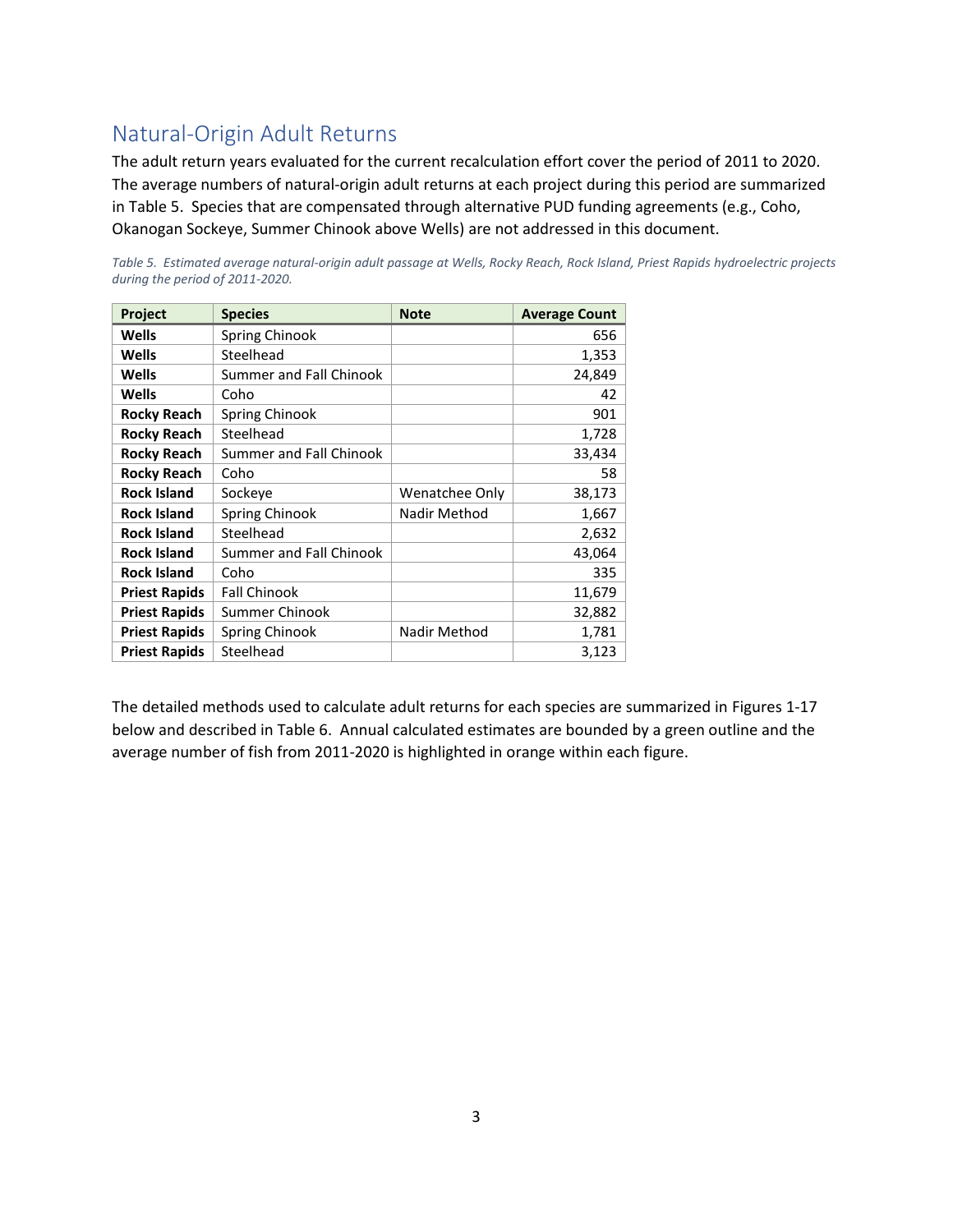|      | <b>METHOD: WELLS SPRING CHINOOK</b> |
|------|-------------------------------------|
|      | <b>Natural Origin</b>               |
|      | SPCH Observed at                    |
|      | Wells $(1)$                         |
| Year | <b>Total</b>                        |
| 2011 | 965                                 |
| 2012 | 663                                 |
| 2013 | 603                                 |
| 2014 | 1038                                |
| 2015 | 790                                 |
| 2016 | 658                                 |
| 2017 | 549                                 |
| 2018 | 604                                 |
| 2019 | 386                                 |
| 2020 | 306                                 |
|      | 656                                 |

1. Derived from Appendix O (Page 213) of Snow, C., C. Frady, D. Grundy, B. Goodman, and A. Haukenes. 2020. Monitoring and evaluation of the Wells Hatchery and Methow Hatchery programs: 2019 annual report. Report to Douglas PUD, Grant PUD, Chelan PUD, and the Wells and Rocky Reach HCP Hatchery Committees, and the Priest Rapids Hatchery Subcommittees, East Wenatchee, WA.

*Figure 1. Annual natural-origin Spring Chinook passage at Wells Dam during 2011-2020.*

|                     | <b>METHOD: WELLS STEELHEAD</b> |  |  |
|---------------------|--------------------------------|--|--|
|                     | Douglas PUD M&E/WDFW Wells     |  |  |
|                     | <b>Stock Assessment (1)</b>    |  |  |
|                     | <b>Natural Origin Count</b>    |  |  |
|                     | (less double counts            |  |  |
| <b>Brood Year</b>   | and fallback)                  |  |  |
| 2011                | 1770                           |  |  |
| 2012                | 1395                           |  |  |
| 2013                | 914                            |  |  |
| 2014                | 1873                           |  |  |
| 2015                | 1986                           |  |  |
| 2016                | 1718                           |  |  |
| 2017                | 880                            |  |  |
| 2018                | 817                            |  |  |
| 2019                | 827                            |  |  |
| 2020                | N/A                            |  |  |
|                     | 1353                           |  |  |
|                     |                                |  |  |
| <b>Data Sources</b> |                                |  |  |
|                     |                                |  |  |

1. Derived from Appendix A: Attachment C, Page 228: Snow, C., C. Frady, D. Grundy, B. Goodman, and A. Haukenes. 2020. Monitoring and evaluation of the Wells Hatchery and Methow Hatchery programs: 2019 annual report. Report to Douglas PUD, Grant PUD, Chelan PUD, and the Wells and Rocky Reach HCP Hatchery Committees, and the Priest Rapids Hatchery Subcommittees, East Wenatchee, WA.

*Figure 2. Annual natural-origin Steelhead passage at Wells Dam during brood years 2011-2020.*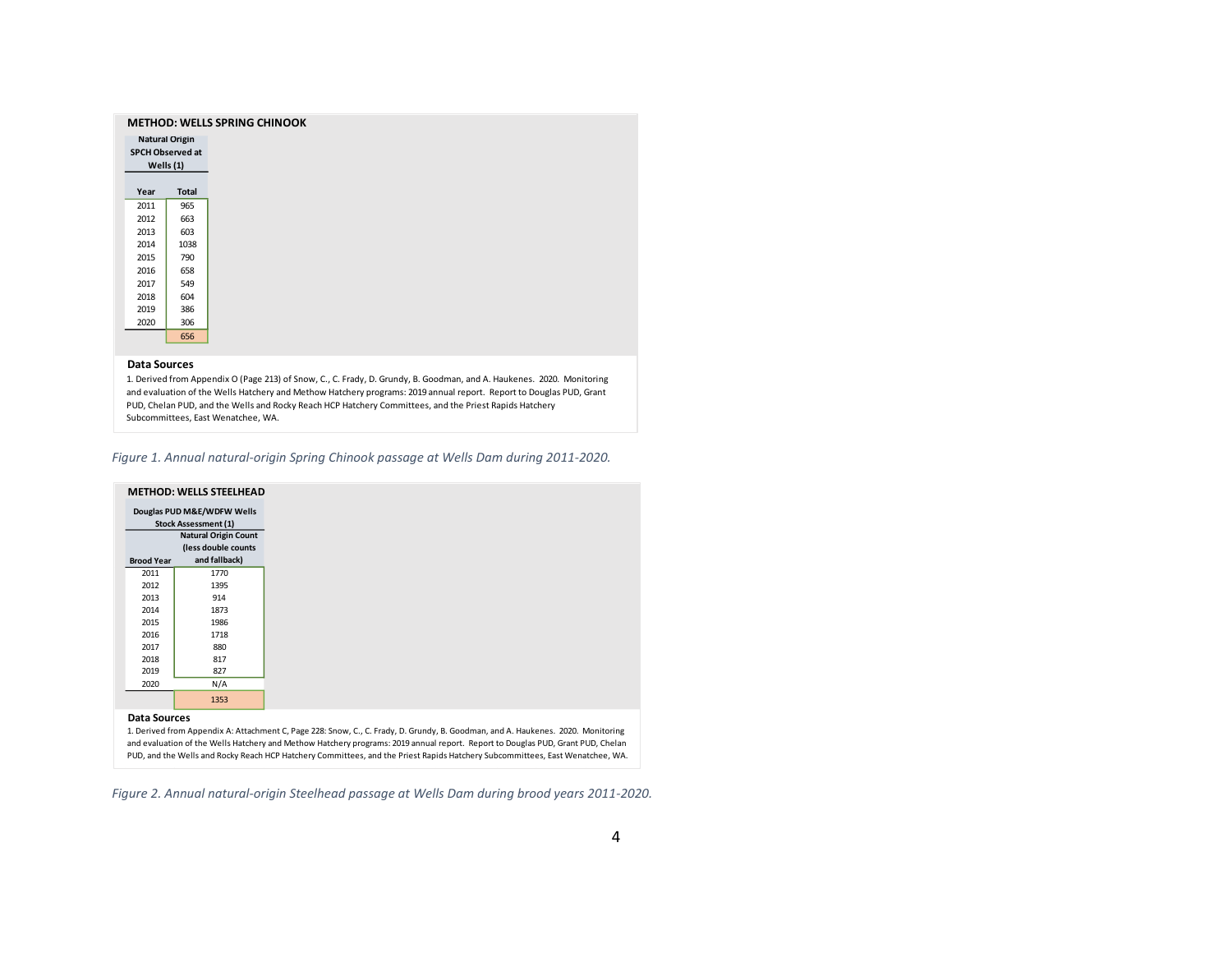| <b>METHOD: WELLS SUMMER and FALL CHINOOK</b> |              |                                  |  |                        |  |                |  |  |  |  |  |  |
|----------------------------------------------|--------------|----------------------------------|--|------------------------|--|----------------|--|--|--|--|--|--|
|                                              |              | DART Summer and Fall Chinook (1) |  |                        |  | <b>Natural</b> |  |  |  |  |  |  |
|                                              | Summer       | Count                            |  |                        |  | Origin         |  |  |  |  |  |  |
|                                              | and Fall     | <b>Adjusted by</b>               |  |                        |  | Summer         |  |  |  |  |  |  |
| Return                                       | Chinook      | <b>Spring Chinook</b>            |  | <b>Percent Natural</b> |  | and Fall       |  |  |  |  |  |  |
| Year                                         | <b>Total</b> | (2)                              |  | Origin $(3)^*$         |  | <b>Chinook</b> |  |  |  |  |  |  |
| 2011                                         | 51,745       | 43,524                           |  | 29%                    |  | 12,418         |  |  |  |  |  |  |
| 2012                                         | 52,846       | 47,559                           |  | 24%                    |  | 11,222         |  |  |  |  |  |  |
| 2013                                         | 82,762       | 77,261                           |  | 43%                    |  | 33,565         |  |  |  |  |  |  |
| 2014                                         | 83,506       | 72,960                           |  | 61%                    |  | 44,498         |  |  |  |  |  |  |
| 2015                                         | 103,358      | 93,366                           |  | 55%                    |  | 51,796         |  |  |  |  |  |  |
| 2016                                         | 65,822       | 60,611                           |  | 56%                    |  | 33,780         |  |  |  |  |  |  |
| 2017                                         | 43,458       | 38,516                           |  | 50%                    |  | 19,291         |  |  |  |  |  |  |
| 2018                                         | 34,841       | 29,881                           |  | 23%                    |  | 6,958          |  |  |  |  |  |  |
| 2019                                         | 38,251       | 33,358                           |  | 37%                    |  | 12,503         |  |  |  |  |  |  |
| 2020                                         | 64,870       | 61,262                           |  | 37%                    |  | 22,463         |  |  |  |  |  |  |
|                                              |              |                                  |  |                        |  | 24,849         |  |  |  |  |  |  |

1. Columbia River DART, Columbia Basin Research, University of Washington. (2021). Adult Passage Daily Counts. Available from

http://www.cbr.washington.edu/dart/query/adult\_daily.

2. Spring Chinook numbers obtained from stock assessment at Wells

3. Natural-origin proportions obtained from WDFW: 2011-

2020\_Wells\_Run\_Comp\_CD\_Updated2.xlsx (Sent by Chris Moran)

*Figure 3. Annual natural-origin Summer and Fall Chinook passage at Wells Dam during brood years 2011-2020.*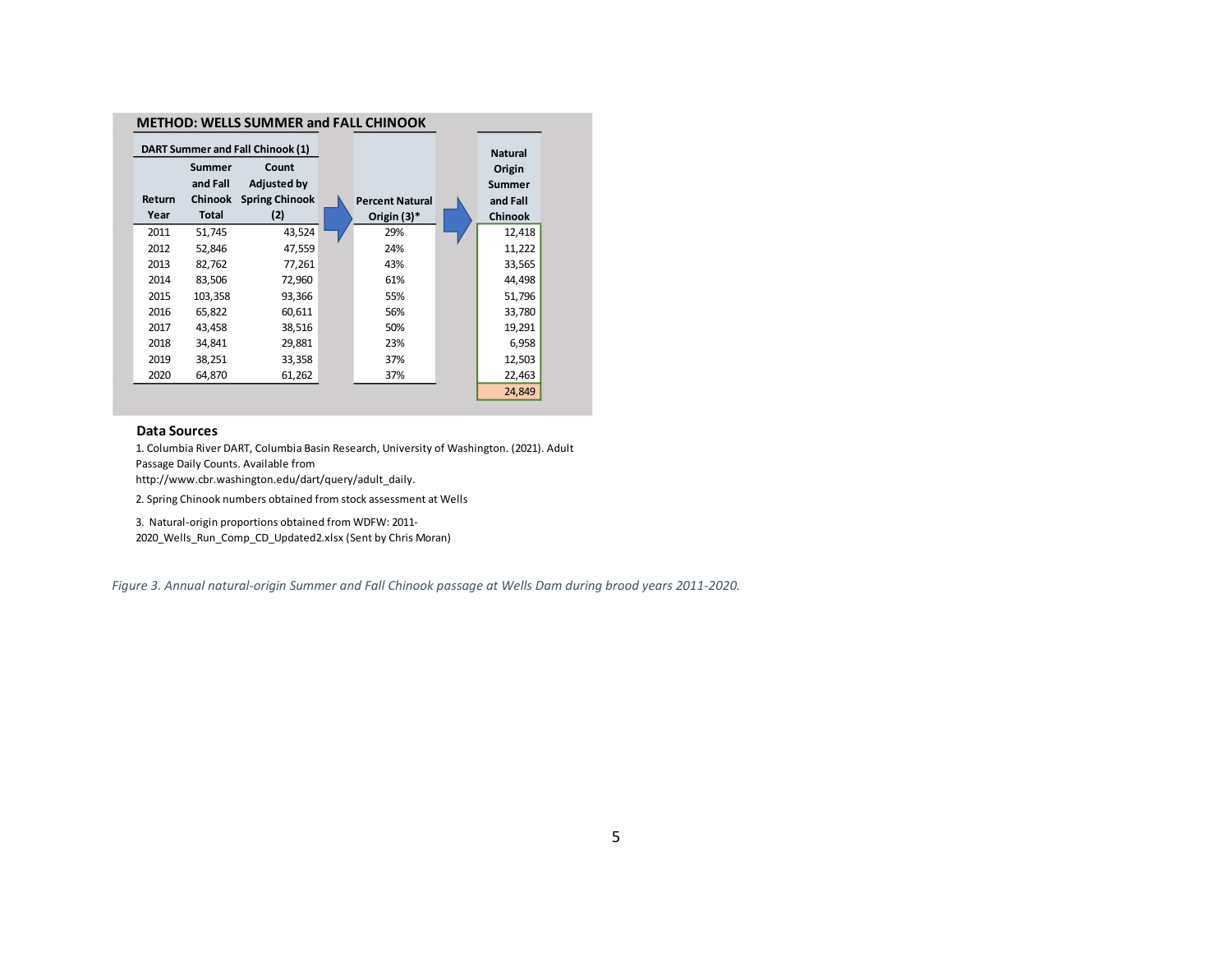|        | <b>METHOD: WELLS COHO</b> |                                   |                |  |                |
|--------|---------------------------|-----------------------------------|----------------|--|----------------|
|        |                           |                                   | Methow         |  |                |
|        |                           |                                   | <b>Natural</b> |  | <b>Methow</b>  |
|        | <b>DART Wells</b>         |                                   | Origin         |  | <b>Natural</b> |
|        | <b>Coho Counts</b>        |                                   | Percent        |  | Origin         |
| Year   | (1)                       |                                   | (2)            |  | Estimate       |
| 2011   | 5,796                     |                                   | 1.17%          |  | 68             |
| 2012   | 2,042                     |                                   | 0.00%          |  | $\mathbf 0$    |
| 2013   | 573                       |                                   | 3.38%          |  | 19             |
| 2014   | 9,149                     |                                   | 0.81%          |  | 74             |
| 2015   | 1,173                     |                                   | 1.32%          |  | 15             |
| 2016   | 423                       |                                   | 0.00%          |  | $\mathbf 0$    |
| 2017   | 3,847                     |                                   | 2.30%          |  | 89             |
| 2018   | 2,946                     |                                   | 0.00%          |  | $\mathbf 0$    |
| 2019   | 4,088                     |                                   | 0.53%          |  | 22             |
| 2020   | 12,372                    |                                   | 1.06%          |  | 131            |
|        |                           |                                   |                |  | 42             |
|        |                           |                                   |                |  |                |
|        | Natural-                  | <b>Natural Origin Calculation</b> | Percent        |  |                |
| Return | origin                    |                                   | <b>Natural</b> |  |                |
| Year   | Return                    | <b>Total Return</b>               | Origin         |  |                |
| 2011   | 69                        | 5885                              | 1.17%          |  |                |
| 2012   | $\mathbf 0$               | 2148                              | 0.00%          |  |                |
| 2013   | 25                        | 740                               | 3.38%          |  |                |
| 2014   | 78                        | 9654                              |                |  |                |
|        | 22                        | 1666                              | 0.81%          |  |                |
| 2015   | 0                         |                                   | 1.32%          |  |                |
| 2016   |                           | 536                               | 0.00%          |  |                |
| 2017   | 114                       | 4950                              | 2.30%          |  |                |
| 2018   | $\mathbf 0$               | 3706                              | 0.00%          |  |                |
| 2019   | 28                        | 5282                              | 0.53%          |  |                |
| 2020   |                           | Avg 2011-19                       | 1.06%          |  |                |

1. Columbia River DART, Columbia Basin Research, University of Washington. (2021). Adult Passage Daily Counts. Available from http://www.cbr.washington.edu/dart/query/adult\_daily.

2. Table 53 of Yakama Nation Fisheries. 2020. Mid-Columbia Coho Reintroduction Monitoring and Evaluation Report

*Figure 4. Annual natural-origin Coho passage at Wells Dam during brood years 2011-2020.*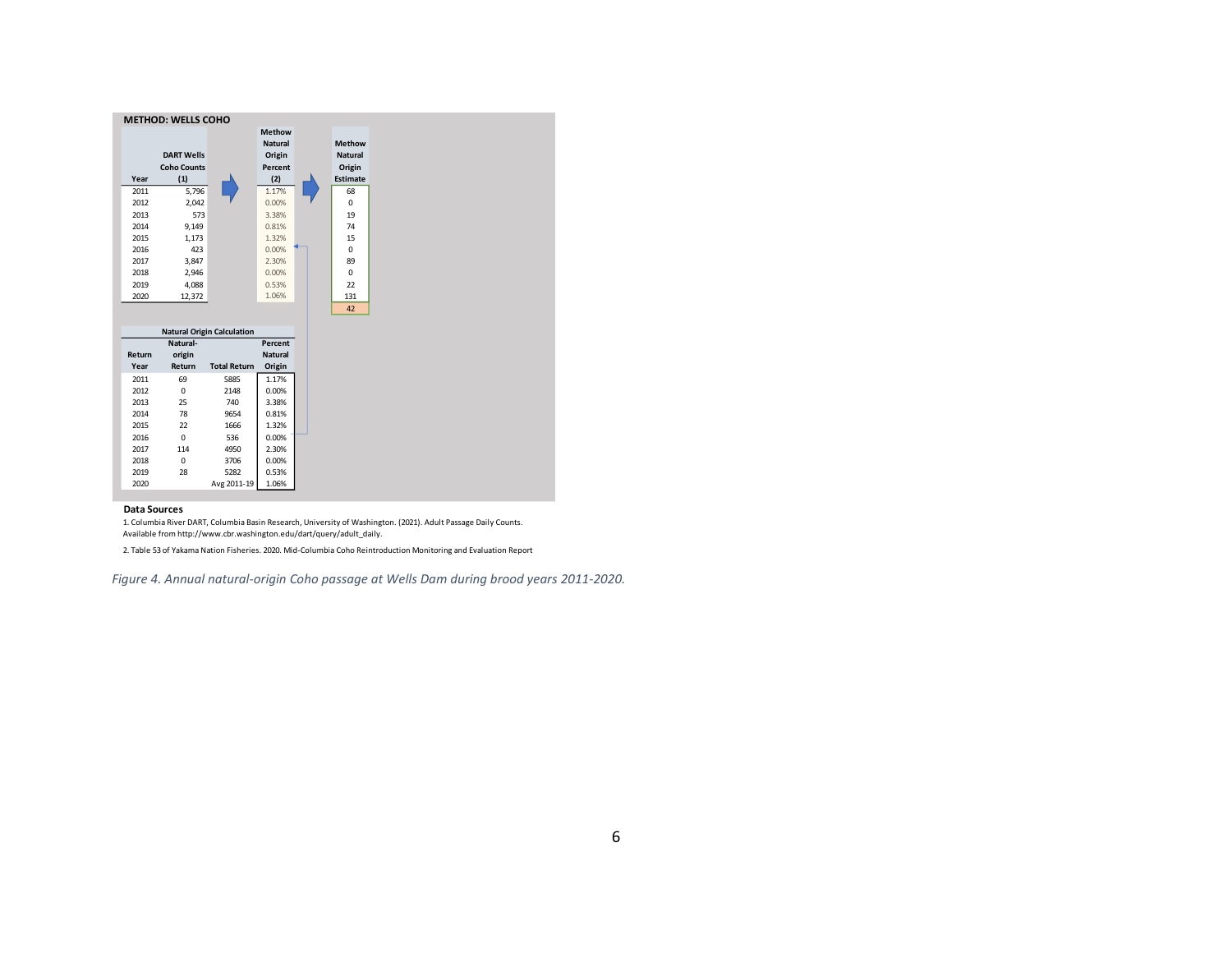|      | <b>METHOD: RR SPRING CHINOOK</b> |                                 |                         |                       |                         |
|------|----------------------------------|---------------------------------|-------------------------|-----------------------|-------------------------|
|      |                                  |                                 |                         | <b>Entiat Natural</b> |                         |
|      | <b>Natural Origin SPCH</b>       |                                 | <b>Conversion Rate</b>  | <b>Origin SPCH</b>    | Sum of Entiat and       |
|      | <b>Observed at Wells (1)</b>     | <b>Conversion Rate (2)</b>      | <b>Expanded RR SPCH</b> | Returns (3)           | <b>Expanded RR SPCH</b> |
|      |                                  | <b>Natural Origin PIT-Based</b> |                         |                       |                         |
| Year | Total                            | <b>RR to Wells</b>              | <b>Total</b>            | Total*                | <b>Total</b>            |
| 2011 | 965                              | 100%                            | 965                     | 321                   | 1286                    |
| 2012 | 663                              | 100%                            | 663                     | 334                   | 997                     |
| 2013 | 603                              | 100%                            | 603                     | 188                   | 791                     |
| 2014 | 1038                             | 73.3%                           | 1415                    | 225                   | 1641                    |
| 2015 | 790                              | 100.0%                          | 790                     | 417                   | 1207                    |
| 2016 | 658                              | 100.0%                          | 658                     | 297                   | 955                     |
| 2017 | 549                              | 100.0%                          | 549                     | 64                    | 613                     |
| 2018 | 604                              | 100.0%                          | 604                     | 46                    | 650                     |
| 2019 | 386                              | 100.0%                          | 386                     | 60                    | 446                     |
| 2020 | 306                              | 100.0%                          | 306                     | 120                   | 426                     |
|      |                                  |                                 |                         |                       | 901                     |

1. Derived from Appendix O (Page 213) of Snow, C., C. Frady, D. Grundy, B. Goodman, and A. Haukenes. 2020. Monitoring and evaluation of the Wells Hatchery and Methow Hatchery programs: 2019 annual report. Report to Douglas PUD, Grant PUD, Chelan PUD, and the Wells and Rocky Reach HCP Hatchery Committees, and the Priest Rapids Hatchery Subcommittees, East Wenatchee, WA.

2. Columbia River DART, Columbia Basin Research, University of Washington. (2021). PIT Tag Adult Returns Conversion Rate. Available from http://www.cbr.washington.edu/dart/query/pitadult\_conrate.

3.Fraser, G. S., and M. R. Cooper. 2021. Chinook Salmon spawning ground surveys on the Entiat River, 2020. U. S. Fish and Wildlife Service, Leavenworth, Washington

*Figure 5. Annual natural-origin Spring Chinook passage at Rocky Reach Dam during 2011-2020.*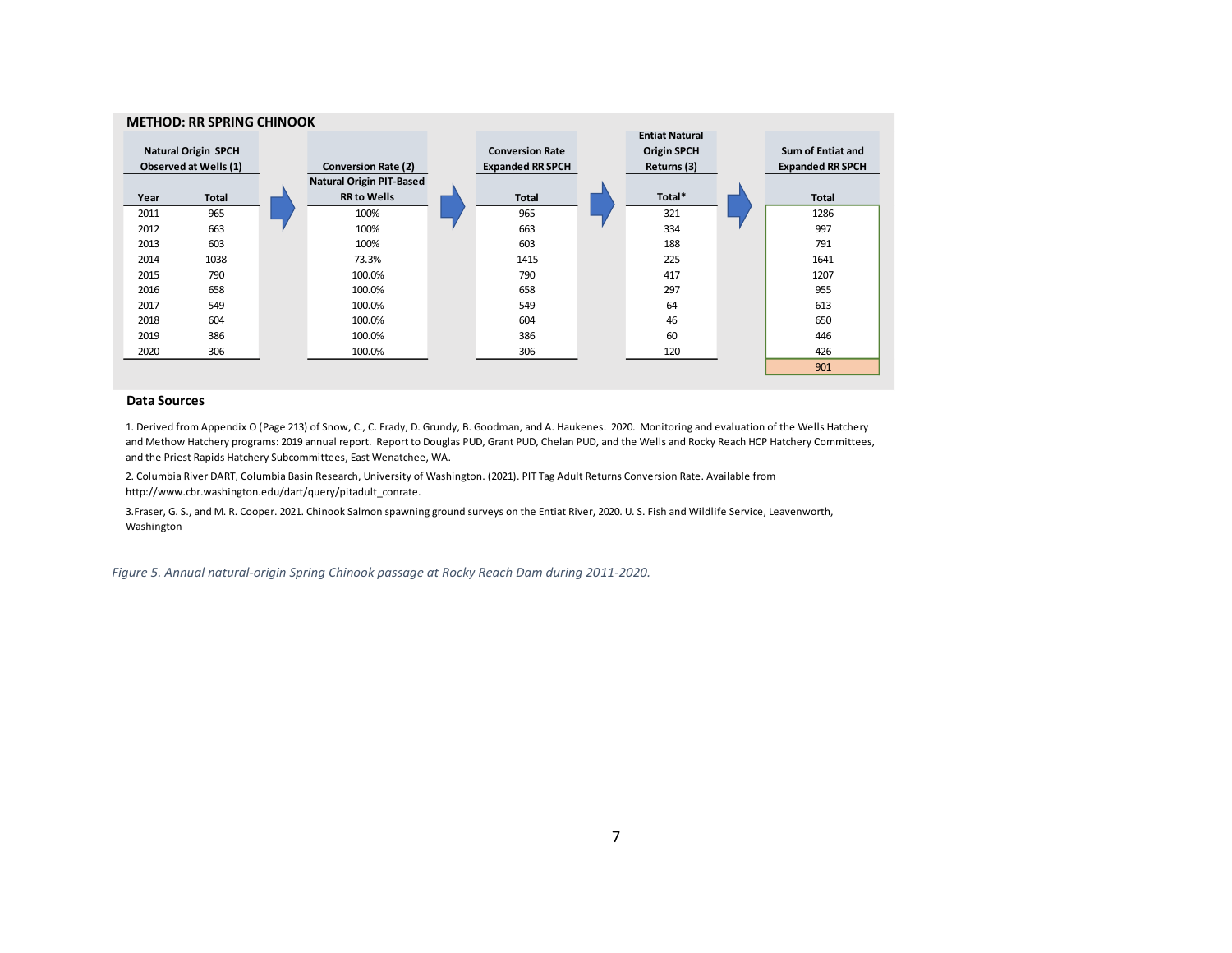|      | <b>METHOD: RR STEELHEAD</b>     |                |                                      |                                        |                                                               |                |                                                        |                |                                                                                 |
|------|---------------------------------|----------------|--------------------------------------|----------------------------------------|---------------------------------------------------------------|----------------|--------------------------------------------------------|----------------|---------------------------------------------------------------------------------|
|      | <b>DART RR Counts (1)</b>       |                | <b>Fallback</b><br>Correction<br>(2) | <b>Natural</b><br>Origin<br>Correction | <b>Entiat Counts (3)</b>                                      |                | <b>Estimate of Non_Entiat</b><br><b>Natural Origin</b> |                | Sum of Entiat<br>Natural Origin +<br><b>Non-Entiat</b><br><b>Natural Origin</b> |
|      |                                 |                |                                      |                                        |                                                               | <b>Natural</b> | (DART                                                  |                |                                                                                 |
|      |                                 |                | RR_STL                               |                                        |                                                               | <b>Returns</b> | Total*FCF)-                                            | <b>Natural</b> | <b>Total RR Natural</b>                                                         |
| Year | <b>Total</b>                    |                | <b>FCF</b>                           | % Natural                              | <b>Entiat Total</b>                                           | Entiat*        | <b>Entiat Total</b>                                    | non_Entiat     | Origin                                                                          |
| 2011 | 15,280                          |                | 96.49%                               | 13.98%                                 | 465                                                           | 293            | 14,279                                                 | 1,996          | 2289                                                                            |
| 2012 | 13,100                          |                | 96.34%                               | 12.20%                                 | 657                                                           | 531            | 11,964                                                 | 1,460          | 1991                                                                            |
| 2013 | 9,201                           |                | 98.18%                               | 9.76%                                  | 379                                                           | 245            | 8,655                                                  | 845            | 1090                                                                            |
| 2014 | 10,587                          |                | 98.34%                               | 26.59%                                 | 478                                                           | 433            | 9,933                                                  | 2,642          | 3075                                                                            |
| 2015 | 10,894                          |                | 98.98%                               | 27.53%                                 | 647                                                           | 588            | 10,136                                                 | 2,791          | 3379                                                                            |
| 2016 | 5,728                           |                | 90.41%                               | 19.90%                                 | 521                                                           | 461            | 4,658                                                  | 927            | 1388                                                                            |
| 2017 | 3,988                           |                | 95.11%                               | 19.43%                                 | 226                                                           | 159            | 3,567                                                  | 693            | 852                                                                             |
| 2018 | 4,238                           |                | 96.49%                               | 23.69%                                 | 158                                                           | 113            | 3,931                                                  | 931            | 1044                                                                            |
| 2019 | 3,298                           |                | 96.06%                               | 28.07%                                 | 146                                                           | 109            | 3,022                                                  | 848            | 957                                                                             |
| 2020 | 5,398                           |                | 98.49%                               | 20.13%                                 | 218                                                           | 188            | 5,098                                                  | 1,026          | 1214                                                                            |
|      |                                 |                |                                      |                                        | *Assumed prespawn mortality of<br>10% added to reported value |                |                                                        |                | 1728                                                                            |
|      |                                 |                |                                      |                                        |                                                               |                |                                                        |                |                                                                                 |
|      | Wells Stock Assessment WDFW (4) |                |                                      |                                        |                                                               |                |                                                        |                |                                                                                 |
| BY   | Hatchery                        | <b>Natural</b> | % Natural                            |                                        |                                                               |                |                                                        |                |                                                                                 |
| 2011 | 10,894                          | 1,770          | 13.98%                               |                                        |                                                               |                |                                                        |                |                                                                                 |
| 2012 | 10,040                          | 1,395          | 12.20%                               |                                        |                                                               |                |                                                        |                |                                                                                 |

|  | <b>Data Sources</b> |
|--|---------------------|
|--|---------------------|

1. Columbia River DART, Columbia Basin Research, University of Washington. (2021). Adult Passage Daily Counts. Available from

http://www.cbr.washington.edu/dart/query/adult\_daily.

2013 8,452 914 9.76% 5,170 1,873 26.59% 5,227 1,986 27.53% 6,916 1,718 19.90% 3,649 880 19.43% 2,632 817 23.69% 2,119 827 28.07% 20.13% avg 2011-2019

3. https://fortress.wa.gov/dfw/score/score/species/population\_details.jsp?stockId=6903 2. Buchanan, R.A., and J. R. Skalski. 2012-2020. Detection Efficiencies at Rock Island, Rocky Reach, and Tumwater Dam Adult Ladders (2012-2020). Columbia Basin Research, School

4. Derived from Appendix A: Attachment C, Page 228: Snow, C., C. Frady, D. Grundy, B. Goodman, and A. Haukenes. 2020. Monitoring and evaluation of the Wells Hatchery and Methow Hatchery programs: 2019 annual report. Report to Douglas PUD, Grant PUD, Chelan PUD, and the Wells and Rocky Reach HCP Hatchery Committees, and the Priest Rapids Hatchery Subcommittees, East Wenatchee, WA.

*Figure 6. Annual natural-origin Steelhead passage at Rocky Reach Dam during 2011-2020.*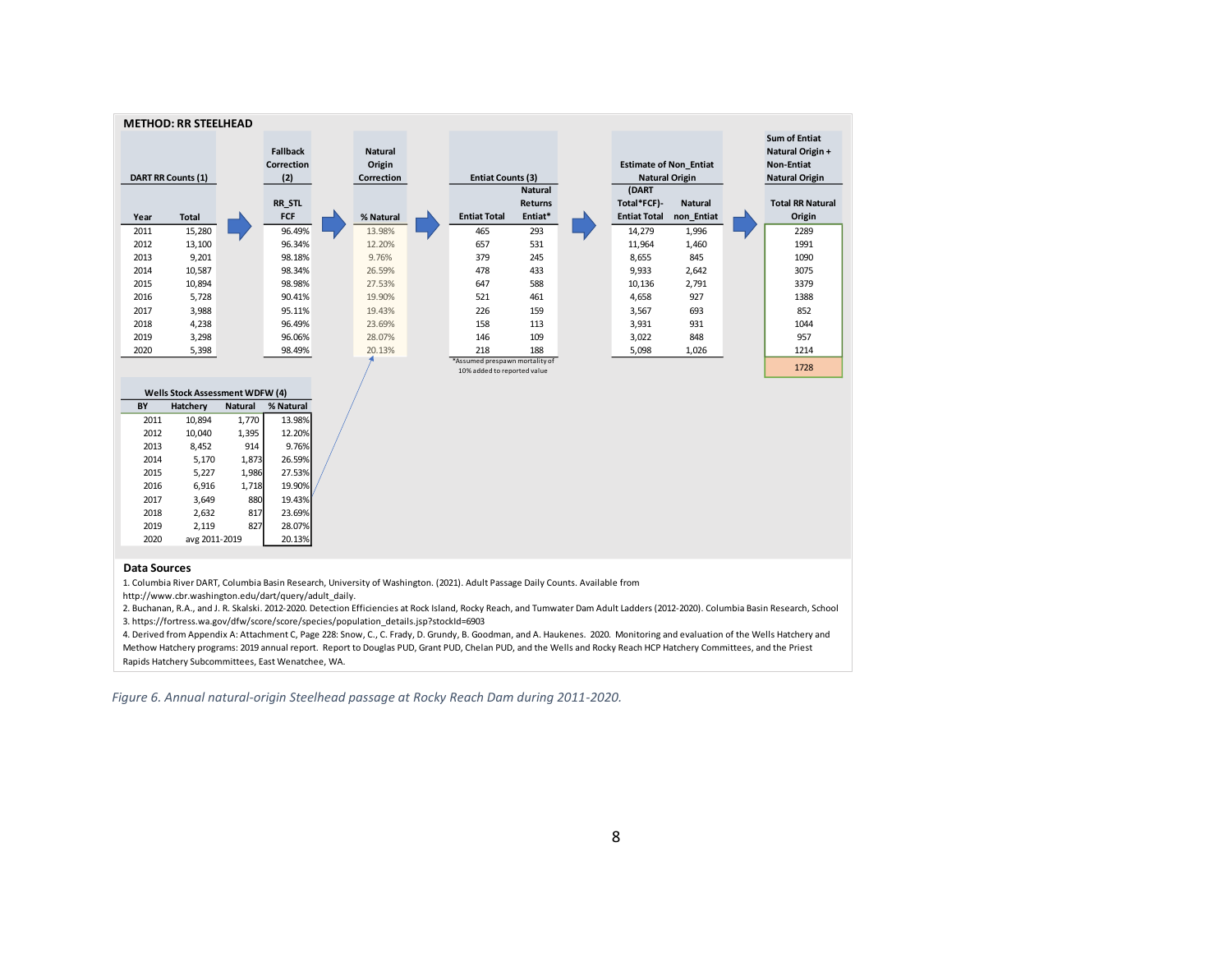|      | <b>METHOD: RR SUMMER CHINOOK</b> |                                |             |              |                                     |                   |                                                                                     |             |             |                                                   |        |                 |
|------|----------------------------------|--------------------------------|-------------|--------------|-------------------------------------|-------------------|-------------------------------------------------------------------------------------|-------------|-------------|---------------------------------------------------|--------|-----------------|
|      |                                  | <b>Nadir Apportionment</b>     |             |              | <b>Fallback Correction</b><br>% (2) |                   | <b>Natural Origin</b><br><b>Correction, CPUD</b><br><b>Window Count</b><br>Data (3) |             |             | <b>Adjusted Natural Origin</b><br><b>Estimate</b> |        |                 |
|      |                                  | <b>Nadir Dates Nadir Dates</b> |             |              |                                     |                   |                                                                                     | <b>SUCH</b> | <b>FACH</b> |                                                   |        |                 |
|      | <b>Total SUCH</b>                | <b>SPCH</b> to                 | <b>FACH</b> |              |                                     | <b>Natural</b>    | <b>Natural</b>                                                                      | <b>SUCH</b> | <b>FACH</b> | SUCH+FA                                           |        |                 |
| Year | & FACH (1)                       | <b>SUCH</b>                    | <b>FACH</b> | <b>Total</b> | <b>Total</b>                        | SUCH FCF FACH FCF |                                                                                     | Origin      | Origin      | Total                                             | Total  | <b>CH Total</b> |
| 2011 | 56,516                           | 6/29/2011                      | 9/9/2011    | 50,274       | 6,242                               | 89.5%             | 90.7%                                                                               | 36.66%      | 83.93%      | 16,496                                            | 4,749  | 21,245          |
| 2012 | 60,972                           | 6/27/2012                      | 9/16/2012   | 52,560       | 8,412                               | 81.6%             | 78.6%                                                                               | 32.99%      | 73.84%      | 14,157                                            | 4,880  | 19,038          |
| 2013 | 122,622                          | 6/6/2013                       | 9/7/2013    | 73,186       | 49,436                              | 64.1%             | 91.4%                                                                               | 45.16%      | 76.07%      | 21,175                                            | 34,382 | 55,558          |
| 2014 | 90,401                           | 6/13/2014                      | 9/8/2014    | 70,657       | 19,744                              | 92.6%             | 96.7%                                                                               | 59.15%      | 81.70%      | 38,712                                            | 15,594 | 54,307          |
| 2015 | 122,711                          | 5/24/2015                      | 8/24/2015   | 87,853       | 34,858                              | 97.8%             | 88.4%                                                                               | 53.01%      | 73.52%      | 45,524                                            | 22,661 | 68,185          |
| 2016 | 80,412                           | 6/5/2016                       | 8/26/2016   | 66,690       | 13,722                              | 97.2%             | 89.3%                                                                               | 49.42%      | 71.87%      | 32,028                                            | 8,805  | 40,833          |
| 2017 | 56,685                           | 6/18/2017                      | 9/8/2017    | 45,981       | 10,704                              | 95.4%             | 91.7%                                                                               | 36.90%      | 79.07%      | 16,181                                            | 7,759  | 23,939          |
| 2018 | 43,419                           | 6/13/2018                      | 9/7/2018    | 36,621       | 6,798                               | 91.2%             | 100.0%                                                                              | 18.78%      | 84.34%      | 6,269                                             | 5,733  | 12,002          |
| 2019 | 50,457                           | 6/10/2019                      | 8/31/2019   | 42,073       | 8,384                               | 91.8%             | 85.7%                                                                               | 18.69%      | 72.70%      | 7,221                                             | 5,224  | 12,445          |
| 2020 | 80,663                           | 6/12/2020                      | 9/6/2020    | 70,335       | 10,328                              | 94.0%             | 94.1%                                                                               | 30.16%      | 70.54%      | 19,934                                            | 6,857  | 26,791          |
|      |                                  |                                |             |              |                                     |                   |                                                                                     |             |             |                                                   |        | 33,434          |

1. Columbia River DART, Columbia Basin Research, University of Washington. (2021). Adult Passage Daily Counts. Available from http://www.cbr.washington.edu/dart/query/adult\_daily. 2. Buchanan, R.A., and J. R. Skalski. 2012-2020. Detection Efficiencies at Rock Island, Rocky Reach, and Tumwater Dam Adult Ladders (2012-2020). Columbia Basin Research, School of Aquatic and Fishery

Sciences, University of Washington

3. Chelan PUD adipose clip/raw window count data 2011-2020

*Figure 7. Annual natural-origin Summer and Fall Chinook passage at Rocky Reach Dam during 2011-2020.*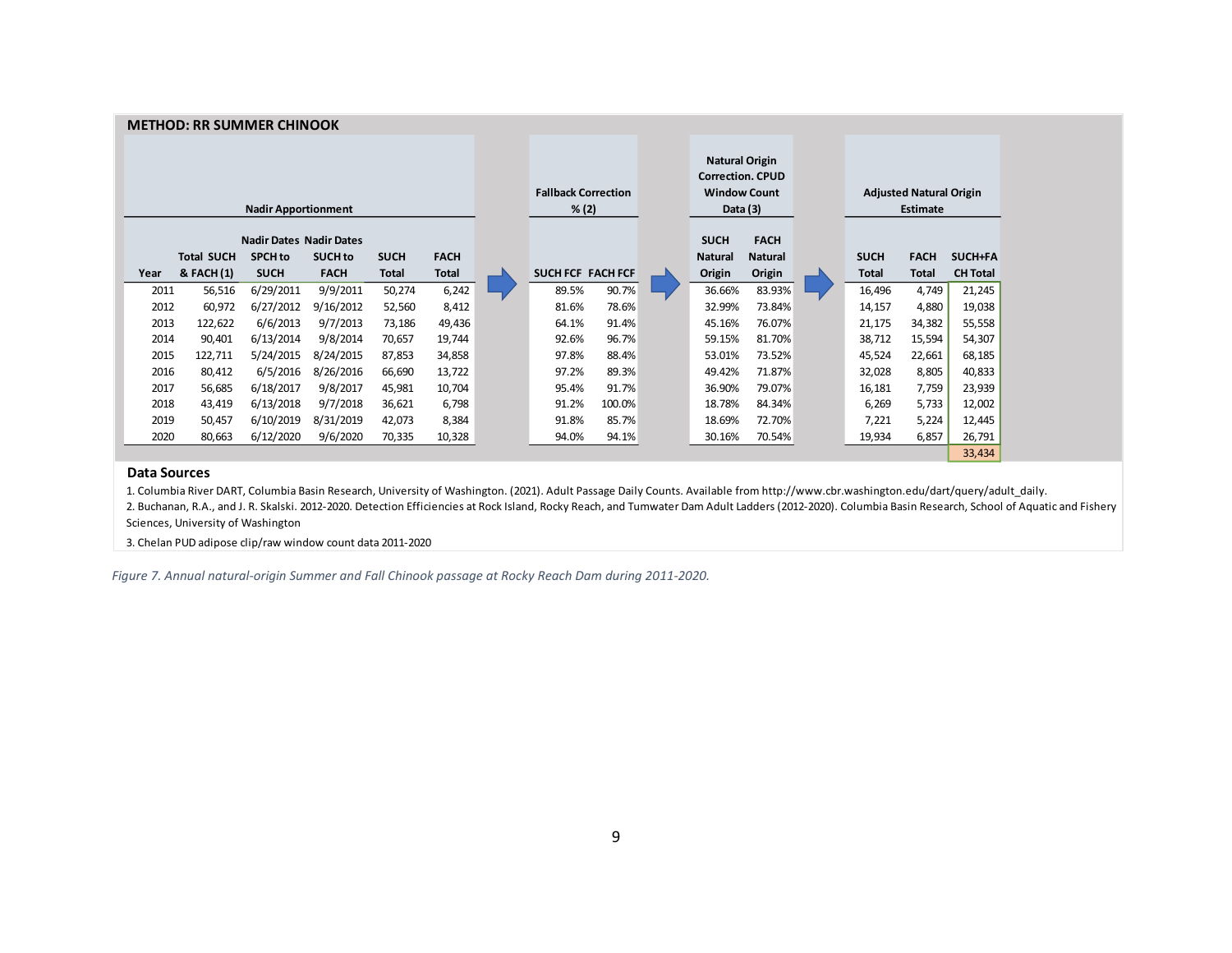|        | <b>METHOD: RR COHO</b> |                                   |                |                |
|--------|------------------------|-----------------------------------|----------------|----------------|
|        |                        |                                   | <b>Methow</b>  |                |
|        |                        |                                   | <b>Natural</b> | <b>Methow</b>  |
|        | <b>DART RR</b>         |                                   | Origin         | <b>Natural</b> |
|        | <b>Coho Counts</b>     |                                   | Percent        | Origin         |
| Year   | (1)                    |                                   | (2)            | Estimate       |
| 2011   | 7,951                  |                                   | 1.17%          | 93             |
| 2012   | 2,440                  |                                   | 0.00%          | $\mathbf 0$    |
| 2013   | 533                    |                                   | 3.38%          | 18             |
| 2014   | 13,170                 |                                   | 0.81%          | 106            |
| 2015   | 2,140                  |                                   | 1.32%          | 28             |
| 2016   | 418                    |                                   | 0.00%          | $\mathbf 0$    |
| 2017   | 5,432                  |                                   | 2.30%          | 125            |
| 2018   | 4,424                  |                                   | 0.00%          | $\pmb{0}$      |
| 2019   | 6,810                  |                                   | 0.53%          | 36             |
| 2020   | 16,125                 |                                   | 1.06%          | 170            |
|        |                        |                                   |                | 58             |
|        |                        |                                   |                |                |
|        |                        |                                   |                |                |
|        |                        | <b>Natural Origin Calculation</b> |                |                |
|        | Natural-               |                                   | Percent        |                |
| Return | origin                 | <b>Total</b>                      | <b>Natural</b> |                |
| Year   | Return                 | Return                            | Origin         |                |
| 2011   | 69                     | 5885                              | 1.17%          |                |
| 2012   | $\pmb{0}$              | 2148                              | 0.00%          |                |
| 2013   | 25                     | 740                               | 3.38%          |                |
| 2014   | 78                     | 9654                              | 0.81%          |                |
| 2015   | 22                     | 1666                              | 1.32%          |                |
| 2016   | $\pmb{0}$              | 536                               | 0.00%          |                |
| 2017   | 114                    | 4950                              | 2.30%          |                |
| 2018   | $\pmb{0}$              | 3706                              | 0.00%          |                |
| 2019   | 28                     | 5282                              | 0.53%          |                |
| 2020   |                        | Avg 2011-19                       | 1.06%          |                |
|        |                        |                                   |                |                |

1. Columbia River DART, Columbia Basin Research, University of Washington. (2021). Adult Passage Daily Counts. Available from http://www.cbr.washington.edu/dart/query/adult\_daily.

2. Table 53 of Yakama Nation Fisheries. 2020. Mid-Columbia Coho Reintroduction Monitoring and Evaluation Report

*Figure 8. Annual natural-origin Coho passage at Rocky Reach Dam during 2011-2020*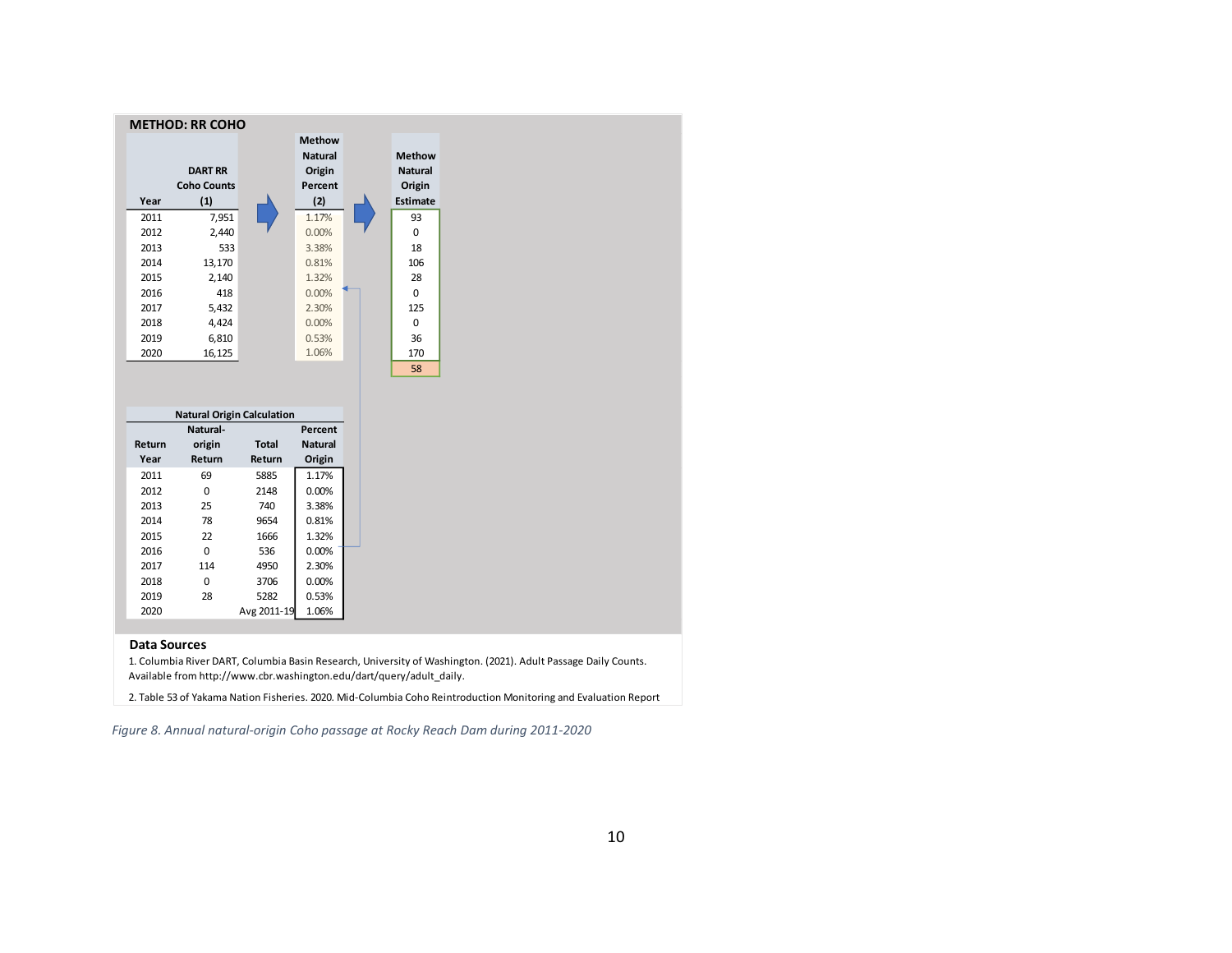|      | <b>METHOD: RI SOCKEYE (Wenatchee River Only)</b> |           |                |                            |                            |           |                       |  |
|------|--------------------------------------------------|-----------|----------------|----------------------------|----------------------------|-----------|-----------------------|--|
|      |                                                  |           |                |                            |                            |           | <b>RI TOTAL</b>       |  |
|      |                                                  |           |                | <b>Fallback Correction</b> |                            |           | Wenatchee             |  |
|      | DART Counts (1)                                  |           |                | (2)                        | <b>FCF Adjusted Counts</b> |           | <b>Natural Origin</b> |  |
|      |                                                  |           |                |                            |                            |           | Delta:                |  |
|      |                                                  |           | <b>RI SOCK</b> | <b>RR SOCK</b>             |                            |           | <b>Adjusted RI</b>    |  |
| Year | R1                                               | <b>RR</b> | <b>FCF</b>     | FCF                        | R1                         | <b>RR</b> | minus RR              |  |
| 2011 | 146,111                                          | 132,096   | 98%            | 98%                        | 143,692                    | 129,330   | 14,363                |  |
| 2012 | 410,620                                          | 363,314   | 98%            | 98%                        | 401,801                    | 355,511   | 46,290                |  |
| 2013 | 159,208                                          | 131,655   | 98%            | 97%                        | 156,024                    | 127,811   | 28,213                |  |
| 2014 | 581,121                                          | 492,892   | 99%            | 98%                        | 576,763                    | 484,464   | 92,299                |  |
| 2015 | 264,678                                          | 216,389   | 99%            | 97%                        | 260,999                    | 209,421   | 51,578                |  |
| 2016 | 310,341                                          | 235,925   | 99%            | 99%                        | 307,641                    | 234,085   | 73,556                |  |
| 2017 | 73,218                                           | 46,701    | 98%            | 99%                        | 72,098                     | 46,253    | 25,845                |  |
| 2018 | 172,009                                          | 162,684   | 99%            | 98%                        | 170,599                    | 159,333   | 11,266                |  |
| 2019 | 58,562                                           | 50,464    | 97%            | 98%                        | 57,063                     | 49,485    | 7,578                 |  |
| 2020 | 280,440                                          | 249,521   | 97%            | 97%                        | 272,504                    | 241,761   | 30,743                |  |
|      |                                                  |           |                |                            |                            |           | 38,173                |  |

1. Columbia River DART, Columbia Basin Research, University of Washington. (2021). Adult Passage Daily Counts. Available from http://www.cbr.washington.edu/dart/query/adult\_daily.

2. Buchanan, R.A., and J. R. Skalski. 2012-2020. Detection Efficiencies at Rock Island, Rocky Reach, and Tumwater Dam Adult Ladders. Columbia Basin Research, School of Aquatic and Fishery Sciences, University of Washington

*Figure 9. Annual natural-origin Wenatchee River Sockeye passage at Rock Island Dam during 2011-2020.*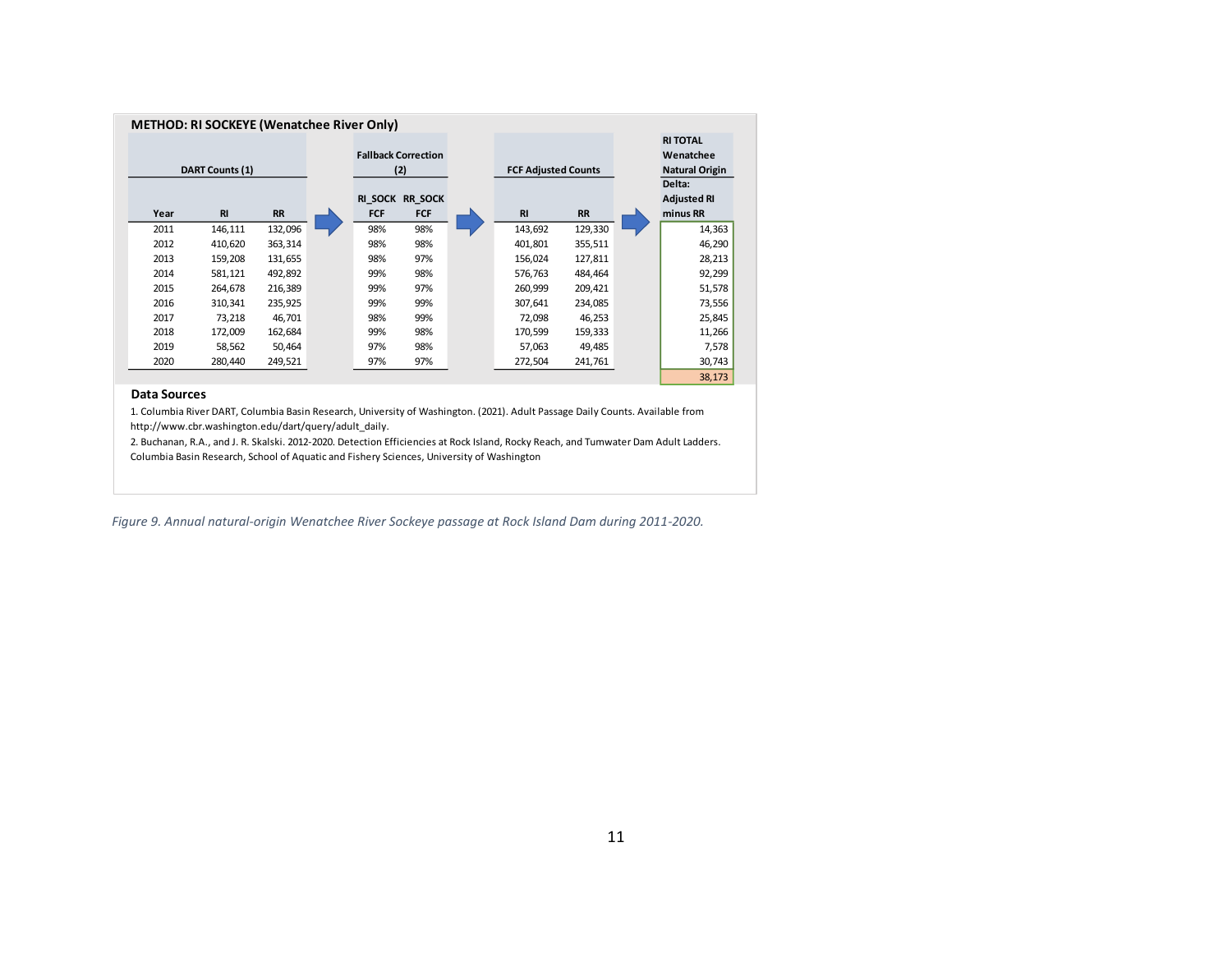|                     |                       | <b>METHOD: RI SPRING CHINOOK</b>   |                                      |                                     |                                 |                                                               |                                          |                                                                                                                                                                                                                                                                                                                                                                                            |                               |                                                     |                              |                                                                                                                                                                                                                                                                                                                                                                                                                                                                                                                                                                                                                                                                                                                                                                                                                                                                                                                                                                                                                                                                                                                                                            |                                              |
|---------------------|-----------------------|------------------------------------|--------------------------------------|-------------------------------------|---------------------------------|---------------------------------------------------------------|------------------------------------------|--------------------------------------------------------------------------------------------------------------------------------------------------------------------------------------------------------------------------------------------------------------------------------------------------------------------------------------------------------------------------------------------|-------------------------------|-----------------------------------------------------|------------------------------|------------------------------------------------------------------------------------------------------------------------------------------------------------------------------------------------------------------------------------------------------------------------------------------------------------------------------------------------------------------------------------------------------------------------------------------------------------------------------------------------------------------------------------------------------------------------------------------------------------------------------------------------------------------------------------------------------------------------------------------------------------------------------------------------------------------------------------------------------------------------------------------------------------------------------------------------------------------------------------------------------------------------------------------------------------------------------------------------------------------------------------------------------------|----------------------------------------------|
|                     |                       |                                    |                                      |                                     |                                 |                                                               |                                          | <b>Total WEN River</b>                                                                                                                                                                                                                                                                                                                                                                     | <b>WEN River</b><br>Natural   | Adjusted<br>"WEN River                              | <b>RR SPCH</b><br>converting | <b>Total RI SPCH: Sum</b><br>of WEN River and                                                                                                                                                                                                                                                                                                                                                                                                                                                                                                                                                                                                                                                                                                                                                                                                                                                                                                                                                                                                                                                                                                              |                                              |
|                     |                       | <b>Nadir Apportionment</b>         |                                      | <b>Fallback Correction % (2)</b>    |                                 | <b>Adjusted SPCH Counts</b>                                   |                                          | Count                                                                                                                                                                                                                                                                                                                                                                                      | Origin                        | <b>Only" Count</b>                                  | from RI                      | ${\sf RR}$                                                                                                                                                                                                                                                                                                                                                                                                                                                                                                                                                                                                                                                                                                                                                                                                                                                                                                                                                                                                                                                                                                                                                 |                                              |
|                     |                       | <b>Nadir RR</b>                    | Nadir RI                             |                                     | <b>RI SPCH</b>                  |                                                               |                                          | Delta: Adjusted<br><b>RI SPCH Minus RR</b>                                                                                                                                                                                                                                                                                                                                                 |                               | Natural                                             | <b>Natural</b>               |                                                                                                                                                                                                                                                                                                                                                                                                                                                                                                                                                                                                                                                                                                                                                                                                                                                                                                                                                                                                                                                                                                                                                            |                                              |
|                     | Year                  | <b>SPCH</b>                        | <b>SPCH</b>                          | <b>RR SPCH FCF</b>                  | FCF                             | <b>RR SPCH</b>                                                | <b>RI SPCH</b>                           | <b>SPCH</b>                                                                                                                                                                                                                                                                                                                                                                                | % Natural                     | Origin                                              | Origin                       | <b>Natural Origin</b>                                                                                                                                                                                                                                                                                                                                                                                                                                                                                                                                                                                                                                                                                                                                                                                                                                                                                                                                                                                                                                                                                                                                      |                                              |
|                     | 2011<br>2012          | 12,026                             | 18,927<br>22.709                     | 91.45%<br>89.77%                    | 95.68%<br>89.77%                | 10,997                                                        | 18,110<br>20,386                         | 7,112<br>14,024                                                                                                                                                                                                                                                                                                                                                                            | 10.34%<br>13.46%              | 736<br>1888                                         | 1286<br>997                  | 2022<br>2885                                                                                                                                                                                                                                                                                                                                                                                                                                                                                                                                                                                                                                                                                                                                                                                                                                                                                                                                                                                                                                                                                                                                               |                                              |
|                     | 2013                  | 7,087<br>6,538                     | 14,119                               | 90.50%                              | 96.25%                          | 6,362<br>5,917                                                | 13,590                                   | 7,673                                                                                                                                                                                                                                                                                                                                                                                      | 10.40%                        | 798                                                 | 791                          | 1589                                                                                                                                                                                                                                                                                                                                                                                                                                                                                                                                                                                                                                                                                                                                                                                                                                                                                                                                                                                                                                                                                                                                                       |                                              |
|                     | 2014                  | 12,767                             | 23,549                               | 71.12%                              | 91.47%                          | 9,080                                                         | 21,540                                   | 12,460                                                                                                                                                                                                                                                                                                                                                                                     | 11.33%                        | 1411                                                | 1641                         | 3052                                                                                                                                                                                                                                                                                                                                                                                                                                                                                                                                                                                                                                                                                                                                                                                                                                                                                                                                                                                                                                                                                                                                                       |                                              |
|                     | 2015                  | 8,391                              | 21,807                               | 97.65%                              | 98.30%                          | 8,194                                                         | 21.436                                   | 13.242                                                                                                                                                                                                                                                                                                                                                                                     | 6.99%                         | 926                                                 | 1207                         | 2133                                                                                                                                                                                                                                                                                                                                                                                                                                                                                                                                                                                                                                                                                                                                                                                                                                                                                                                                                                                                                                                                                                                                                       |                                              |
|                     | 2016                  | 5,840                              | 13,062                               | 98.67%                              | 98.90%                          | 5,762                                                         | 12,918                                   | 7,156                                                                                                                                                                                                                                                                                                                                                                                      | 11.01%                        | 788                                                 | 1041                         | 1829                                                                                                                                                                                                                                                                                                                                                                                                                                                                                                                                                                                                                                                                                                                                                                                                                                                                                                                                                                                                                                                                                                                                                       |                                              |
|                     | 2017                  | 6,157                              | 8,175                                | 92.42%                              | 99.30%                          | 5,690                                                         | 8,118                                    | 2,427                                                                                                                                                                                                                                                                                                                                                                                      | 14.19%                        | 344                                                 | 613                          | 957                                                                                                                                                                                                                                                                                                                                                                                                                                                                                                                                                                                                                                                                                                                                                                                                                                                                                                                                                                                                                                                                                                                                                        |                                              |
|                     | 2018<br>2019          | 5,754                              | 7,694<br>5,801                       | 91.28%<br>100.00%                   | 97.42%<br>97.79%                | 5,252<br>5,177                                                | 7,495<br>5,673                           | 2,243<br>496                                                                                                                                                                                                                                                                                                                                                                               | 12.27%<br>8.43%               | 275<br>42                                           | 650<br>446                   | 925<br>488                                                                                                                                                                                                                                                                                                                                                                                                                                                                                                                                                                                                                                                                                                                                                                                                                                                                                                                                                                                                                                                                                                                                                 |                                              |
|                     | 2020                  | 5,177<br>3,851                     | 7,563                                | 91.60%                              | 91.93%                          | 3,528                                                         | 6,953                                    | 3,425                                                                                                                                                                                                                                                                                                                                                                                      | 10.55%                        | 361                                                 | 426                          | 787                                                                                                                                                                                                                                                                                                                                                                                                                                                                                                                                                                                                                                                                                                                                                                                                                                                                                                                                                                                                                                                                                                                                                        |                                              |
|                     |                       |                                    |                                      |                                     |                                 |                                                               |                                          |                                                                                                                                                                                                                                                                                                                                                                                            |                               |                                                     |                              | 1,667                                                                                                                                                                                                                                                                                                                                                                                                                                                                                                                                                                                                                                                                                                                                                                                                                                                                                                                                                                                                                                                                                                                                                      |                                              |
|                     |                       |                                    |                                      |                                     |                                 |                                                               |                                          |                                                                                                                                                                                                                                                                                                                                                                                            |                               |                                                     |                              |                                                                                                                                                                                                                                                                                                                                                                                                                                                                                                                                                                                                                                                                                                                                                                                                                                                                                                                                                                                                                                                                                                                                                            |                                              |
|                     |                       |                                    |                                      |                                     |                                 |                                                               |                                          |                                                                                                                                                                                                                                                                                                                                                                                            |                               |                                                     |                              | Non-Wenatchee Natural-origin SPCH Converting from RI to                                                                                                                                                                                                                                                                                                                                                                                                                                                                                                                                                                                                                                                                                                                                                                                                                                                                                                                                                                                                                                                                                                    |                                              |
|                     |                       |                                    |                                      |                                     |                                 | <b>Wenatchee SPCH</b>                                         |                                          |                                                                                                                                                                                                                                                                                                                                                                                            |                               |                                                     |                              | <b>RR</b>                                                                                                                                                                                                                                                                                                                                                                                                                                                                                                                                                                                                                                                                                                                                                                                                                                                                                                                                                                                                                                                                                                                                                  |                                              |
|                     |                       | <b>Non-LNFH Wenatchee Spawning</b> | Estimated<br>Natural-<br>origin SPCH | Natural-origin<br><b>Broodstock</b> | Estimated<br>Natural-<br>origin | Hatchery-<br>origin<br>Escapement<br>and<br><b>Broodstock</b> | Sum of<br>Hatchery and<br><b>Natural</b> | <b>LNFH Return To</b>                                                                                                                                                                                                                                                                                                                                                                      |                               |                                                     | <b>RR SPCH</b>               | <b>Conversion Rate</b>                                                                                                                                                                                                                                                                                                                                                                                                                                                                                                                                                                                                                                                                                                                                                                                                                                                                                                                                                                                                                                                                                                                                     | <b>Conversion Rate</b><br><b>Expanded RI</b> |
|                     | <b>Escapement (3)</b> |                                    | Escapement                           | Collected (4)                       | Return                          | (4)                                                           | Origin                                   | Icicle Creek (5)                                                                                                                                                                                                                                                                                                                                                                           | <b>Total Wenatchee Return</b> |                                                     | Estimate                     | (6)                                                                                                                                                                                                                                                                                                                                                                                                                                                                                                                                                                                                                                                                                                                                                                                                                                                                                                                                                                                                                                                                                                                                                        | SPCH                                         |
|                     | <b>Total</b>          | Natural<br>Origin<br>Percentage    | <b>Total</b>                         | <b>Total</b>                        | <b>Total</b>                    | <b>Total</b>                                                  | <b>Total</b>                             | <b>Total</b>                                                                                                                                                                                                                                                                                                                                                                               | <b>Total</b>                  | <b>Estimated</b><br>Natural<br>Origin<br>Percentage | <b>Total</b>                 | <b>Natural Origin PIT-</b><br>Based RI to RR                                                                                                                                                                                                                                                                                                                                                                                                                                                                                                                                                                                                                                                                                                                                                                                                                                                                                                                                                                                                                                                                                                               | <b>Total</b>                                 |
| Year<br>2011        | 3,376                 | 29.94%                             | 1011                                 | 80                                  | 1,091                           | 2,466                                                         | 3,557                                    | 6,990                                                                                                                                                                                                                                                                                                                                                                                      | 10,547                        | 10.34%                                              | 1,286                        | 100.00%                                                                                                                                                                                                                                                                                                                                                                                                                                                                                                                                                                                                                                                                                                                                                                                                                                                                                                                                                                                                                                                                                                                                                    | 1,286                                        |
| 2012                | 2,845                 | 45.10%                             | 1283                                 | 68                                  | 1,351                           | 1,611                                                         | 2,962                                    | 7,074                                                                                                                                                                                                                                                                                                                                                                                      | 10,036                        | 13.46%                                              | 997                          | 100.00%                                                                                                                                                                                                                                                                                                                                                                                                                                                                                                                                                                                                                                                                                                                                                                                                                                                                                                                                                                                                                                                                                                                                                    | 997                                          |
| 2013                | 2,242                 | 20.25%                             | 454                                  | 180                                 | 634                             | 2,152                                                         | 2,786                                    | 3,309                                                                                                                                                                                                                                                                                                                                                                                      | 6,095                         | 10.40%                                              | 791                          | 100.00%                                                                                                                                                                                                                                                                                                                                                                                                                                                                                                                                                                                                                                                                                                                                                                                                                                                                                                                                                                                                                                                                                                                                                    | 791                                          |
| 2014                | 1,761                 | 54.38%                             | 958                                  | 85                                  | 1,043                           | 2,157                                                         | 3,200                                    | 6,005                                                                                                                                                                                                                                                                                                                                                                                      | 9,205                         | 11.33%                                              | 1,641                        | 100.00%                                                                                                                                                                                                                                                                                                                                                                                                                                                                                                                                                                                                                                                                                                                                                                                                                                                                                                                                                                                                                                                                                                                                                    | 1,641                                        |
| 2015                | 1,657                 | 40.25%                             | 667                                  | 51                                  | 718                             | 1,402                                                         | 2,120                                    | 8,149                                                                                                                                                                                                                                                                                                                                                                                      | 10,269                        | 6.99%                                               | 1,207                        | 100.00%                                                                                                                                                                                                                                                                                                                                                                                                                                                                                                                                                                                                                                                                                                                                                                                                                                                                                                                                                                                                                                                                                                                                                    | 1,207                                        |
| 2016<br>2017        | 975<br>705            | 69.31%<br>38.43%                   | 676<br>271                           | 128<br>121                          | 804<br>392                      | 1,221<br>953                                                  | 2,025<br>1,345                           | 5,277<br>1,417                                                                                                                                                                                                                                                                                                                                                                             | 7,302<br>2,762                | 11.01%<br>14.19%                                    | 955<br>613                   | 91.67%<br>100.00%                                                                                                                                                                                                                                                                                                                                                                                                                                                                                                                                                                                                                                                                                                                                                                                                                                                                                                                                                                                                                                                                                                                                          | 1,041<br>613                                 |
| 2018                | 890                   | 21.36%                             | 190                                  | 90                                  | 280                             | 1,026                                                         | 1,306                                    | 976                                                                                                                                                                                                                                                                                                                                                                                        | 2,282                         | 12.27%                                              | 650                          | 100.00%                                                                                                                                                                                                                                                                                                                                                                                                                                                                                                                                                                                                                                                                                                                                                                                                                                                                                                                                                                                                                                                                                                                                                    | 650                                          |
| 2019                | 888                   | 16.46%                             | 146                                  | 77                                  | 223                             | 1,020                                                         | 1,243                                    | 1,404                                                                                                                                                                                                                                                                                                                                                                                      | 2,647                         | 8.43%                                               | 446                          | 100.00%                                                                                                                                                                                                                                                                                                                                                                                                                                                                                                                                                                                                                                                                                                                                                                                                                                                                                                                                                                                                                                                                                                                                                    | 446                                          |
| 2020                | 806                   | 31.76%                             | 256                                  | 115                                 | 371                             | 885                                                           | 1,256                                    | 2.262                                                                                                                                                                                                                                                                                                                                                                                      | 3,518                         | 10.55%                                              | 426                          | 100.00%                                                                                                                                                                                                                                                                                                                                                                                                                                                                                                                                                                                                                                                                                                                                                                                                                                                                                                                                                                                                                                                                                                                                                    | 426                                          |
|                     |                       |                                    |                                      |                                     |                                 |                                                               |                                          | <b>Updated 1_10_2022</b>                                                                                                                                                                                                                                                                                                                                                                   |                               |                                                     |                              |                                                                                                                                                                                                                                                                                                                                                                                                                                                                                                                                                                                                                                                                                                                                                                                                                                                                                                                                                                                                                                                                                                                                                            |                                              |
|                     |                       | <b>Caracass Survey Data (7)</b>    |                                      |                                     |                                 |                                                               |                                          |                                                                                                                                                                                                                                                                                                                                                                                            |                               |                                                     |                              |                                                                                                                                                                                                                                                                                                                                                                                                                                                                                                                                                                                                                                                                                                                                                                                                                                                                                                                                                                                                                                                                                                                                                            |                                              |
|                     | Natural               | Hatchery                           | % Natural                            |                                     |                                 |                                                               |                                          |                                                                                                                                                                                                                                                                                                                                                                                            |                               |                                                     |                              |                                                                                                                                                                                                                                                                                                                                                                                                                                                                                                                                                                                                                                                                                                                                                                                                                                                                                                                                                                                                                                                                                                                                                            |                                              |
| Year                | Origin                | Origin                             | Origin                               |                                     |                                 |                                                               |                                          |                                                                                                                                                                                                                                                                                                                                                                                            |                               |                                                     |                              |                                                                                                                                                                                                                                                                                                                                                                                                                                                                                                                                                                                                                                                                                                                                                                                                                                                                                                                                                                                                                                                                                                                                                            |                                              |
| 2011                | 100                   | 234                                | 29.94%                               |                                     |                                 |                                                               |                                          |                                                                                                                                                                                                                                                                                                                                                                                            |                               |                                                     |                              |                                                                                                                                                                                                                                                                                                                                                                                                                                                                                                                                                                                                                                                                                                                                                                                                                                                                                                                                                                                                                                                                                                                                                            |                                              |
| 2012<br>2013        | 253<br>131            | 308<br>516                         | 45.10%<br>20.25%                     |                                     |                                 |                                                               |                                          |                                                                                                                                                                                                                                                                                                                                                                                            |                               |                                                     |                              |                                                                                                                                                                                                                                                                                                                                                                                                                                                                                                                                                                                                                                                                                                                                                                                                                                                                                                                                                                                                                                                                                                                                                            |                                              |
| 2014                | 211                   | 177                                | 54.38%                               |                                     |                                 |                                                               |                                          |                                                                                                                                                                                                                                                                                                                                                                                            |                               |                                                     |                              |                                                                                                                                                                                                                                                                                                                                                                                                                                                                                                                                                                                                                                                                                                                                                                                                                                                                                                                                                                                                                                                                                                                                                            |                                              |
| 2015                | 128                   | 190                                | 40.25%                               |                                     |                                 |                                                               |                                          |                                                                                                                                                                                                                                                                                                                                                                                            |                               |                                                     |                              |                                                                                                                                                                                                                                                                                                                                                                                                                                                                                                                                                                                                                                                                                                                                                                                                                                                                                                                                                                                                                                                                                                                                                            |                                              |
| 2016                | 210                   | 93                                 | 69.31%                               |                                     |                                 |                                                               |                                          |                                                                                                                                                                                                                                                                                                                                                                                            |                               |                                                     |                              |                                                                                                                                                                                                                                                                                                                                                                                                                                                                                                                                                                                                                                                                                                                                                                                                                                                                                                                                                                                                                                                                                                                                                            |                                              |
| 2017                | 83                    | 133                                | 38.43%                               |                                     |                                 |                                                               |                                          |                                                                                                                                                                                                                                                                                                                                                                                            |                               |                                                     |                              |                                                                                                                                                                                                                                                                                                                                                                                                                                                                                                                                                                                                                                                                                                                                                                                                                                                                                                                                                                                                                                                                                                                                                            |                                              |
| 2018                | 66                    | 243                                | 21.36%                               |                                     |                                 |                                                               |                                          |                                                                                                                                                                                                                                                                                                                                                                                            |                               |                                                     |                              |                                                                                                                                                                                                                                                                                                                                                                                                                                                                                                                                                                                                                                                                                                                                                                                                                                                                                                                                                                                                                                                                                                                                                            |                                              |
| 2019<br>2020        | 66<br>108             | 335<br>232                         | 16.46%<br>31.76%                     |                                     |                                 |                                                               |                                          |                                                                                                                                                                                                                                                                                                                                                                                            |                               |                                                     |                              |                                                                                                                                                                                                                                                                                                                                                                                                                                                                                                                                                                                                                                                                                                                                                                                                                                                                                                                                                                                                                                                                                                                                                            |                                              |
|                     |                       |                                    |                                      |                                     |                                 |                                                               |                                          |                                                                                                                                                                                                                                                                                                                                                                                            |                               |                                                     |                              |                                                                                                                                                                                                                                                                                                                                                                                                                                                                                                                                                                                                                                                                                                                                                                                                                                                                                                                                                                                                                                                                                                                                                            |                                              |
| <b>Data Sources</b> |                       |                                    |                                      |                                     |                                 |                                                               |                                          | 1. Columbia River DART, Columbia Basin Research, University of Washington. (2021). Adult Passage Daily Counts. Available from http://www.cbr.washington.edu/dart/query/adult_daily.<br>6. Columbia River DART, Columbia Basin Research, University of Washington. (2021). PIT Tag Adult Returns Conversion Rate. Available from http://www.cbr.washington.edu/dart/query/pitadult_conrate. |                               |                                                     |                              | 2. Buchanan, R.A., and J. R. Skalski. 2014-2020. Detection Efficiencies at Rock Island, Rocky Reach, and Tumwater Dam Adult Ladders (2014-2020). Columbia Basin Research, School of Aquatic and Fishery Sciences, University o<br>3. Derived from Table 6.25a in Hillman, T., M. Miller, M. Hughes, C. Moran, J. Williams, M. Tonseth, C. Willard, S. Hopkins, J. Caisman, T. Pearsons, and P. Graf. 2021. Monitoring and evaluation of the Chelan and Grant Cou<br>4. Derived from Tables 5.1 and 6.4 in Hillman, T., M. Miller, M. Hughes, C. Moran, J. Williams, M. Tonseth, C. Willard, S. Hopkins, J. Caisman, T. Pearsons, and P. Graf. 2021. Monitoring and evaluation of the Chelan and Gr<br>5. Muir, H., M. Maxey, M. Cooper, K. Royer, T. Bundy 2021. Monitoring and Evaluation of the Leavenworth National Fish Hatchery Spring Chinook Salmon Program, 2020. U.S. Fish and Wildlife Service, Leavenworth WA.<br>7. Derived from Tables 5.32 and 6.26 in Hillman, T., M. Miller, M. Hughes, C. Moran, J. Williams, M. Tonseth, C. Willard, S. Hopkins, J. Caisman, T. Pearsons, and P. Graf. 2021. Monitoring and evaluation of the Chelan and |                                              |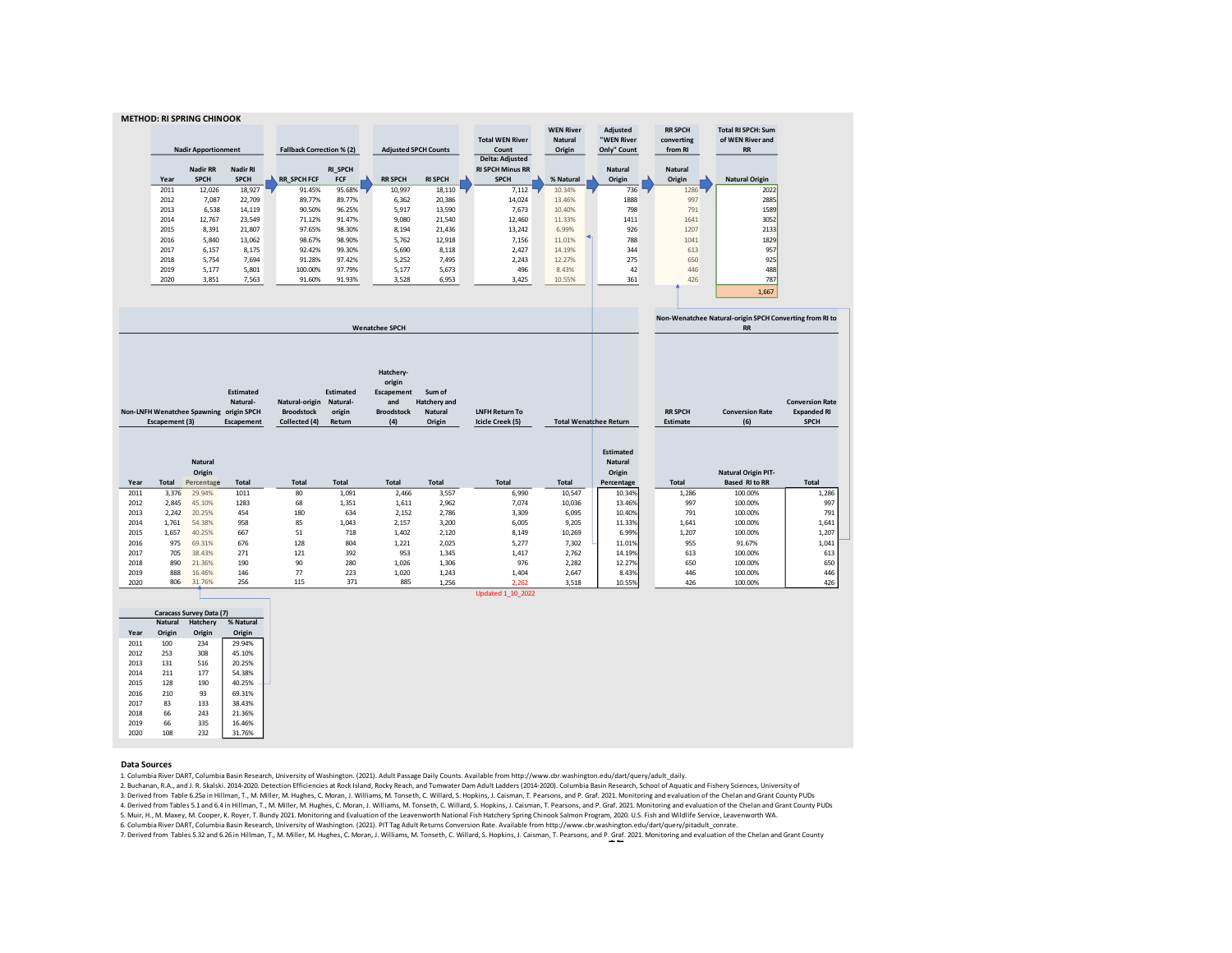|      | <b>METHOD: RI STEELHEAD</b>  |                              |                        |                                                        |                              |        |                                    |                                        |                       |                                                         |                                                                                 |
|------|------------------------------|------------------------------|------------------------|--------------------------------------------------------|------------------------------|--------|------------------------------------|----------------------------------------|-----------------------|---------------------------------------------------------|---------------------------------------------------------------------------------|
|      | <b>DART RI</b><br>Counts (1) | <b>DART RR</b><br>Counts (1) | <b>Fallback</b><br>(2) | <b>Fallback</b><br><b>Correction Correction</b><br>(2) | <b>FCF Aduisted Subtotal</b> |        | Delta RI-RR<br>(WEN River<br>Only) | <b>Natural</b><br>Origin<br>Correction | <b>WEN River Only</b> | <b>Expanded PIT</b><br>from RI to RR<br><b>Total RR</b> | Sum of WEN<br><b>River Only and</b><br><b>Total RR</b><br><b>Natural Origin</b> |
|      |                              |                              |                        |                                                        |                              |        |                                    |                                        | <b>Natural Origin</b> | <b>Natural</b>                                          | <b>Total RI</b>                                                                 |
| Year | <b>Total</b>                 | <b>Total</b>                 |                        | RI STL FCF RR STL FCF                                  | RI_STL                       | RR_STL | <b>Total</b>                       | % Natural                              | <b>Total</b>          | Origin                                                  | <b>Natural Origin</b>                                                           |
| 2011 | 19,024                       | 15,280                       | 95.43%                 | 96.49%                                                 | 18,154                       | 14,744 | 3,411                              | 36.40%                                 | 1185                  | 2,289                                                   | 3473                                                                            |
| 2012 | 15,454                       | 13,100                       | 96.34%                 | 96.34%                                                 | 14,889                       | 12,621 | 2,268                              | 27.90%                                 | 610                   | 1,991                                                   | 2600                                                                            |
| 2013 | 11,505                       | 9,201                        | 96.31%                 | 98.18%                                                 | 11,081                       | 9,034  | 2,047                              | 53.50%                                 | 1055                  | 1,090                                                   | 2144                                                                            |
| 2014 | 15,037                       | 10,587                       | 95.59%                 | 98.34%                                                 | 14,374                       | 10,411 | 3,963                              | 47.30%                                 | 1792                  | 3,075                                                   | 4866                                                                            |
| 2015 | 14,041                       | 10,894                       | 97.63%                 | 98.98%                                                 | 13,708                       | 10,783 | 2,925                              | 39.90%                                 | 1140                  | 3,446                                                   | 4586                                                                            |
| 2016 | 7,166                        | 5,728                        | 96.07%                 | 90.41%                                                 | 6,884                        | 5,179  | 1,706                              | 52.50%                                 | 860                   | 1,441                                                   | 2301                                                                            |
| 2017 | 5,265                        | 3,988                        | 93.52%                 | 95.11%                                                 | 4,924                        | 3,793  | 1,131                              | 58.10%                                 | 614                   | 852                                                     | 1467                                                                            |
| 2018 | 5,229                        | 4,238                        | 94.34%                 | 96.49%                                                 | 4,933                        | 4,089  | 844                                | 50.00%                                 | 398                   | 1,044                                                   | 1442                                                                            |
| 2019 | 4,360                        | 3,298                        | 96.59%                 | 96.06%                                                 | 4,211                        | 3,168  | 1,043                              | 67.60%                                 | 681                   | 1,003                                                   | 1684                                                                            |
| 2020 | 6,753                        | 5,398                        | 92.47%                 | 98.49%                                                 | 6,244                        | 5,316  | 928                                | 62.70%                                 | 538                   | 1,214                                                   | 1752                                                                            |
|      |                              |                              |                        |                                                        |                              |        |                                    |                                        |                       |                                                         | 2632                                                                            |

*Figure 10. Annual natural-origin Spring Chinook passage at Rock Island Dam during 2011-2020 (Nadir Method).*

|      | Dryden Stock Assessment Percent Natural Origin |         |                |      |                      |                 | Conversio Expanded PIT |
|------|------------------------------------------------|---------|----------------|------|----------------------|-----------------|------------------------|
|      | (3)                                            |         |                |      | <b>RR</b> (4)        | n Rate (5)      | from RI to RR          |
|      |                                                |         | Percent        |      |                      | <b>Natural</b>  | <b>Total RR</b>        |
|      |                                                |         | <b>Natural</b> |      | <b>Total Natural</b> | Origin PIT:     | <b>Natural</b>         |
| Year | Hatchery                                       | Natural | Origin         | Year | Origin               | <b>RI to RR</b> | Origin                 |
| 2011 | 143                                            | 82      | 36%            | 2011 | 2289                 | 1.00            | 2,289                  |
| 2012 | 191                                            | 74      | 28%            | 2012 | 1991                 | 1.00            | 1,991                  |
| 2013 | 53                                             | 61      | 54%            | 2013 | 1090                 | 1.00            | 1,090                  |
| 2014 | 106                                            | 95      | 47%            | 2014 | 3075                 | 1.00            | 3,075                  |
| 2015 | 86                                             | 57      | 40%            | 2015 | 3379                 | 0.98            | 3,446                  |
| 2016 | 29                                             | 32      | 52%            | 2016 | 1388                 | 0.96            | 1,441                  |
| 2017 | 49                                             | 68      | 58%            | 2017 | 852                  | 1.00            | 852                    |
| 2018 | 47                                             | 47      | 50%            | 2018 | 1044                 | 1.00            | 1,044                  |
| 2019 | 48                                             | 100     | 68%            | 2019 | 957                  | 0.95            | 1,003                  |
| 2020 | 25                                             | 42      | 63%            | 2020 | 1214                 | 1.00            | 1,214                  |

#### **Data Sources**

1. Columbia River DART, Columbia Basin Research, University of Washington. (2021). Adult Passage Daily Counts. Available from http://www.cbr.washington.edu/dart/query/adult\_daily.

2. Buchanan, R.A., and J. R. Skalski. 2012-2020. Detection Efficiencies at Rock Island, Rocky Reach, and Tumwater Dam Adult Ladders (2012-2020). Columbia Basin Research, School of Aquatic and Fishery Sciences, University of Washington

3. WDFW stock assessment data; "2011-2020 Dryden Steelhead Origins.xlsx" Provided 8/5/2021

4. See RR Steelhead Method

5. Columbia River DART, Columbia Basin Research, University of Washington. (2021). PIT Tag Adult Returns Conversion Rate. Available from http://www.cbr.washington.edu/dart/query/pitadult\_conrate.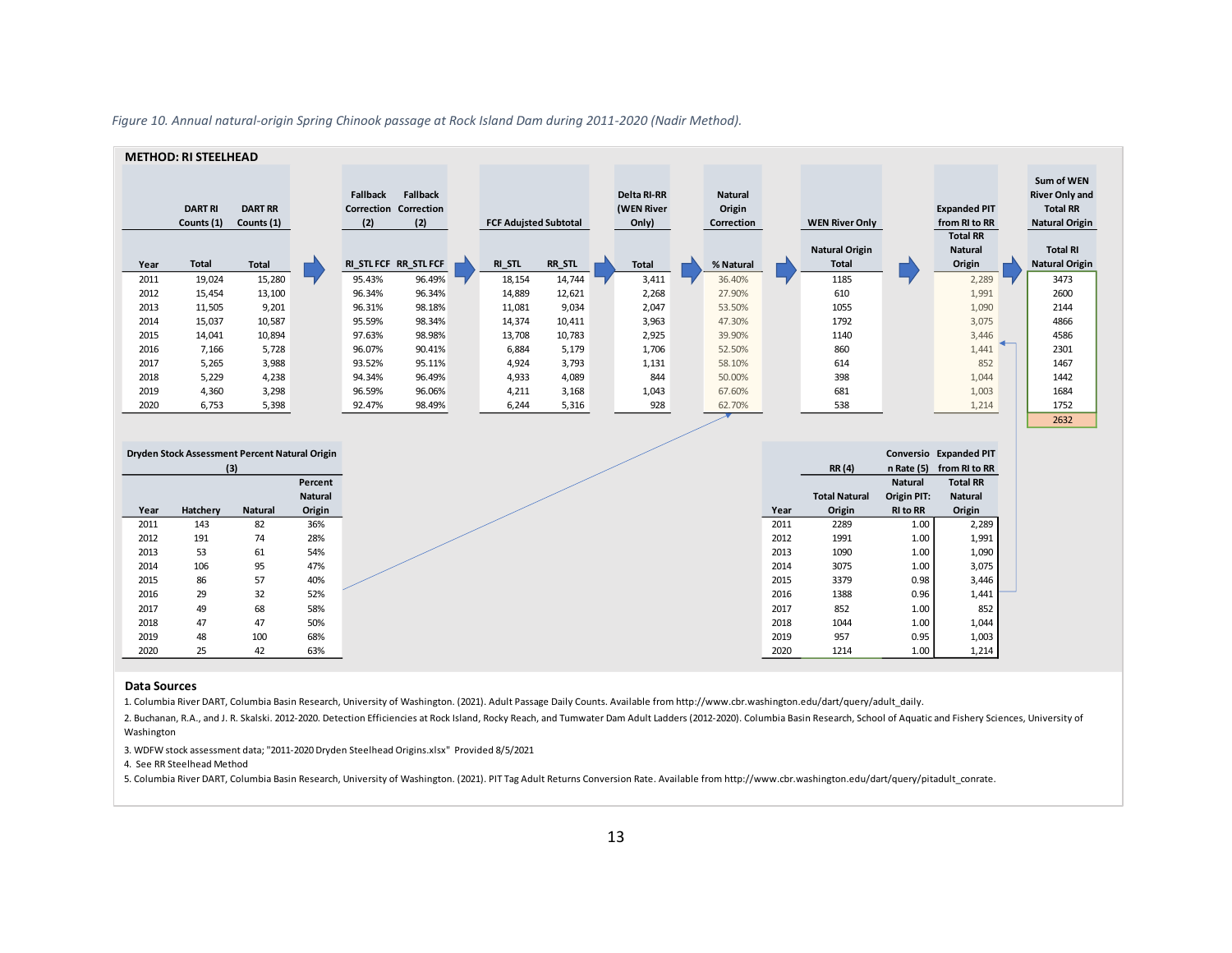#### *Figure 11. Annual natural-origin Steelhead passage at Rock Island Dam during 2011-2020.*

#### **METHOD: RI SUMMER CHINOOK**

|      |                        | <b>Nadir Apportionment</b> |                    |              |              |       | <b>Fallback Correction</b><br>% (2) |                | <b>Ad-present Correction. CPUD</b><br><b>Window Count Data (3)</b> | <b>Natural Origin Subtotal</b> |                | <b>FACH PRH</b><br>Overshoot |                   | <b>Adjusted Natural Origin Estimate</b> |              |
|------|------------------------|----------------------------|--------------------|--------------|--------------|-------|-------------------------------------|----------------|--------------------------------------------------------------------|--------------------------------|----------------|------------------------------|-------------------|-----------------------------------------|--------------|
|      |                        | <b>Nadir Dates</b>         | <b>Nadir Dates</b> |              |              |       |                                     | <b>SUCH</b>    |                                                                    |                                | <b>FACH</b>    | <b>Ad-Present</b>            |                   |                                         |              |
|      | DART (1) Total         | <b>SPCH</b> to             | SUCH to            | <b>SUCH</b>  | <b>FACH</b>  |       |                                     | <b>Natural</b> | <b>FACH Natural</b>                                                | <b>SUCH Natural</b>            | <b>Natural</b> | <b>Natural</b>               |                   |                                         | SUCH+FACH    |
| Year | <b>SUCH &amp; FACH</b> | <b>SUCH</b>                | <b>FACH</b>        | <b>Total</b> | <b>Total</b> |       | SUCH FCF FACH FCF                   | Origin         | Origin                                                             | Origin                         | Origin         | <b>Origin Fish</b>           | <b>SUCH Total</b> | <b>FACH Total</b>                       | <b>Total</b> |
| 2011 | 75,563                 | 6/11/2011                  | 9/11/2011          | 67,356       | 8,207        | 91.9% | 81.6%                               | 47.22%         | 92.20%                                                             | 29,237                         | 6,174          | 85.96%                       | 29,237            | 5,307                                   | 34,544       |
| 2012 | 69,365                 | 6/26/2012                  | 9/7/2012           | 57,694       | 11,671       | 81.6% | 78.6%                               | 30.12%         | 77.30%                                                             | 14,186                         | 7.089          | 85.96%                       | 14,186            | 6,093                                   | 20,280       |
| 2013 | 144.102                | 6/14/2013                  | 9/6/2013           | 85.452       | 58,650       | 75.8% | 89.2%                               | 51.07%         | 77.26%                                                             | 33,058                         | 40,398         | 85.96%                       | 33,058            | 34.725                                  | 67,783       |
| 2014 | 121,555                | 6/14/2014                  | 9/13/2014          | 95,253       | 26,302       | 96.4% | 90.9%                               | 66.67%         | 85.84%                                                             | 61,225                         | 20,525         | 85.96%                       | 61,225            | 17,643                                  | 78,868       |
| 2015 | 146,196                | 5/25/2015                  | 8/27/2015          | 107,039      | 39,157       | 97.7% | 97.9%                               | 54.36%         | 75.32%                                                             | 56.838                         | 28,865         | 85.96%                       | 56,838            | 24,812                                  | 81,650       |
| 2016 | 109,215                | 6/1/2016                   | 9/1/2016           | 92,314       | 16,901       | 99.0% | 92.3%                               | 55.25%         | 75.87%                                                             | 50,482                         | 11,836         | 85.96%                       | 50,482            | 10,174                                  | 60,656       |
| 2017 | 73,895                 | 6/14/2017                  | 8/19/2017          | 58,325       | 15,570       | 96.6% | 68.8%                               | 45.47%         | 61.52%                                                             | 25,611                         | 6,585          | 85.96%                       | 25,611            | 5,660                                   | 31,272       |
| 2018 | 52,247                 | 6/12/2018                  | 8/25/2018          | 42,208       | 10,039       | 98.5% | 83.3%                               | 24.83%         | 83.46%                                                             | 10,328                         | 6,982          | 85.96%                       | 10,328            | 6,001                                   | 16,329       |
| 2019 | 60,186                 | 5/31/2019                  | 8/22/2019          | 47,027       | 13,159       | 92.1% | 61.5%                               | 23.87%         | 75.19%                                                             | 10,340                         | 6,089          | 85.96%                       | 10,340            | 5,234                                   | 15,574       |
| 2020 | 89,322                 | 6/12/2020                  | 8/24/2020          | 75,156       | 14,166       | 89.7% | 71.9%                               | 33.44%         | 13.03%                                                             | 22,541                         | 1,327          | 85.96%                       | 22,541            | 1,141                                   | 23,681       |
|      |                        |                            |                    |              |              |       |                                     |                |                                                                    |                                |                |                              |                   |                                         | 43,064       |

|              |                                                   | <b>Fall Chinook Natural Origin</b><br><b>Correction. Average PRH</b><br>overshoot using PIT estimate<br>and ad-present releases from<br><b>PRH (4)</b> |                                               | Apportionment of ad-<br>present Fall Chinook |
|--------------|---------------------------------------------------|--------------------------------------------------------------------------------------------------------------------------------------------------------|-----------------------------------------------|----------------------------------------------|
| Year         | <b>PIT</b> estimate<br>PRH-origin at<br><b>RI</b> | Ad-present<br>PRH-origin<br>releases                                                                                                                   | Ad-present<br><b>PRH</b><br><b>Overshoots</b> | <b>Ad-Present</b><br><b>Natural</b>          |
|              |                                                   |                                                                                                                                                        |                                               | <b>Origin Fish</b>                           |
|              |                                                   |                                                                                                                                                        |                                               |                                              |
| 2011         | 30.20%                                            | 46.50%                                                                                                                                                 | 14.04%                                        | 85.96%                                       |
| 2012         | 30.20%                                            | 46.50%                                                                                                                                                 | 14.04%                                        | 85.96%                                       |
| 2013         | 30.20%                                            | 46.50%                                                                                                                                                 | 14.04%                                        | 85.96%                                       |
| 2014<br>2015 | 30.20%<br>30.20%                                  | 46.50%<br>46.50%                                                                                                                                       | 14.04%<br>14.04%                              | 85.96%<br>85.96%                             |
| 2016         | 30.20%                                            | 46.50%                                                                                                                                                 | 14.04%                                        | 85.96%                                       |
| 2017         | 30.20%                                            | 46.50%                                                                                                                                                 | 14.04%                                        | 85.96%                                       |
| 2018         | 30.20%                                            | 46.50%                                                                                                                                                 | 14.04%                                        | 85.96%                                       |
| 2019         | 30.20%                                            | 46.50%                                                                                                                                                 | 14.04%                                        | 85.96%                                       |

#### **Data Sources**

1. Columbia River DART, Columbia Basin Research, University of Washington. (2021). Adult Passage Daily Counts. Available from http://www.cbr.washington.edu/dart/query/adult\_daily.

2. Buchanan, R.A., and J. R. Skalski. 2012-2020. Detection Efficiencies at Rock Island, Rocky Reach, and Tumwater Dam Adult Ladders. Columbia Basin Research, School of Aquatic and Fishery Sciences, University of Washington

3. Chelan PUD adipose clip/raw window count data 2011-2020

4. Richards, S. and T. Pearsons. 2021. Priest Rapids Hatchery Monitoring and Evaluation Annual Report for 2019-2020. The average value of PIT-tagged PRH-origin fall Chinook Salmon detected at Rock Island Dam

was derived from Table 52 and included BY's 2010-2013. The average value of ad-present releases was derived from Table 15 and included BY's 2010-2013.

*Figure 12. Annual natural-origin Summer and Fall Chinook passage at Rock Island during 2011-2020.*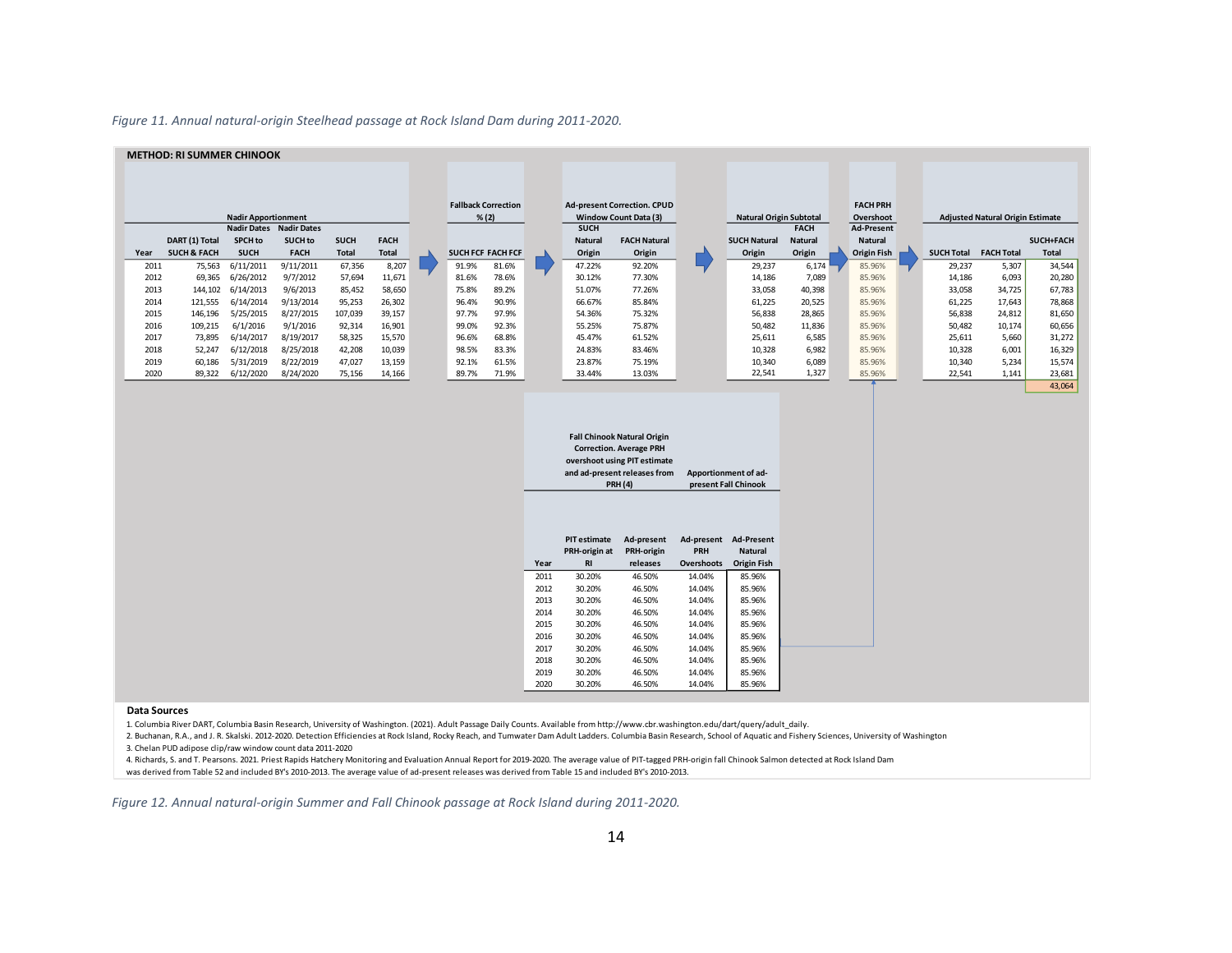| Year   | <b>METHOD: RI COHO</b><br><b>DART RI Coho</b><br>Counts (1) | Percent<br>Wenatchee          | Percent<br><b>Methow</b> |               | Wenatchee<br>Count<br><b>Estimate</b> | <b>Methow</b><br>Count<br><b>Estimate</b> |             | Wenatchee<br><b>Natural Origin</b><br>Percent (2) | <b>Methow</b><br><b>Natural</b><br>Origin<br>Percent (3) | Wenatchee<br><b>Natural</b><br>Origin<br><b>Estimate</b> | <b>Methow</b><br><b>Natural Origin</b><br><b>Estimate</b> | <b>Total RI</b><br>(Sum of<br>Wenatchee &<br>Methow) |
|--------|-------------------------------------------------------------|-------------------------------|--------------------------|---------------|---------------------------------------|-------------------------------------------|-------------|---------------------------------------------------|----------------------------------------------------------|----------------------------------------------------------|-----------------------------------------------------------|------------------------------------------------------|
| 2011   | 31,045                                                      | 80.20%                        | 19.80%                   |               | 24,897                                | 6,148                                     |             | 2.24%                                             | 1.17%                                                    | 557                                                      | 72                                                        | 629                                                  |
| 2012   | 8,277                                                       | 73.10%                        | 26.90%                   |               | 6,050                                 | 2,227                                     |             | 5.09%                                             | 0.00%                                                    | 308                                                      | ä,                                                        | 308                                                  |
| 2013   | 2,611                                                       | 72.90%                        | 27.10%                   |               | 1,904                                 | 707                                       |             | 0.95%                                             | 3.38%                                                    | 18                                                       | 24                                                        | 42                                                   |
| 2014   | 47,587                                                      | 78.14%                        | 21.86%                   |               | 37,183                                | 10,404                                    |             | 3.15%                                             | 0.81%                                                    | 1,170                                                    | 84                                                        | 1254                                                 |
| 2015   | 4,499                                                       | 60.17%                        | 39.83%                   |               | 2,707                                 | 1,792                                     |             | 2.58%                                             | 1.32%                                                    | 70                                                       | 24                                                        | 94                                                   |
| 2016   | 2,489                                                       | 79.48%                        | 20.52%                   |               | 1,978                                 | 511                                       |             | 0.24%                                             | 0.00%                                                    | 5                                                        |                                                           | 5                                                    |
| 2017   | 13,200                                                      | 62.01%                        | 37.99%                   |               | 8,185                                 | 5,015                                     |             | 3.86%                                             | 2.30%                                                    | 316                                                      | 115                                                       | 432                                                  |
| 2018   | 8,391                                                       | 51.76%                        | 48.24%                   |               | 4,343                                 | 4,048                                     |             | 0.23%                                             | 0.00%                                                    | 10                                                       | ٠                                                         | 10                                                   |
| 2019   | 13,594                                                      | 56.25%                        | 43.75%                   |               | 7,646                                 | 5,948                                     |             | 0.09%                                             | 0.53%                                                    | $\overline{7}$                                           | 32                                                        | 38                                                   |
| 2020   | 30,973                                                      | 68.22%                        | 31.78%                   |               | 21,131                                | 9,842                                     |             | 2.05%                                             | 1.06%                                                    | 433                                                      | 104                                                       | 537                                                  |
|        |                                                             |                               |                          |               |                                       |                                           |             |                                                   |                                                          |                                                          |                                                           | 335                                                  |
|        |                                                             | <b>Relative Run Size</b>      |                          |               |                                       |                                           |             | <b>Natural Origin Calculation Wenatchee</b>       |                                                          |                                                          |                                                           |                                                      |
|        |                                                             |                               |                          |               |                                       |                                           | Natural-    |                                                   | Percent                                                  |                                                          |                                                           |                                                      |
| Return | Wenatchee                                                   | <b>Methow</b>                 | Percent                  | Percent       |                                       |                                           | origin      |                                                   | <b>Natural</b>                                           |                                                          |                                                           |                                                      |
| Year   | <b>Total Return</b>                                         | <b>Total Return Wenatchee</b> |                          | <b>Methow</b> |                                       | <b>Return Year</b>                        | Return      | <b>Total Return</b>                               | Origin                                                   |                                                          |                                                           |                                                      |
| 2011   | 23833                                                       | 5885                          | 80.20%                   | 19.80%        |                                       | 2011                                      | 533         | 23833                                             | 2.24%                                                    |                                                          |                                                           |                                                      |
| 2012   | 5837                                                        | 2148                          | 73.10%                   | 26.90%        |                                       | 2012                                      | 297         | 5837                                              | 5.09%                                                    |                                                          |                                                           |                                                      |
| 2013   | 1991                                                        | 740                           | 72.90%                   | 27.10%        |                                       | 2013                                      | 19          | 1991                                              | 0.95%                                                    |                                                          |                                                           |                                                      |
| 2014   | 34501                                                       | 9654                          | 78.14%                   | 21.86%        |                                       | 2014                                      | 1086        | 34501                                             | 3.15%                                                    |                                                          |                                                           |                                                      |
| 2015   | 2517                                                        | 1666                          | 60.17%                   | 39.83%        |                                       | 2015                                      | 65          | 2517                                              | 2.58%                                                    |                                                          |                                                           |                                                      |
| 2016   | 2076                                                        | 536                           | 79.48%                   | 20.52%        |                                       | 2016                                      | 5           | 2076                                              | 0.24%                                                    |                                                          |                                                           |                                                      |
| 2017   | 8080                                                        | 4950                          | 62.01%                   | 37.99%        |                                       | 2017                                      | 312         | 8080                                              | 3.86%                                                    |                                                          |                                                           |                                                      |
| 2018   | 3976                                                        | 3706                          | 51.76%                   | 48.24%        |                                       | 2018                                      | 9           | 3976                                              | 0.23%                                                    |                                                          |                                                           |                                                      |
| 2019   | 6790                                                        | 5282                          | 56.25%                   | 43.75%        |                                       | 2019                                      | 6           | 6790                                              | 0.09%                                                    |                                                          |                                                           |                                                      |
|        |                                                             |                               |                          |               |                                       | 2020                                      |             | Avg 2014-19                                       | 2.05%                                                    |                                                          |                                                           |                                                      |
|        |                                                             |                               |                          |               |                                       |                                           |             |                                                   |                                                          |                                                          |                                                           |                                                      |
|        |                                                             |                               |                          |               |                                       |                                           |             | <b>Natural Origin Calculation Methow</b>          |                                                          |                                                          |                                                           |                                                      |
|        |                                                             |                               |                          |               |                                       |                                           | Natural-    |                                                   | Percent                                                  |                                                          |                                                           |                                                      |
|        |                                                             |                               |                          |               |                                       |                                           | origin      |                                                   | <b>Natural</b>                                           |                                                          |                                                           |                                                      |
|        |                                                             |                               |                          |               |                                       | <b>Return Year</b>                        | Return      | <b>Total Return</b>                               | Origin                                                   |                                                          |                                                           |                                                      |
|        |                                                             |                               |                          |               |                                       | 2011                                      | 69          | 5885                                              | 1.17%                                                    |                                                          |                                                           |                                                      |
|        |                                                             |                               |                          |               |                                       | 2012                                      | 0           | 2148                                              | 0.00%                                                    |                                                          |                                                           |                                                      |
|        |                                                             |                               |                          |               |                                       | 2013                                      | 25          | 740                                               | 3.38%                                                    |                                                          |                                                           |                                                      |
|        |                                                             |                               |                          |               |                                       | 2014                                      | 78          | 9654                                              | 0.81%                                                    |                                                          |                                                           |                                                      |
|        |                                                             |                               |                          |               |                                       | 2015                                      | 22          | 1666                                              | 1.32%                                                    |                                                          |                                                           |                                                      |
|        |                                                             |                               |                          |               |                                       | 2016                                      | 0           | 536                                               | 0.00%                                                    |                                                          |                                                           |                                                      |
|        |                                                             |                               |                          |               |                                       | 2017                                      | 114         | 4950                                              | 2.30%                                                    |                                                          |                                                           |                                                      |
|        |                                                             |                               |                          |               |                                       | 2018                                      | $\mathsf 0$ | 3706                                              | 0.00%                                                    |                                                          |                                                           |                                                      |
|        |                                                             |                               |                          |               |                                       | 2019<br>2020                              | 28          | 5282<br>Avg 2014-19                               | 0.53%<br>1.06%                                           |                                                          |                                                           |                                                      |

1. Columbia River DART, Columbia Basin Research, University of Washington. (2021). Adult Passage Daily Counts. Available from http://www.cbr.washington.edu/dart/query/adult\_daily.

2. Table 27 of Yakama Nation Fisheries. 2020. Mid-Columbia Coho Reintroduction Monitoring and Evaluation Report

3. Table 53 of Yakama Nation Fisheries. 2020. Mid-Columbia Coho Reintroduction Monitoring and Evaluation Report

*Figure 13. Annual natural-origin Coho passage at Rock Island during 2011-2020.*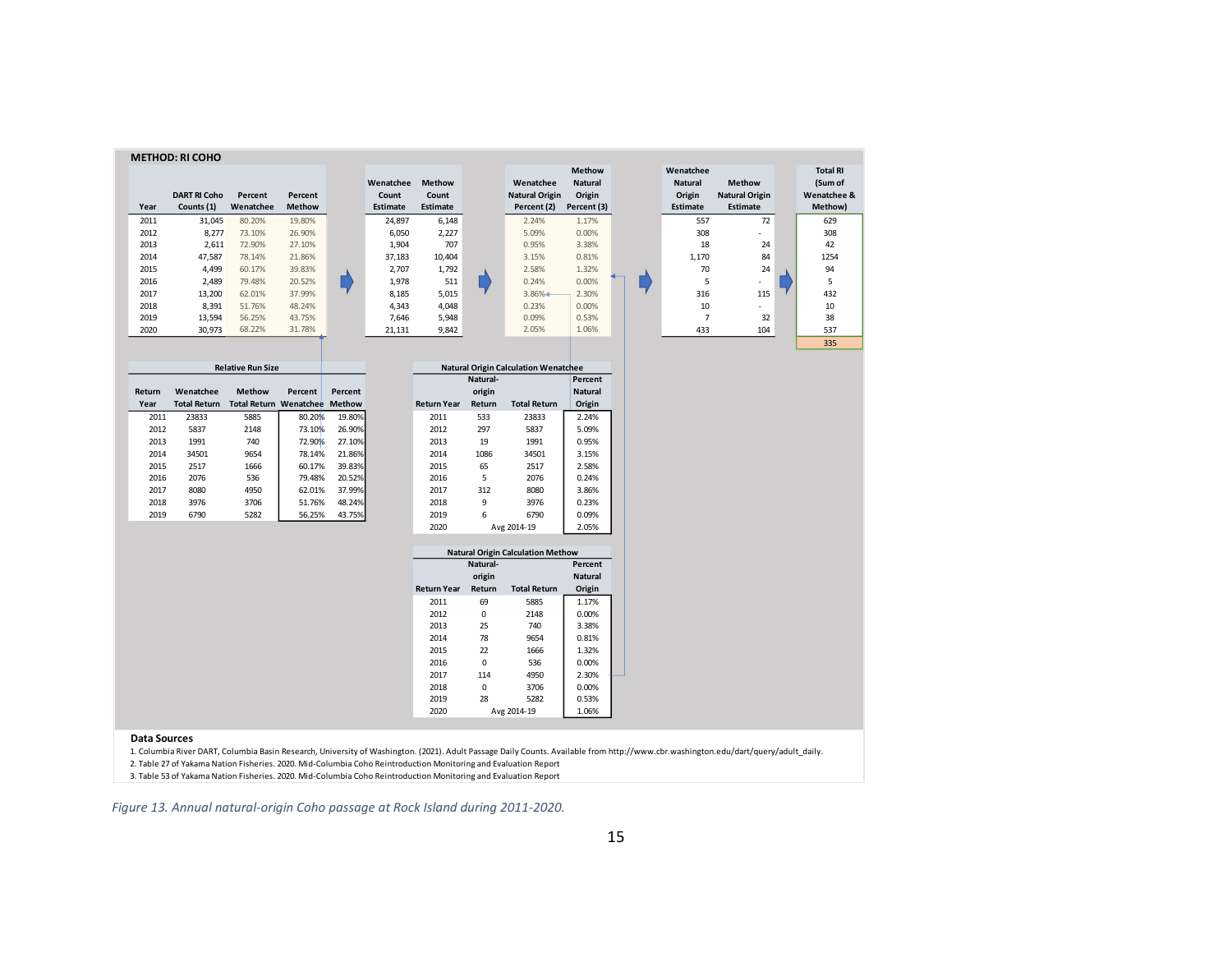|      |            | <b>Nadir Apportionment (1)</b>                      |                         |                                                                                   |                                                                        | <b>Natural Origin Correction Factors</b> |                                                                                             | Adjusted<br>Natural Origin<br>Estimate |
|------|------------|-----------------------------------------------------|-------------------------|-----------------------------------------------------------------------------------|------------------------------------------------------------------------|------------------------------------------|---------------------------------------------------------------------------------------------|----------------------------------------|
| Year | & FACH (1) | <b>RI Nadir</b><br>Total SUCH Dates SUCH<br>to FACH | <b>RI FACH</b><br>Total |                                                                                   | Reascension<br>Correction<br>Factor RI FACH % Ad-present<br><b>RCF</b> | (3)                                      | <b>FACH PRH Overshoot</b><br>adjustment Ad-<br><b>Present Natural</b><br><b>Origin Fish</b> | <b>RI FACH Total</b>                   |
| 2011 | 54,276     | 9/11/2011                                           | 8,207                   |                                                                                   | 81.59%                                                                 | 92.20%                                   | 85.96%                                                                                      | 5,307                                  |
| 2012 | 60,488     | 9/7/2012                                            | 11,671                  |                                                                                   | 78.57%                                                                 | 77.30%                                   | 85.96%                                                                                      | 6,093                                  |
| 2013 | 127,869    | 9/6/2013                                            | 58,650                  |                                                                                   | 89.16%                                                                 | 77.26%                                   | 85.96%                                                                                      | 34,725                                 |
| 2014 | 107,688    | 9/13/2014                                           | 26,302                  |                                                                                   | 90.91%                                                                 | 85.84%                                   | 85.96%                                                                                      | 17,643                                 |
| 2015 | 140,216    | 8/27/2015                                           | 39,157                  |                                                                                   | 97.87%                                                                 | 75.32%                                   | 85.96%                                                                                      | 24,812                                 |
| 2016 | 103,517    | 9/1/2016                                            | 16,901                  |                                                                                   | 92.31%                                                                 | 75.87%                                   | 85.96%                                                                                      | 10,174                                 |
| 2017 | 71,122     | 8/19/2017                                           | 15,570                  |                                                                                   | 68.75%                                                                 | 61.52%                                   | 85.96%                                                                                      | 5,660                                  |
| 2018 | 49,289     | 8/25/2018                                           | 10,039                  |                                                                                   | 83.33%                                                                 | 83.46%                                   | 85.96%                                                                                      | 6,001                                  |
| 2019 | 57,187     | 8/22/2019                                           | 13,159                  |                                                                                   | 61.54%                                                                 | 75.19%                                   | 85.96%                                                                                      | 5,234                                  |
| 2020 | 85,361     | 8/24/2020                                           | 14,166                  |                                                                                   | 71.87%                                                                 | 13.03%                                   | 85.96%                                                                                      | 1,141                                  |
|      |            |                                                     |                         | <b>Average PRH</b><br>overshoot using PIT<br>estimate and ad-<br>present releases | <b>Apportionment of ad-present</b>                                     |                                          |                                                                                             |                                        |
|      |            |                                                     |                         | from PRH (4)                                                                      |                                                                        | <b>Fall Chinook</b>                      |                                                                                             |                                        |
|      |            |                                                     | PIT                     | Ad-                                                                               |                                                                        |                                          |                                                                                             |                                        |
|      |            |                                                     | estimate                | present                                                                           |                                                                        |                                          |                                                                                             |                                        |
|      |            |                                                     | PRH-                    | PRH-                                                                              | Ad-present                                                             | <b>Ad-Present</b>                        |                                                                                             |                                        |
|      |            |                                                     | origin at               | origin                                                                            | <b>PRH</b>                                                             | <b>Natural Origin</b>                    |                                                                                             |                                        |
|      |            | Year                                                | RI                      | releases                                                                          | <b>Overshoots</b>                                                      | Fish                                     |                                                                                             |                                        |
|      |            | 2011                                                | 30.20%                  | 46.50%                                                                            | 14.04%                                                                 | 85.96%                                   |                                                                                             |                                        |
|      |            | 2012                                                | 30.20%                  | 46.50%                                                                            | 14.04%                                                                 | 85.96%                                   |                                                                                             |                                        |
|      |            | 2013                                                | 30.20%                  | 46.50%                                                                            | 14.04%                                                                 | 85.96%                                   |                                                                                             |                                        |
|      |            | 2014                                                | 30.20%                  | 46.50%                                                                            | 14.04%                                                                 | 85.96%                                   |                                                                                             |                                        |
|      |            | 2015                                                | 30.20%                  | 46.50%                                                                            | 14.04%                                                                 | 85.96%                                   |                                                                                             |                                        |
|      |            |                                                     |                         |                                                                                   |                                                                        |                                          |                                                                                             |                                        |
|      |            | 2016                                                | 30.20%                  | 46.50%                                                                            | 14.04%                                                                 | 85.96%                                   |                                                                                             |                                        |
|      |            | 2017                                                | 30.20%                  | 46.50%                                                                            | 14.04%                                                                 | 85.96%                                   |                                                                                             |                                        |
|      |            | 2018                                                | 30.20%                  | 46.50%                                                                            | 14.04%                                                                 | 85.96%                                   |                                                                                             |                                        |
|      |            | 2019<br>2020                                        | 30.20%<br>30.20%        | 46.50%<br>46.50%                                                                  | 14.04%<br>14.04%                                                       | 85.96%<br>85.96%                         |                                                                                             |                                        |

1. Columbia River DART, Columbia Basin Research, University of Washington. (2021). Adult Passage Daily Counts. Available from http://www.cbr.washington.edu/dart/query/adult\_daily.

3. CPUD raw window count data 2. Buchanan, R.A., and J. R. Skalski. 2012-2020. Detection Efficiencies at Rock Island, Rocky Reach, and Tumwater

4. Richards, S. and T. Pearsons. 2021. Priest Rapids Hatchery Monitoring and Evaluation Annual Report for 2019- 2020. The average value of PIT-tagged PRH-origin fall Chinook Salmon detected at Rock Island Dam was derived from Table 52 and included BY's 2010-2013. The average value of ad-present releases was derived from Table 15 and included BY's 2010-2013.

*Figure 14. Annual natural-origin Fall Chinook passage at Rock Island during 2011-2020 for GPUD mitigation.*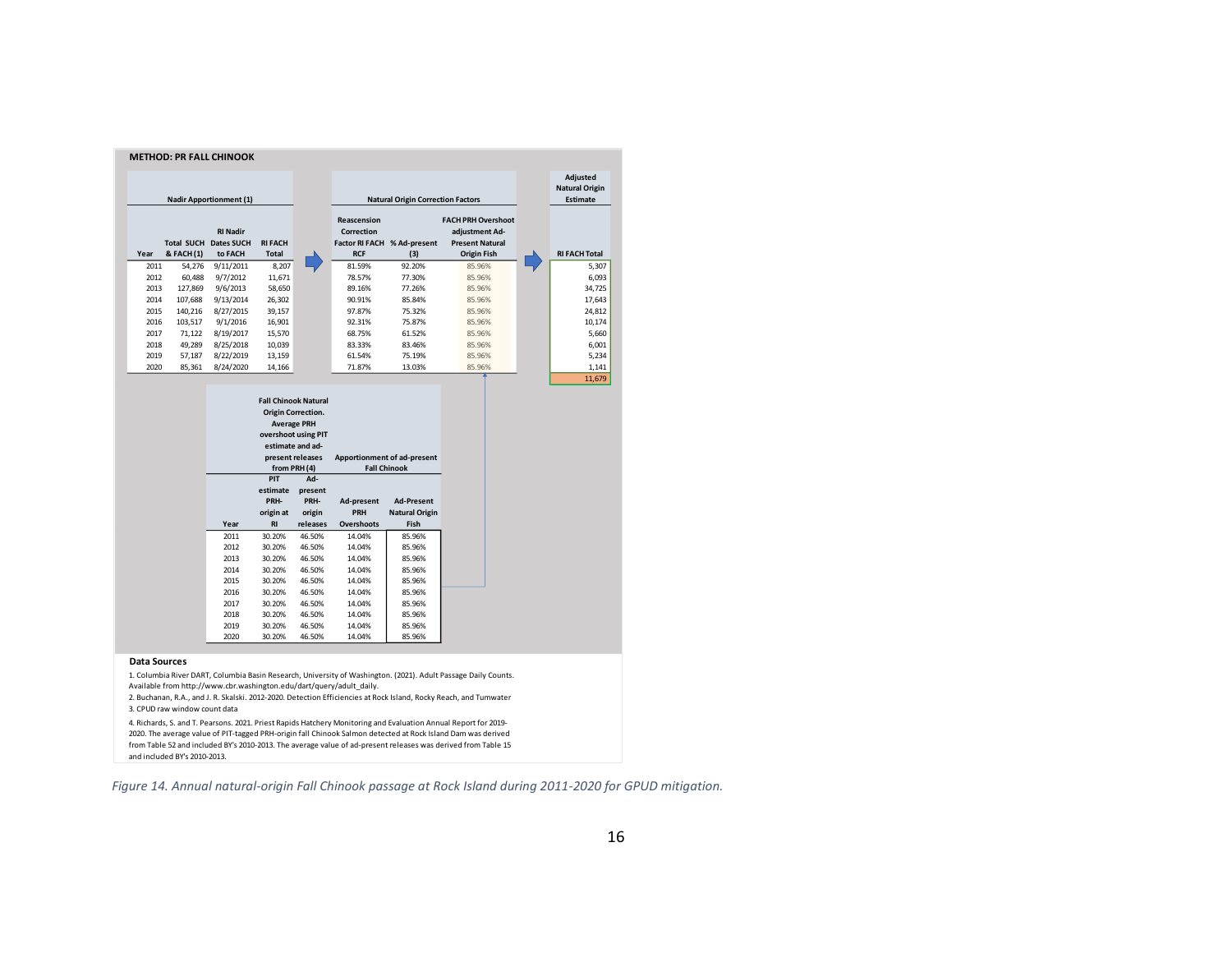|              |                          | <b>METHOD: PR SPRING CHINOOK</b> |              |                       |                                |                                |                    |                                 |                                                |                     |                                        |                                                            |                                       |                                         |                                                            |                        |
|--------------|--------------------------|----------------------------------|--------------|-----------------------|--------------------------------|--------------------------------|--------------------|---------------------------------|------------------------------------------------|---------------------|----------------------------------------|------------------------------------------------------------|---------------------------------------|-----------------------------------------|------------------------------------------------------------|------------------------|
|              |                          |                                  |              |                       | <b>Nadir Apportionment (1)</b> |                                | (2), (3)           | <b>Reascension Correction %</b> | <b>Adjusted SPCH Counts for</b><br>Reascension |                     | <b>Total WEN River</b><br>Count        | <b>WEN River</b><br><b>Natural</b><br>Origin<br>Correction | Adjusted<br><b>WEN River</b><br>Count | <b>RR SPCH</b><br>converting<br>from PR | <b>Total PR SPCH:</b><br><b>Sum of WEN River</b><br>and RR |                        |
|              |                          |                                  |              |                       |                                |                                |                    |                                 |                                                |                     | Delta: Adjusted                        |                                                            |                                       |                                         |                                                            |                        |
|              |                          |                                  |              | Year                  | <b>Nadir RR</b><br><b>SPCH</b> | <b>Nadir PR</b><br><b>SPCH</b> | <b>RR SPCH RCF</b> | PR SPCH<br><b>RCF</b>           | <b>RR SPCH</b>                                 | <b>PR SPCH</b>      | <b>PR SPCH Minus</b><br><b>RR SPCH</b> | % Natural                                                  | <b>Natural</b><br>Origin              | <b>Natural</b><br>Origin                | <b>Natural Origin</b>                                      |                        |
|              |                          |                                  |              | 2011                  | 8,046                          | 20,312                         | 91.45%             | 98.33%                          | 7,358                                          | 19,973              | 12,616                                 | 10.34%                                                     | 1305                                  | 1,286                                   | 2591                                                       |                        |
|              |                          |                                  |              | 2012                  | 6,619                          | 25,897                         | 89.77%             | 98.28%                          | 5,942                                          | 25,451              | 19,509                                 | 13.46%                                                     | 2626                                  | 997                                     | 3623                                                       |                        |
|              |                          |                                  |              | 2013                  | 4,601                          | 14,471                         | 90.50%             | 100.00%                         | 4,164                                          | 14,471              | 10,307                                 | 10.40%                                                     | 1072                                  | 791                                     | 1863                                                       |                        |
|              |                          |                                  |              | 2014                  | 10,487                         | 19,523                         | 71.12%             | 98.75%                          | 7,458                                          | 19,279              | 11,821                                 | 11.33%                                                     | 1339                                  | 1,641                                   | 2980                                                       |                        |
|              |                          |                                  |              | 2015                  | 8,137                          | 20,388                         | 97.65%             | 98.99%                          | 7,946                                          | 20,182              | 12,236                                 | 6.99%                                                      | 856                                   | 1,207                                   | 2063                                                       |                        |
|              |                          |                                  |              | 2016                  | 5,553                          | 12,592                         | 98.67%             | 100.00%                         | 5,479                                          | 12,592              | 7,113                                  | 11.01%                                                     | 783                                   | 1,015                                   | 1798                                                       |                        |
|              |                          |                                  |              | 2017                  | 5,754                          | 7,734                          | 92.42%             | 98.04%                          | 5,318                                          | 7,582               | 2,265                                  | 14.19%<br>12.27%                                           | 321                                   | 613                                     | 934<br>868                                                 |                        |
|              |                          |                                  |              | 2018<br>2019          | 4,975<br>4,819                 | 6,315<br>6,071                 | 91.28%<br>100.00%  | 100.00%<br>100.00%              | 4,541<br>4,819                                 | 6,315<br>6,071      | 1,774<br>1,252                         | 8.43%                                                      | 218<br>106                            | 650<br>446                              | 552                                                        |                        |
|              |                          |                                  |              | 2020                  | 3.444                          | 4,348                          | 91.60%             | 98.00%                          | 3.155                                          | 4,261               | 1,106                                  | 10.55%                                                     | 117                                   | 426                                     | 542                                                        |                        |
|              |                          |                                  |              |                       |                                |                                |                    |                                 |                                                |                     |                                        |                                                            |                                       |                                         | 1781                                                       |                        |
|              |                          |                                  |              |                       |                                |                                |                    |                                 |                                                |                     |                                        |                                                            |                                       |                                         |                                                            |                        |
|              |                          |                                  |              |                       |                                |                                |                    |                                 |                                                |                     |                                        |                                                            |                                       |                                         |                                                            |                        |
|              |                          |                                  |              |                       |                                |                                |                    |                                 |                                                |                     |                                        |                                                            |                                       |                                         | Non-Wenatchee Natural-origin SPCH Converting from PR       |                        |
|              |                          |                                  |              |                       |                                |                                |                    |                                 | <b>Wenatchee SPCH</b><br>Hatchery-             |                     |                                        |                                                            |                                       |                                         | to RR                                                      |                        |
|              |                          |                                  |              |                       |                                |                                |                    |                                 | origin                                         |                     |                                        |                                                            |                                       |                                         |                                                            |                        |
|              |                          |                                  |              |                       |                                | Estimated                      |                    | <b>Estimated</b>                | Escapement                                     | Sum of              |                                        |                                                            |                                       |                                         |                                                            |                        |
|              |                          |                                  |              |                       |                                | Natural-                       | Natural-origin     | Natural-                        | and                                            | <b>Hatchery</b> and |                                        |                                                            |                                       |                                         |                                                            | <b>Conversion Rate</b> |
|              |                          |                                  |              |                       | Non-LNFH Wenatchee Spawning    | origin SPCH                    | <b>Broodstock</b>  | origin                          | <b>Broodstock</b>                              | Natural             | <b>LNFH Return To</b>                  |                                                            |                                       | <b>RR SPCH</b>                          | <b>Conversion Rate</b>                                     | <b>Expanded PR</b>     |
|              | Caracass Survey Data (8) |                                  |              | <b>Escapement</b> (4) |                                | Escapement                     | Collected (5)      | Return                          | (5)                                            | Origin              | Icicle Creek (6)                       | <b>Total Wenatchee Return</b>                              |                                       | <b>Estimate</b>                         | (7)                                                        | <b>SPCH</b>            |
|              |                          |                                  |              |                       |                                |                                |                    |                                 |                                                |                     |                                        |                                                            | <b>Estimated</b>                      |                                         |                                                            |                        |
|              | <b>Natural Hatcher</b>   |                                  |              |                       | Natural<br>Origin              |                                |                    |                                 |                                                |                     |                                        |                                                            | Natural<br>Origin                     |                                         | <b>Natural Origin PIT-</b>                                 |                        |
| Year         |                          | Origin y Origin % Natural Origin | Year         | <b>Total</b>          | Percentage                     | <b>Total</b>                   | <b>Total</b>       | Total                           | Total                                          | Total               | <b>Total</b>                           | Total                                                      | Percentage                            | <b>Total</b>                            | <b>Based PRD to RR</b>                                     | <b>Total</b>           |
| 2011<br>100  | 234                      | 29.94%                           | 2011         | 3,376                 | 29.94%                         | 1011                           | 80                 | 1,091                           | 2,466                                          | 3,557               | 6,990                                  | 10,547                                                     | 10.34%                                | 1,286                                   | 100.00%                                                    | 1,286                  |
| 2012<br>253  | 308                      | 45.10%                           | 2012         | 2,845                 | 45.10%                         | 1283                           | 68                 | 1,351                           | 1,611                                          | 2,962               | 7,074                                  | 10,036                                                     | 13.46%                                | 997                                     | 100.00%                                                    | 997                    |
| 2013         | 131<br>516               | 20.25%                           | 2013         | 2,242                 | 20.25%                         | 454                            | 180                | 634                             | 2,152                                          | 2,786               | 3,309                                  | 6,095                                                      | 10.40%                                | 791                                     | 100.00%                                                    | 791                    |
|              | 177                      | 54.38%                           | 2014         | 1,761                 | 54.38%                         | 958                            | 85                 | 1,043                           | 2,157                                          | 3,200               | 6,005                                  | 9,205                                                      | 11.33%                                | 1,641                                   | 100.00%                                                    | 1,641                  |
| 211<br>2014  |                          | 40.25%                           | 2015         | 1,657                 | 40.25%                         | 667                            | 51                 | 718                             | 1,402                                          | 2,120               | 8,149                                  | 10,269                                                     | 6.99%                                 | 1,207                                   | 100.00%                                                    | 1,207                  |
| 128<br>2015  | 190                      |                                  |              |                       |                                |                                |                    |                                 |                                                |                     |                                        |                                                            |                                       |                                         |                                                            |                        |
| 210<br>2016  | 93                       | 69.31%                           | 2016         | 975                   | 69.31%                         | 676                            | 128                | 804                             | 1,221                                          | 2,025               | 5,277                                  | 7,302                                                      | 11.01%                                | 955                                     | 94.00%                                                     | 1,015                  |
| 2017<br>2018 | 83<br>133<br>66<br>243   | 38.43%<br>21.36%                 | 2017<br>2018 | 705<br>890            | 38.43%<br>21.36%               | 271<br>190                     | 121<br>90          | 392<br>280                      | 953<br>1.026                                   | 1,345<br>1.306      | 1,417<br>976                           | 2,762<br>2.282                                             | 14.19%<br>12.27%                      | 613<br>650                              | 100.00%<br>100.00%                                         | 613<br>650             |

1. Columbia River DART, Columbia Basin Research, University of Washington. (2021). Adult Passage Daily Counts. Available from http://www.cbr.washington.edu/dart/query/adult\_daily. 2. GPUD unpublished data

2019 66 335 | 16.46% | 2019 888 16.46% 146 77 223 1,020 1,243 1,404 2,647 | 8.43% | 446 100.00% | 446 2020 108 232 31.76% 2020 806 31.76% 256 115 371 885 1,256 2,262 3,518 10.55% 426 100.00% 426

3. Buchanan, R.A., and J. R. Skalski. 2014-2020. Detection Efficiencies at Rock Island, Rocky Reach, and Tumwater Dam Adult Ladders (2014-2020). Columbia Basin Research, School of Aquatic and Fishery Sciences, University o

ated 1\_10\_2022

4. Derived from Table 6.25a in Hillman, T., M. Miller, M. Hughes, C. Moran, J. Williams, M. Tonseth, C. Willard, S. Hopkins, J. Caisman, T. Pearsons, and P. Graf. 2021. Monitoring and evaluation of the Chelan and Grant Cou 5. Derived from Table 5.1 and 6.4 in Hillman, T., M. Miller, M. Hughes, C. Moran, J. Williams, M. Tonseth, C. Willard, S. Hopkins, J. Caisman, T. Pearsons, and P. Graf. 2021. Monitoring and evaluation of the Chelan and Grant County PUDs hatchery programs: 2020 annual report.

6. Muir, H., M. Maxey, M. Cooper, K. Royer, T. Bundy 2021. Monitoring and Evaluation of the Leavenworth National Fish Hatchery Spring Chinook Salmon Program, 2020. U.S. Fish and Wildlife Service, Leavenworth WA. 7. Columbia River DART, Columbia Basin Research, University of Washington. (2021). PIT Tag Adult Returns Conversion Rate. Available from http://www.cbr.washington.edu/dart/query/pitadult\_conrate.

8. Derived from Tables 5.32 and 6.26 in Hillman, T., M. Miller, M. Hughes, C. Moran, J. Williams, M. Tonseth, C. Willard, S. Hopkins, J. Caisman, T. Pearsons, and P. Graf. 2021. Monitoring and evaluation of the Chelan and County PUDs hatchery programs: 2020 annual report.

*Figure 15. Annual natural-origin Spring Chinook passage at Priest Rapids during 2011-2020 (Nadir Method).*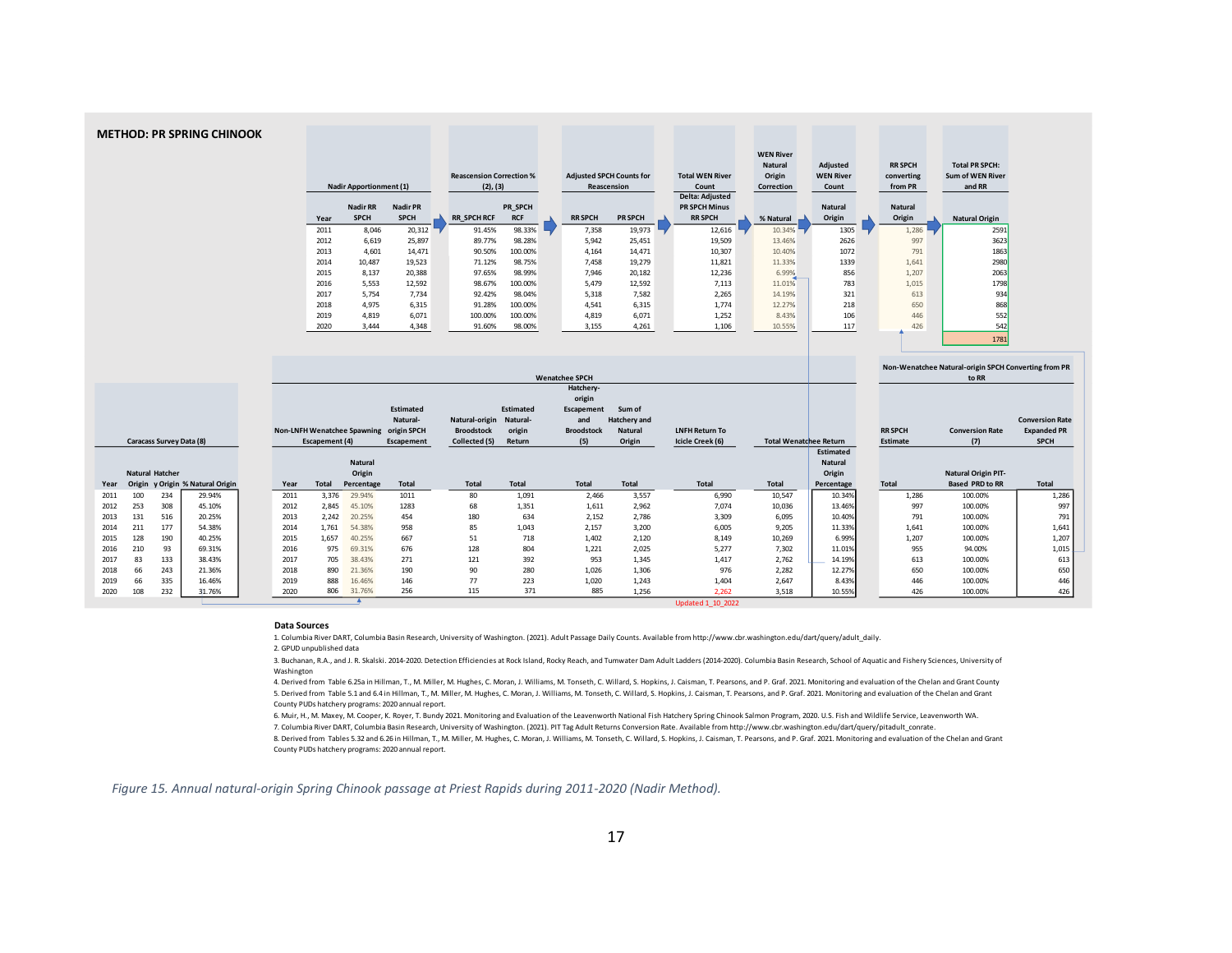|      | <b>METHOD: PR STEELHEAD</b>            |                |                            |                                                       |                              |        |                                       |                                        |                       |                                                            |                          |                                                                                 |
|------|----------------------------------------|----------------|----------------------------|-------------------------------------------------------|------------------------------|--------|---------------------------------------|----------------------------------------|-----------------------|------------------------------------------------------------|--------------------------|---------------------------------------------------------------------------------|
|      | <b>DART PR</b><br>Counts (1) Count (1) | <b>DART RR</b> | <b>Correction %</b><br>(2) | <b>Reascension Reascension</b><br>Correction<br>% (3) | <b>RCF Adjusted Subtotal</b> |        | <b>Delta PR-RR</b><br>("WEN<br>ONLY") | <b>Natural</b><br>Origin<br>Correction | <b>WEN River Only</b> | Expanded<br><b>PIT from PR</b><br>to RR<br><b>Total RR</b> |                          | Sum of WEN<br><b>River Only and</b><br><b>Total RR</b><br><b>Natural Origin</b> |
|      |                                        |                |                            |                                                       |                              |        |                                       |                                        | <b>Natural Origin</b> | <b>Natural</b>                                             |                          | <b>Total PR</b>                                                                 |
| Year | <b>Total</b>                           | Total          | <b>PR STL RCF</b>          | <b>RR STL RCF</b>                                     | PR_STL                       | RR_STL | <b>Total</b>                          | % Natural                              | Total                 | Origin                                                     |                          | <b>Natural Origin</b>                                                           |
| 2011 | 20,757                                 | 15,280         | 96.33%                     | 96.49%                                                | 19,995                       | 14,744 | 5,252                                 | 36.44%                                 | 1914                  | 2,373                                                      |                          | 4287                                                                            |
| 2012 | 17,230                                 | 13,100         | 95.99%                     | 96.34%                                                | 16,539                       | 12,621 | 3,919                                 | 27.92%                                 | 1094                  | 1,991                                                      |                          | 3085                                                                            |
| 2013 | 15,011                                 | 9,201          | 94.99%                     | 98.18%                                                | 14,260                       | 9,034  | 5,226                                 | 53.51%                                 | 2796                  | 1,090                                                      |                          | 3886                                                                            |
| 2014 | 19,843                                 | 10,587         | 97.65%                     | 98.34%                                                | 19,377                       | 10,411 | 8,966                                 | 47.26%                                 | 4238                  | 2,816                                                      |                          | 7054                                                                            |
| 2015 | 14,316                                 | 10,894         | 97.65%                     | 98.98%                                                | 13,980                       | 10,783 | 3,197                                 | 39.86%                                 | 1274                  | 3,105                                                      | $\overline{\phantom{a}}$ | 4380                                                                            |
| 2016 | 6,498                                  | 5,728          | 96.36%                     | 90.41%                                                | 6,262                        | 5,179  | 1,083                                 | 52.46%                                 | 568                   | 1,118                                                      |                          | 1686                                                                            |
| 2017 | 5,804                                  | 3,988          | 97.70%                     | 95.11%                                                | 5,671                        | 3,793  | 1,878                                 | 58.12%                                 | 1091                  | 950                                                        |                          | 2042                                                                            |
| 2018 | 4,918                                  | 4,238          | 98.25%                     | 96.49%                                                | 4,832                        | 4,089  | 742                                   | 50.00%                                 | 371                   | 1,080                                                      |                          | 1452                                                                            |
| 2019 | 3,924                                  | 3,298          | 97.67%                     | 96.06%                                                | 3,833                        | 3,168  | 664                                   | 67.57%                                 | 449                   | 917                                                        |                          | 1366                                                                            |
| 2020 | 6,506                                  | 5,398          | 98.00%                     | 98.49%                                                | 6,376                        | 5,316  | 1,059                                 | 62.69%                                 | 664                   | 1,330                                                      |                          | 1994                                                                            |
|      |                                        |                |                            |                                                       |                              |        |                                       |                                        |                       |                                                            |                          | 3123                                                                            |

|      |                                                |                |                |      |                      |             | Expanded                      |
|------|------------------------------------------------|----------------|----------------|------|----------------------|-------------|-------------------------------|
|      | Dryden Stock Assessment Percent Natural Origin |                |                |      |                      |             | <b>Conversion PIT from PR</b> |
|      |                                                | (4)            |                |      | <b>RR</b> (5)        | Rate (6)    | to RR                         |
|      |                                                |                | Percent        |      |                      | Natural     | <b>Total RR</b>               |
|      |                                                |                | <b>Natural</b> |      | <b>Total Natural</b> | Origin PIT: | <b>Natural</b>                |
| Year | Hatchery                                       | <b>Natural</b> | Origin         | Year | Origin               | PR to RR    | Origin                        |
| 2011 | 143                                            | 82             | 36%            | 2011 | 2,289                | 0.96        | 2,373                         |
| 2012 | 191                                            | 74             | 28%            | 2012 | 1,991                | 1.00        | 1,991                         |
| 2013 | 53                                             | 61             | 54%            | 2013 | 1,090                | 1.00        | 1,090                         |
| 2014 | 106                                            | 95             | 47%            | 2014 | 2,816                | 1.00        | 2,816                         |
| 2015 | 86                                             | 57             | 40%            | 2015 | 3,047                | 0.98        | 3,105                         |
| 2016 | 29                                             | 32             | 52%            | 2016 | 1,080                | 0.97        | 1,118                         |
| 2017 | 49                                             | 68             | 58%            | 2017 | 760                  | 0.80        | 950                           |
| 2018 | 47                                             | 47             | 50%            | 2018 | 982                  | 0.91        | 1,080                         |
| 2019 | 48                                             | 100            | 68%            | 2019 | 917                  | 1.00        | 917                           |
| 2020 | 25                                             | 42             | 63%            | 2020 | 1,330                | 1.00        | 1,330                         |

1. Columbia River DART, Columbia Basin Research, University of Washington. (2021). Adult Passage Daily Counts. Available from http://www.cbr.washington.edu/dart/query/adult\_daily.

2. GPUD unpublished data

3.Buchanan, R.A., and J. R. Skalski. 2012-2020. Detection Efficiencies at Rock Island, Rocky Reach, and Tumwater Dam Adult Ladders (2012-2020). Columbia Basin Research, School of Aquatic and Fishery Sciences, University of Washington

4. WDFW stock assessment data; "2011-2020 Dryden Steelhead Origins.xlsx" Provided 8/5/2021

5. See RR Steelhead Method

6. Columbia River DART, Columbia Basin Research, University of Washington. (2021). PIT Tag Adult Returns Conversion Rate. Available from http://www.cbr.washington.edu/dart/query/pitadult\_conrate.

*Figure 16. Annual natural-origin Steelhead passage at Priest Rapids during 2011-2020.*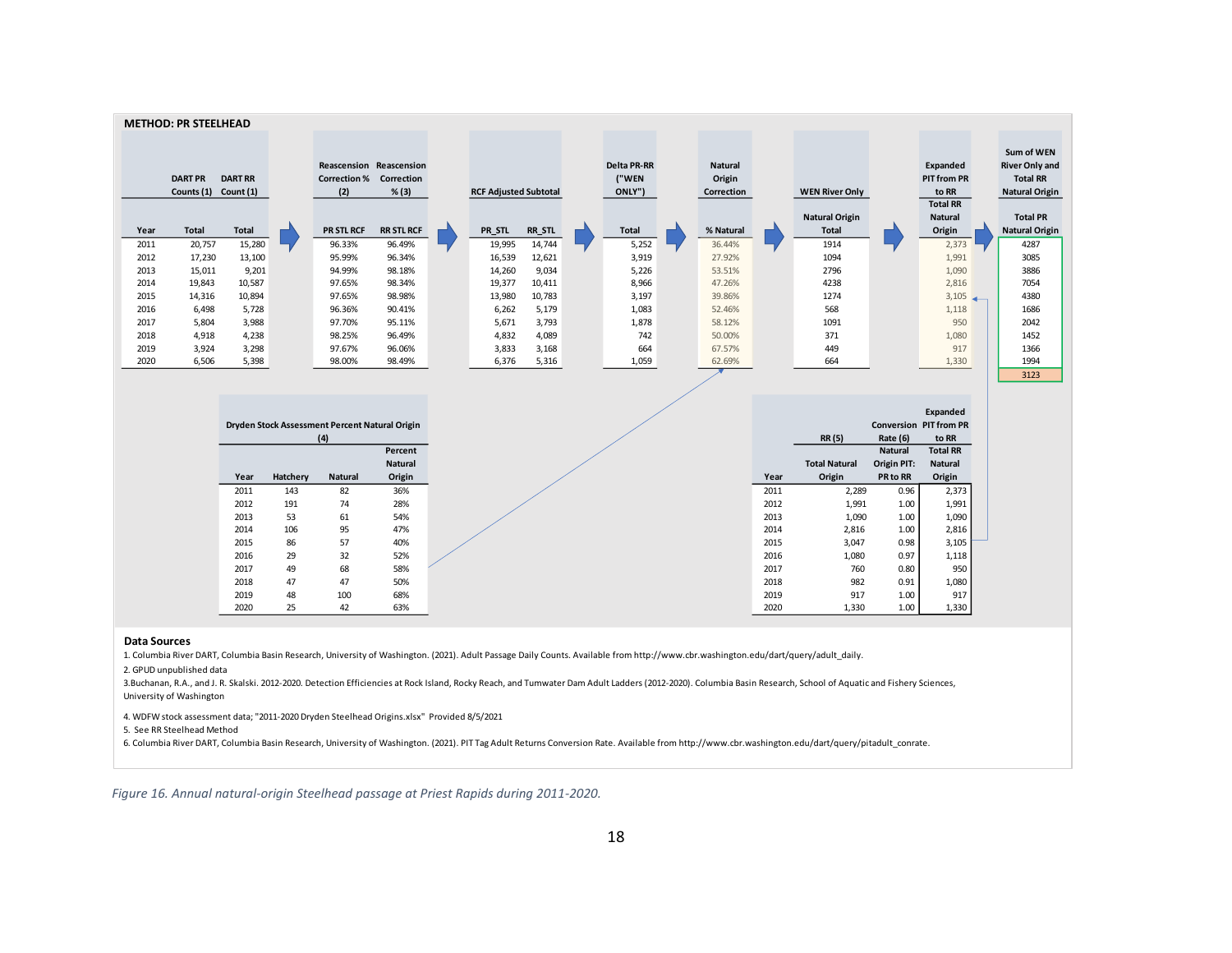|      | <b>METHOD: PR SUMMER CHINOOK</b>                 |                |                |                                                  |                                                                                     |                                                   |
|------|--------------------------------------------------|----------------|----------------|--------------------------------------------------|-------------------------------------------------------------------------------------|---------------------------------------------------|
|      | <b>Nadir Apportionment (1)</b><br><b>SPCH</b> to | <b>SUCH to</b> |                | <b>Reascention</b><br><b>Correction %</b><br>(2) | <b>Natural Origin</b><br><b>Correction, GPUD</b><br><b>Window Count Data</b><br>(3) | <b>Adjusted Natural</b><br><b>Origin Estimate</b> |
| Year | <b>SUCH</b>                                      | <b>FACH</b>    | <b>PR SUCH</b> | <b>PR SUCH RCF</b>                               | <b>SUCH Natural Origin</b>                                                          | <b>PR SUCH Total</b>                              |
| 2011 | 6/10/2011                                        | 8/31/2011      | 61,773         | 100.0%                                           | 43.34%                                                                              | 26,773                                            |
| 2012 | 6/27/2012                                        | 8/27/2012      | 51,761         | 100.0%                                           | 38.36%                                                                              | 19,858                                            |
| 2013 | 6/12/2013                                        | 8/26/2013      | 80,814         | 100.0%                                           | 50.95%                                                                              | 41,175                                            |
| 2014 | 5/29/2014                                        | 8/26/2014      | 94,152         | 100.0%                                           | 66.46%                                                                              | 62,570                                            |
| 2015 | 5/26/2015                                        | 8/25/2015      | 96,402         | 98.8%                                            | 54.49%                                                                              | 51,908                                            |
| 2016 | 5/29/2016                                        | 8/20/2016      | 92,542         | 100.0%                                           | 57.30%                                                                              | 53,028                                            |
| 2017 | 6/12/2017                                        | 8/16/2017      | 55,277         | 100.0%                                           | 47.08%                                                                              | 26,024                                            |
| 2018 | 6/6/2018                                         | 8/21/2018      | 44,611         | 100.0%                                           | 26.80%                                                                              | 11,957                                            |
| 2019 | 6/3/2019                                         | 8/18/2019      | 44,286         | 100.0%                                           | 21.66%                                                                              | 9,592                                             |
| 2020 | 5/31/2020                                        | 8/30/2020      | 76,735         | 100.0%                                           | 33.80%                                                                              | 25,935                                            |
|      |                                                  |                |                |                                                  |                                                                                     | 32,882                                            |

1. Columbia River DART, Columbia Basin Research, University of Washington. (2021). Adult Passage Daily Counts. Available from http://www.cbr.washington.edu/dart/query/adult\_daily.

2. GPUD unpublished data.

3. Grant PUD raw window count data 2011-2020

*Figure 17. Annual natural-origin Summer Chinook passage at Priest Rapids during 2011-2020.*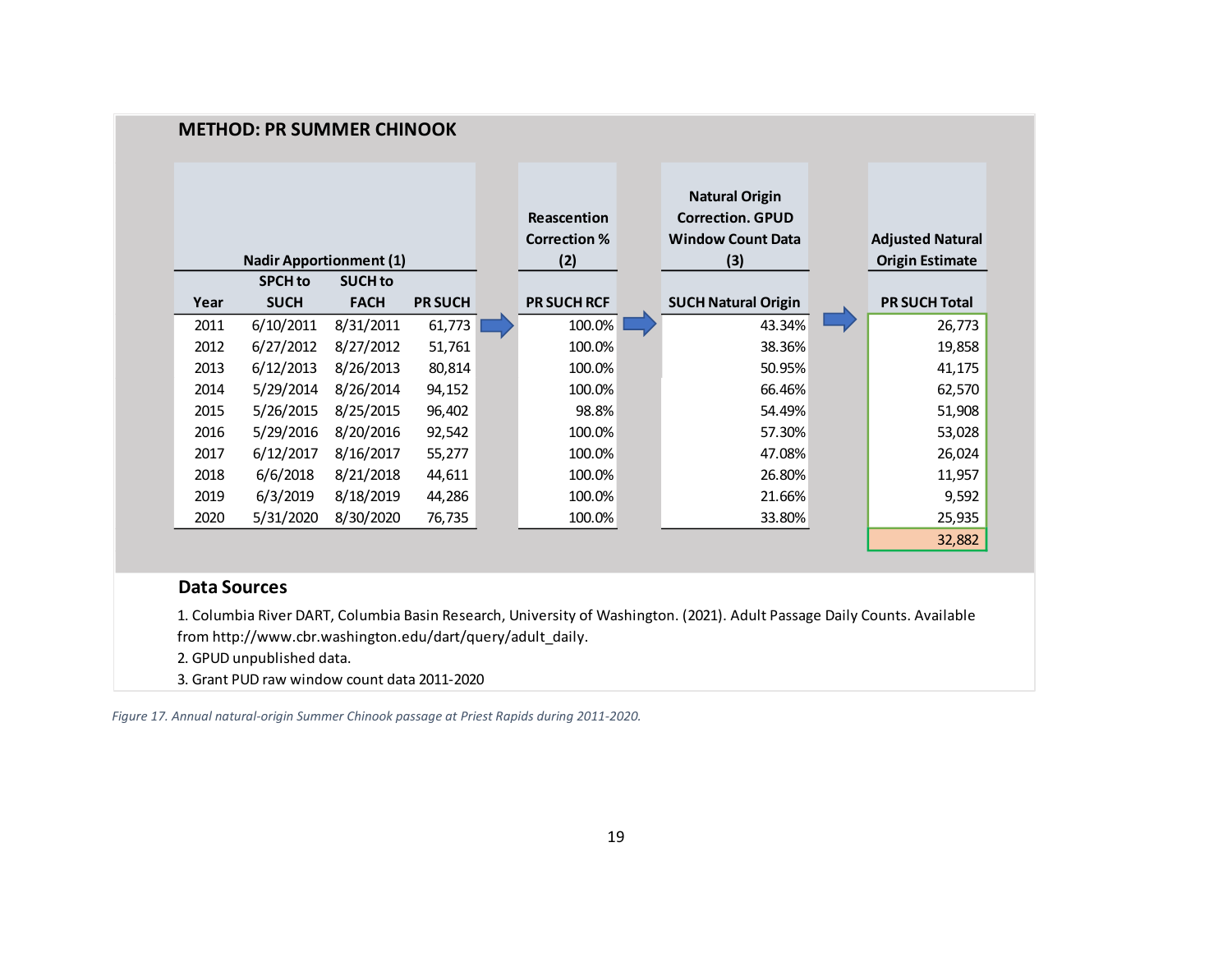## Comparison Between Natural-origin Adult Enumeration Methods for 2013 and 2023 Recalculation Efforts

*Table 6. Summary and comparison of methods used during 2013 and 2023 recalculation efforts*

| Project               | <b>Species</b>                | 2013 Method Summary                                                                                                                                                                                                                                                                                                                                                      | 2023 Method Summary                                                                                                                                                                                                                                                                                                                                                                                                                                                                            |
|-----------------------|-------------------------------|--------------------------------------------------------------------------------------------------------------------------------------------------------------------------------------------------------------------------------------------------------------------------------------------------------------------------------------------------------------------------|------------------------------------------------------------------------------------------------------------------------------------------------------------------------------------------------------------------------------------------------------------------------------------------------------------------------------------------------------------------------------------------------------------------------------------------------------------------------------------------------|
| Wells                 | Spring<br>Chinook             | Natural-origin spring Chinook returns at Wells were<br>calculated using stock assessment data provided by WDFW.<br>Returns were adjusted for broodstock removals, fallback, and<br>double counts.                                                                                                                                                                        | Same                                                                                                                                                                                                                                                                                                                                                                                                                                                                                           |
| Wells                 | Steelhead                     | Natural-origin steelhead returns at Wells were calculated<br>using Wells stock assessment data provided by WDFW.<br>Returns were adjusted for broodstock removals, fallback, and<br>double counts.                                                                                                                                                                       | Same                                                                                                                                                                                                                                                                                                                                                                                                                                                                                           |
| Wells                 | Summer<br>and Fall<br>Chinook | Funding for CJH. Recalculation was not used                                                                                                                                                                                                                                                                                                                              | Summer Chinook adults were enumerated at Wells using total<br>Chinook counts from DART and then subtracting spring-Chinook<br>based on stock assessments at Wells by WDFW. The proportion of<br>natural-origin summer Chinook were also obtained from stock<br>assessments at Wells and then applied to the remainder to estimate<br>total natural-origin summer Chinook passage.                                                                                                              |
| Wells                 | Coho                          | N/A                                                                                                                                                                                                                                                                                                                                                                      | Hatchery- and natural-origin proportions were applied to annual<br>DART counts at Wells. Hatchery- and natural-origin proportions<br>were provided by the Yakama Nation through M&E reporting on<br>Methow program (Caisman et al. 2020).                                                                                                                                                                                                                                                      |
| <b>Rocky</b><br>Reach | Spring<br>Chinook             | Natural-origin spring Chinook returns at Rocky Reach were<br>calculated by first apportioning spring Chinook by average<br>nadir date and then subtracting unmarked hatchery fish<br>based on 1) Wells/WDFW stock assessment data and 2) PIT<br>expansion of HORs using conversion rate from RR to Wells.<br>The availability of PIT data was limited to HORs and only a | Natural-origin spring Chinook returns at Rocky Reach were<br>calculated based on the conversion rate of NORs from RR to Wells<br>and Entiat escapement. Specifically, the availability of 1) PIT data for<br>natural origin fish and all return years (2011-2020) allowed for the<br>direct calculation of natural origin spring Chinook at Rocky Reach<br>using 1) Wells/WDFW stock assessment data for NORs and 2) PIT<br>expansion of NORs using conversion rate from Wells. NORs returning |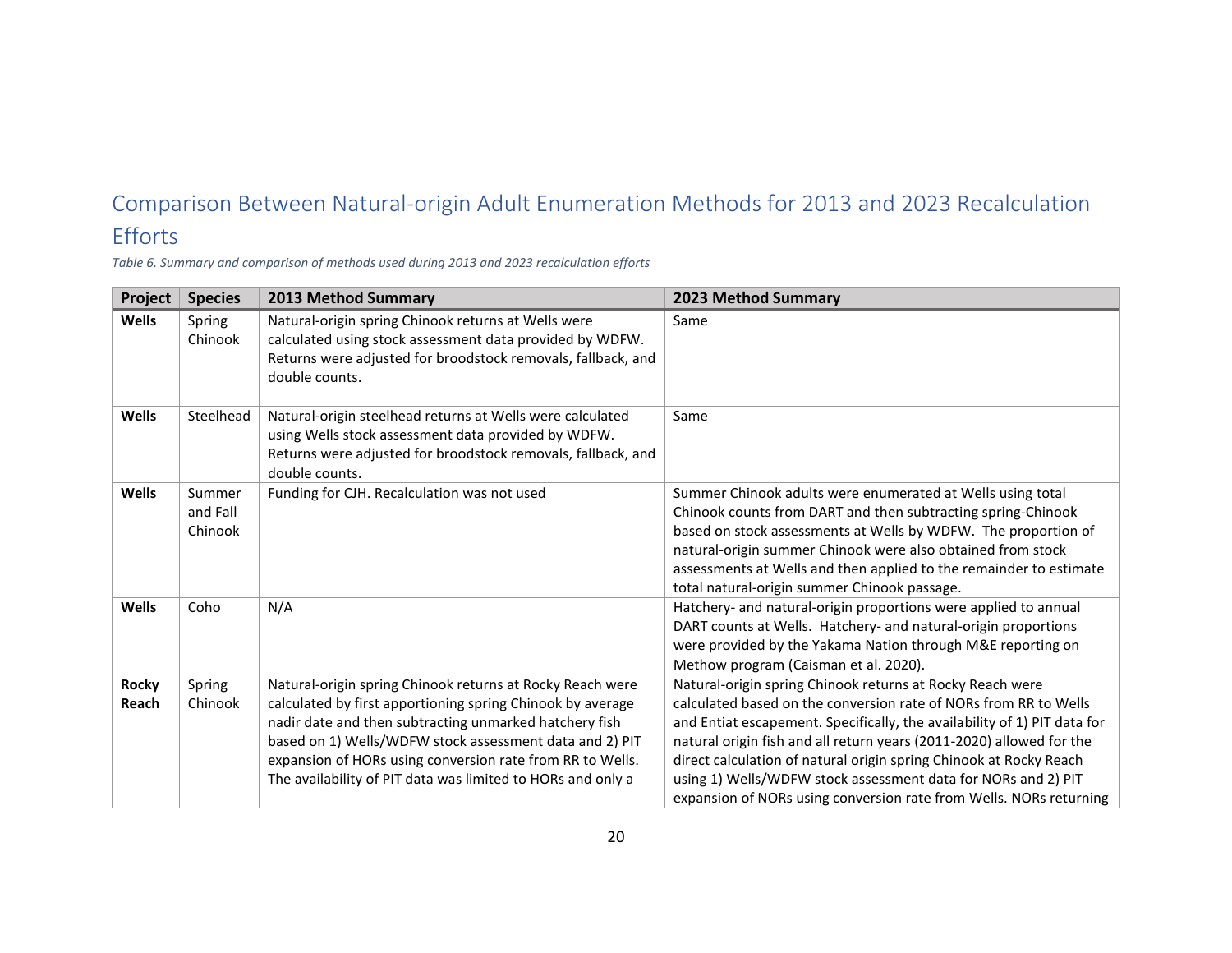| Project               | <b>Species</b>                | <b>2013 Method Summary</b>                                                                                                                                                                                                                                                                                                                                                                                                                                                                                          | 2023 Method Summary                                                                                                                                                                                                                                                                                                                                                                                                                                                                                                                                                                                                                                                                                                                                                                                                                                                                                                               |
|-----------------------|-------------------------------|---------------------------------------------------------------------------------------------------------------------------------------------------------------------------------------------------------------------------------------------------------------------------------------------------------------------------------------------------------------------------------------------------------------------------------------------------------------------------------------------------------------------|-----------------------------------------------------------------------------------------------------------------------------------------------------------------------------------------------------------------------------------------------------------------------------------------------------------------------------------------------------------------------------------------------------------------------------------------------------------------------------------------------------------------------------------------------------------------------------------------------------------------------------------------------------------------------------------------------------------------------------------------------------------------------------------------------------------------------------------------------------------------------------------------------------------------------------------|
|                       |                               | fraction of return years, therefore it was only possible to<br>remove unmarked hatchery fish for 2006-2010 return years.                                                                                                                                                                                                                                                                                                                                                                                            | to the Entiat (USFWS data) were subsequently added to the<br>expanded RR count. This method directly solves for NORs and<br>reflects data that were not previously available during the earlier<br>recalculation. In addition, this approach uses 10 return years<br>(instead of 5 return years) because of the availability of NOR PIT data<br>for all return years.                                                                                                                                                                                                                                                                                                                                                                                                                                                                                                                                                             |
| <b>Rocky</b><br>Reach | Steelhead                     | Natural-origin steelhead returns at Rocky Reach were<br>calculated by adjusting RR window counts by NOR<br>percentage using data obtained from Wells stock assessment<br>efforts.                                                                                                                                                                                                                                                                                                                                   | Natural-origin steelhead returns at Rocky Reach were calculated by<br>adjusting window counts by 1) NOR percentage using Wells stock<br>assessment data, and 2) fallback correction factor <sup>1</sup> data for 2012-<br>2020 return years were used to correct window counts for multiple<br>ascension attempts. Entiat steelhead were considered separately<br>because they do not convert to Wells dam and therefore may<br>influence the hatchery to natural-origin ratio. The estimated number<br>of Entiat NORs were subsequently added to the total for Rocky<br>Reach. The previous recalculation method did not account for the<br>Entiat River specifically and therefore may have had additional error<br>associated with the hatchery to natural-origin ratio                                                                                                                                                        |
| <b>Rocky</b><br>Reach | Summer<br>and Fall<br>Chinook | Natural-origin summer/fall Chinook counts were based on<br>window counts with stock apportionment by nadir date as<br>adjusted by the percentage of NORs. Nadir apportionment<br>was based on the average nadir date of all return years.<br>Hatchery and natural-origin percentages were determined<br>using adipose fin observations from fish counting windows<br>and the percent NOR was applied to the nadir count. Clipped<br>and unclipped adult data records were only available in 2002<br>and thereafter. | Natural-origin summer/fall Chinook counts were based on window<br>counts with stock apportionment by nadir date as adjusted by 1) the<br>percentage of NORs, and 2) fallback correction factor <sup>1</sup> data. Nadir<br>apportionment was based on 1) individual return years and 2)<br>summer and fall runs within each year. Hatchery and natural-origin<br>percentages were determined using adipose fin observations from<br>fish counting windows for all return years. The estimates for the<br>current recalculation effort are likely to be more accurate than the<br>previous recalculation effort because the individual nadir year<br>approach was used instead of the "average" to capture annual<br>variability in run timing. In addition, fallback correction factor <sup>1</sup> data<br>were available and used to correct window counts for multiple<br>ascension attempts for both summer and fall Chinook. |
| <b>Rocky</b><br>Reach | Coho                          | N/A                                                                                                                                                                                                                                                                                                                                                                                                                                                                                                                 | Hatchery- and natural-origin proportions were applied to annual<br>DART counts at Rocky Reach. Hatchery- and natural-origin<br>proportions were provided by the Yakama Nation through M&E<br>reporting on Methow program (Caisman et al. 2020).                                                                                                                                                                                                                                                                                                                                                                                                                                                                                                                                                                                                                                                                                   |
| <b>Rock</b><br>Island | Sockeye                       | Wenatchee natural-origin sockeye returns at Rock Island<br>were calculated by 1) subtracting window counts at Rock                                                                                                                                                                                                                                                                                                                                                                                                  | Wenatchee natural-origin sockeye returns at Rock Island were<br>calculated by 1) subtracting window counts at Rock Island from                                                                                                                                                                                                                                                                                                                                                                                                                                                                                                                                                                                                                                                                                                                                                                                                    |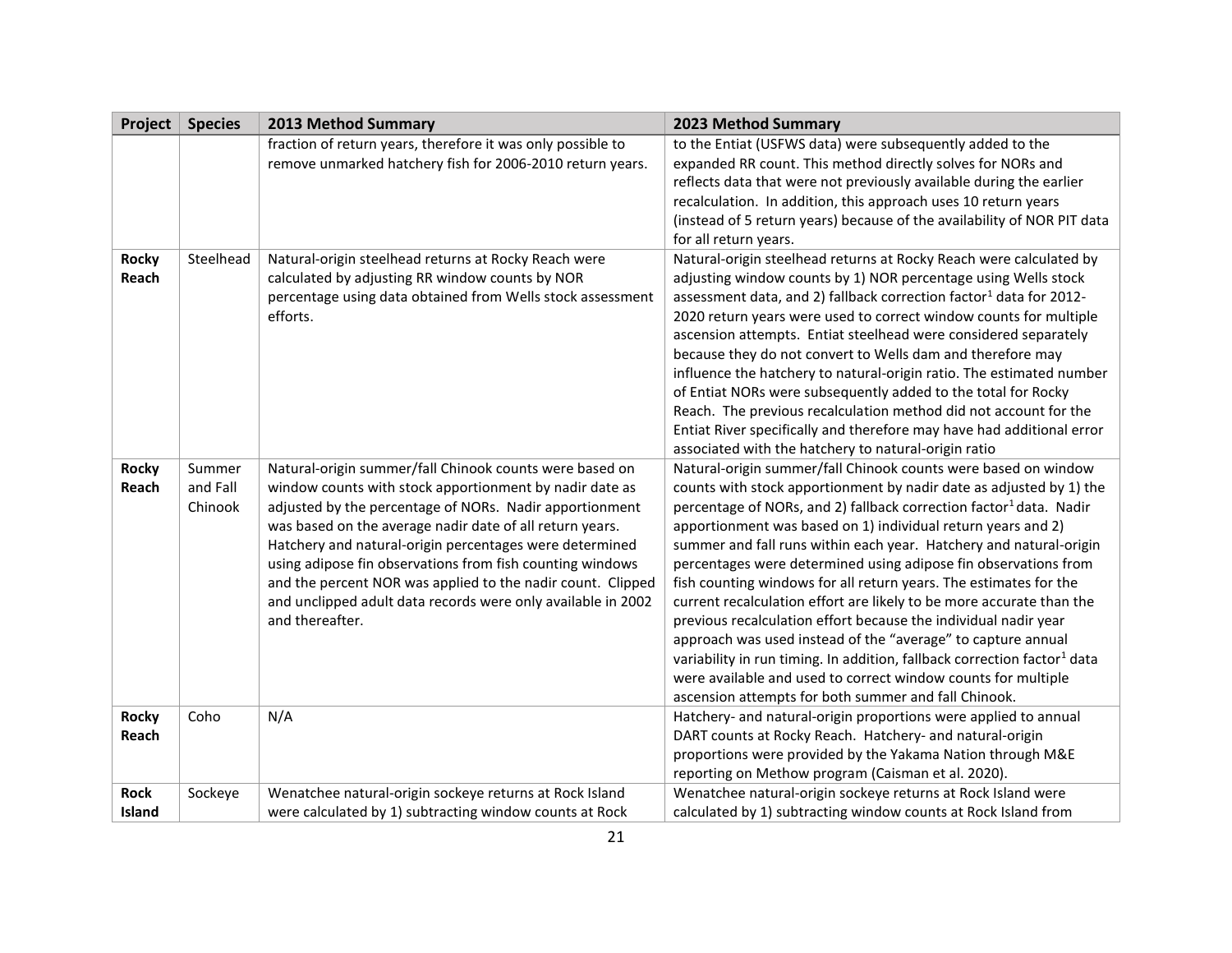| Project                      | <b>Species</b>    | 2013 Method Summary                                                                                                                                                                                                                                                                                                                                                                                                                                                                                                                                                                                                                                                                                                                                                                                                               | 2023 Method Summary                                                                                                                                                                                                                                                                                                                                                                                                                                                                                                                                                                                                                                                                                                                                                                                                                                                                                                                                                                                                                                                                                                                                                |
|------------------------------|-------------------|-----------------------------------------------------------------------------------------------------------------------------------------------------------------------------------------------------------------------------------------------------------------------------------------------------------------------------------------------------------------------------------------------------------------------------------------------------------------------------------------------------------------------------------------------------------------------------------------------------------------------------------------------------------------------------------------------------------------------------------------------------------------------------------------------------------------------------------|--------------------------------------------------------------------------------------------------------------------------------------------------------------------------------------------------------------------------------------------------------------------------------------------------------------------------------------------------------------------------------------------------------------------------------------------------------------------------------------------------------------------------------------------------------------------------------------------------------------------------------------------------------------------------------------------------------------------------------------------------------------------------------------------------------------------------------------------------------------------------------------------------------------------------------------------------------------------------------------------------------------------------------------------------------------------------------------------------------------------------------------------------------------------|
|                              |                   | Island from window counts at Rocky Reach and 2) applying<br>NOR percentage data obtained from PRD stock assessment<br>efforts.                                                                                                                                                                                                                                                                                                                                                                                                                                                                                                                                                                                                                                                                                                    | window counts at Rocky Reach and 2) applying fallback correction<br>$factor1$ data to correct window counts for multiple ascension<br>attempts. There was no hatchery program in the Wenatchee during<br>the period of record so NOR percentage was not considered.                                                                                                                                                                                                                                                                                                                                                                                                                                                                                                                                                                                                                                                                                                                                                                                                                                                                                                |
| <b>Rock</b><br>Island        | Spring<br>Chinook | Natural-origin spring Chinook returns at Rock Island were<br>calculated by first apportioning spring Chinook by average<br>nadir date and then subtracting unmarked hatchery fish<br>based on 1) Wells/WDFW stock assessment data and 2) PIT<br>expansion of HORs using conversion rate from RI to Wells.<br>The availability of PIT data was limited to HORs and only a<br>fraction of return years, therefore it was only possible to<br>remove unmarked hatchery fish for 2006-2010 return years.                                                                                                                                                                                                                                                                                                                              | The nadir method first apportioned spring Chinook from window<br>counts using the nadir date for each return year. For the Wenatchee<br>River, spring Chinook counts were subsequently adjusted by 1) the<br>percentage of NORs observed in the Wenatchee River, and 2)<br>fallback correction factor <sup>1</sup> data. NORs upstream of Rock Island were<br>estimated using a PIT tag-based expansion derived from the RI to RR<br>conversion rate of NORs.<br>This method is an improvement over the previous recalculation<br>approach because it solves for NORs directly. In addition, the nadir<br>method used uses new data sources that were not previously<br>available during the earlier recalculation (e.g., NOR PIT data) and<br>expand the period of record from 5 years (2006-2010) to 10 years<br>$(2011 - 2020)$ .                                                                                                                                                                                                                                                                                                                               |
| <b>Rock</b><br><b>Island</b> | Steelhead         | Natural-origin steelhead returns at Rock Island were<br>calculated by adjusting RI window counts by NOR percentage<br>obtained from PRD stock assessment. The PRD stock<br>assessment historically relied on visual assessments of<br>elastomer tags to identify unclipped hatchery fish (up to<br>brood year 2010 and return year 2014). However, elastomer<br>tag loss was not corrected for and therefore PRD estimates<br>likely inflated the number of NORs present. In addition, PRD<br>stock assessment results include significant numbers of<br>hatchery origin returns from Ringold and other unidentified<br>hatchery locations. As a result, hatchery-origin to natural-<br>origin ratios derived from PRD stock assessment data are not<br>expected to be reflective of ratios expected for upstream<br>tributaries. | Natural-origin steelhead returns at Rock Island were calculated by 1)<br>estimating Wenatchee origin NORs and adding these to 2) PIT<br>expanded NORs calculated for RR. The Wenatchee NOR component<br>was calculated by subtracting RR window counts from RI window<br>counts (after applying fallback correction factor <sup>1</sup> data to correct<br>window counts for multiple ascension attempts) and then applying<br>the percentage NOR obtained from Dryden stock assessment<br>activities. The PIT expanded NOR calculation for RR was based on<br>the conversion rate for NORs from RI to RR.<br>This method uses natural origin return PIT data that were not<br>previously available and uses stock assessment data from WDFW<br>collected at two sources (Dryden and Wells). The use of Dryden and<br>Wells stock assessment data allows for comparison with other M&E<br>tributary data to verify count accuracy. For example, the estimated<br>average Dryden-based count of Wenatchee steelhead is 887 for<br>return years 2011-2020 which is higher but similar to the average<br>Wenatchee NORs for contributing brood years (Avg = 865; BY = |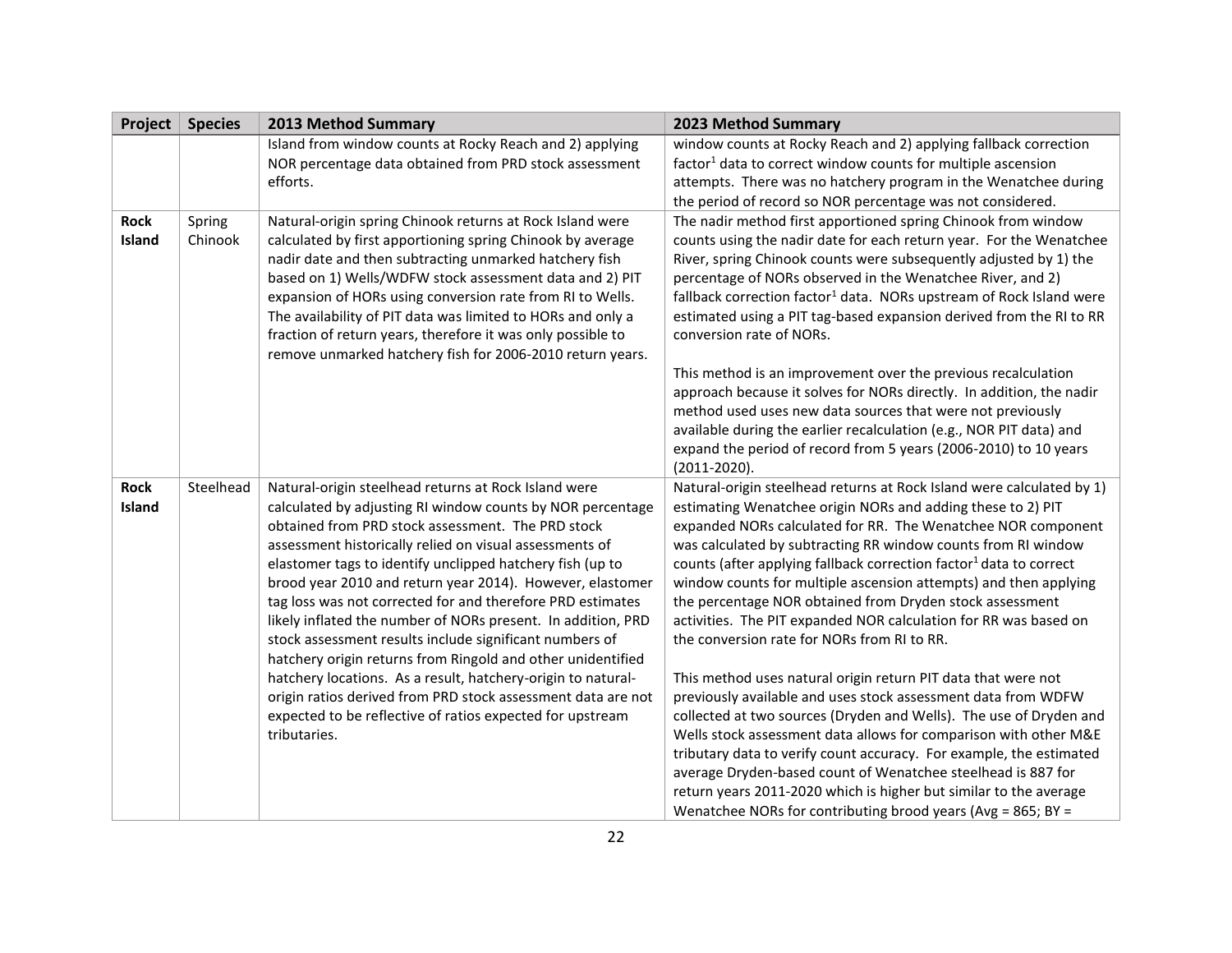| Project                        | <b>Species</b>                | 2013 Method Summary                                                                                                                                                                                                                                                                                                                                                                                                                                                                                                                                                                                                                                         | 2023 Method Summary                                                                                                                                                                                                                                                                                                                                                                                                                                                                                                                                                                                                                                                                                                                                                                                                                                                                                                                                                                                                                                                                                                 |
|--------------------------------|-------------------------------|-------------------------------------------------------------------------------------------------------------------------------------------------------------------------------------------------------------------------------------------------------------------------------------------------------------------------------------------------------------------------------------------------------------------------------------------------------------------------------------------------------------------------------------------------------------------------------------------------------------------------------------------------------------|---------------------------------------------------------------------------------------------------------------------------------------------------------------------------------------------------------------------------------------------------------------------------------------------------------------------------------------------------------------------------------------------------------------------------------------------------------------------------------------------------------------------------------------------------------------------------------------------------------------------------------------------------------------------------------------------------------------------------------------------------------------------------------------------------------------------------------------------------------------------------------------------------------------------------------------------------------------------------------------------------------------------------------------------------------------------------------------------------------------------|
|                                |                               |                                                                                                                                                                                                                                                                                                                                                                                                                                                                                                                                                                                                                                                             | 2008-2014) and more than the average of the combined harvest,<br>escapement, and brood collection of NORs for return years 2011-<br>2020 (Avg = 547). In short, the calculated adult returns numbers are<br>likely higher than the actual number of NORs present.                                                                                                                                                                                                                                                                                                                                                                                                                                                                                                                                                                                                                                                                                                                                                                                                                                                   |
| <b>Rock</b><br>Island          | Summer<br>and Fall<br>Chinook | Natural-origin summer/fall Chinook counts were based on<br>window counts with stock apportionment by nadir date as<br>adjusted by the percentage of NORs. Nadir apportionment<br>was based on the average nadir date of all return years.<br>Hatchery and natural-origin percentages were determined<br>using adipose fin observations from fish counting windows<br>and the percent NOR was applied to the nadir count. Clipped<br>and unclipped adult data records were only available in 2002<br>and thereafter. Fall Chinook overshoots from PRD were<br>corrected for by using PIT detections at RI and juvenile fall<br>Chinook marking data from PRD | Natural-origin summer/fall Chinook counts were based on window<br>counts with stock apportionment by nadir date as adjusted by 1) the<br>percentage of NORs, and 2) fallback correction factor <sup>1</sup> data. Nadir<br>apportionment was based on 1) individual return years and 2)<br>summer and fall runs within each year. Adipose-present hatchery-<br>origin fall Chinook from PR hatchery were corrected for by using PIT<br>detections at RI and juvenile fall Chinook marking data from PR<br>hatchery. Hatchery and natural-origin percentages were determined<br>using adipose fin observations from fish counting windows for all<br>return years. The estimates for the current recalculation effort are<br>likely to be more accurate than the previous recalculation effort<br>because the individual nadir year approach was used instead of the<br>"average" to capture annual variability in run timing. In addition,<br>fallback correction factor <sup>1</sup> data were available and used to correct<br>window counts for multiple ascension attempts for both summer<br>and fall Chinook. |
| <b>Rock</b><br>Island          | Coho                          | N/A                                                                                                                                                                                                                                                                                                                                                                                                                                                                                                                                                                                                                                                         | Hatchery- and natural-origin proportions were applied to annual<br>DART counts at Rock Island. Hatchery- and natural-origin<br>proportions were provided by the Yakama Nation through M&E<br>reporting on Methow and Wenatchee programs (Caisman et al.<br>2020).                                                                                                                                                                                                                                                                                                                                                                                                                                                                                                                                                                                                                                                                                                                                                                                                                                                   |
| <b>Priest</b><br><b>Rapids</b> | Fall<br>Chinook               | Natural-origin fall Chinook counts were based on window<br>counts at Rock Island and stock apportionment by nadir date<br>as adjusted by the percentage of NORs. Nadir<br>apportionment was based on the average nadir date of all<br>return years. Hatchery and natural-origin percentages were<br>determined using adipose fin observations from fish counting<br>windows and the percent NOR was applied to the nadir<br>count. Clipped and unclipped adult data records were only<br>available between 2007 and 2010, and therefore limited the<br>period of record to 4 years.                                                                         | Natural-origin fall Chinook counts were based on window counts at<br>Rock Island with stock apportionment by nadir date as adjusted by 1)<br>the percentage of NORs, and 2) reascension correction factor <sup>2</sup> data.<br>Nadir apportionment was based on 1) individual return years and 2)<br>summer and fall runs within each year. Adipose-present hatchery-<br>origin fall Chinook from PR hatchery were corrected for by using PIT<br>detections at RI and juvenile fall Chinook marking data from PR<br>hatchery. Hatchery and natural-origin percentages were determined<br>using adipose fin observations from fish counting windows for all<br>return years. The estimates for the current recalculation effort are<br>likely to be more accurate than the previous recalculation effort                                                                                                                                                                                                                                                                                                            |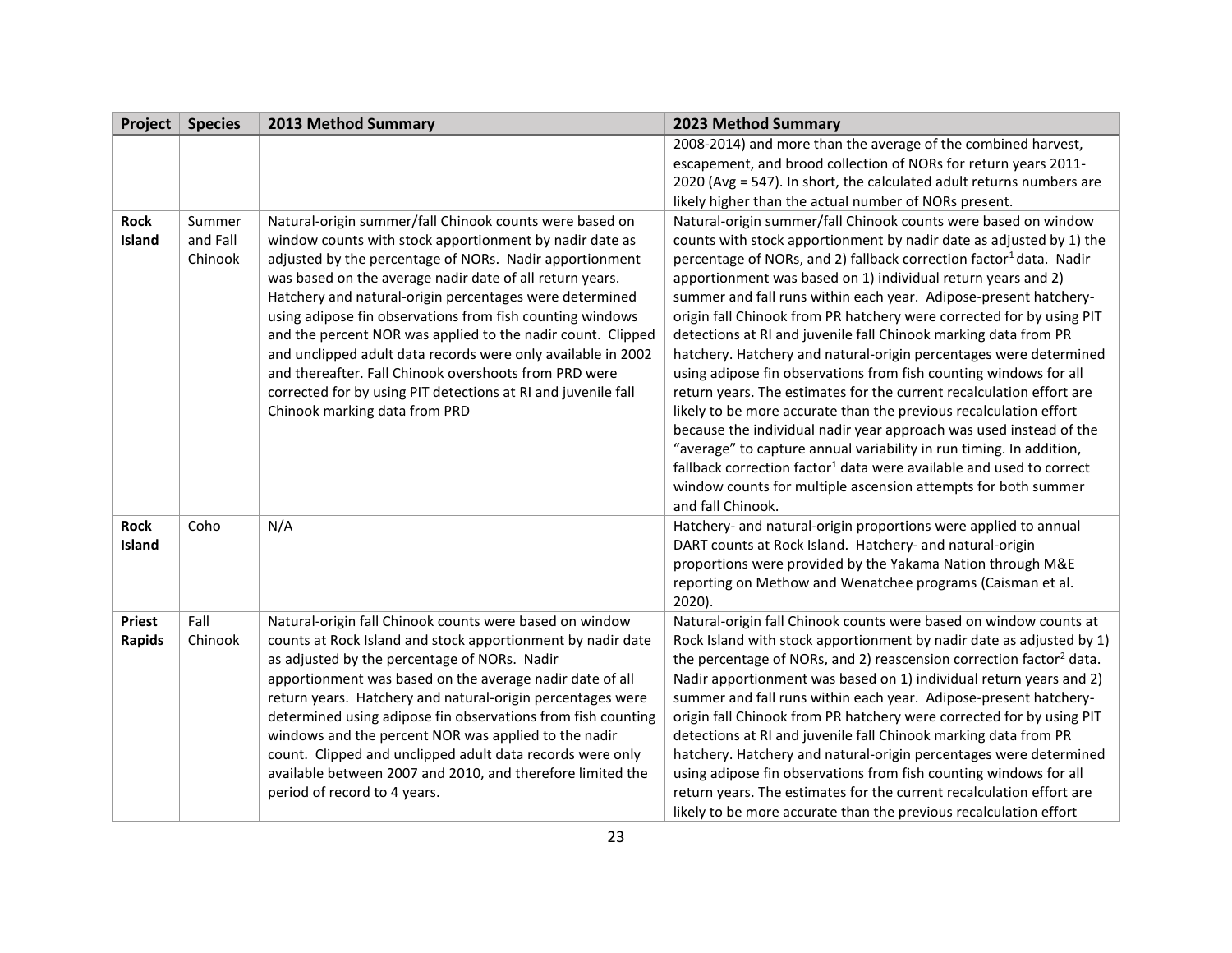| Project                        | <b>Species</b>    | 2013 Method Summary                                                                                                                                                                                                                                                                                                                                                                                                                                                                                                                                                                                                          | 2023 Method Summary                                                                                                                                                                                                                                                                                                                                                                                                                                                                                                                                                                                                                                                                                                                                                                                                                                                                                                                                                              |
|--------------------------------|-------------------|------------------------------------------------------------------------------------------------------------------------------------------------------------------------------------------------------------------------------------------------------------------------------------------------------------------------------------------------------------------------------------------------------------------------------------------------------------------------------------------------------------------------------------------------------------------------------------------------------------------------------|----------------------------------------------------------------------------------------------------------------------------------------------------------------------------------------------------------------------------------------------------------------------------------------------------------------------------------------------------------------------------------------------------------------------------------------------------------------------------------------------------------------------------------------------------------------------------------------------------------------------------------------------------------------------------------------------------------------------------------------------------------------------------------------------------------------------------------------------------------------------------------------------------------------------------------------------------------------------------------|
|                                |                   |                                                                                                                                                                                                                                                                                                                                                                                                                                                                                                                                                                                                                              | because the individual nadir year approach was used instead of the<br>"average" to capture annual variability in run timing. In addition,<br>reascension correction factor <sup>2</sup> data were available and used to<br>correct window counts for multiple ascension attempts for both<br>summer and fall Chinook.                                                                                                                                                                                                                                                                                                                                                                                                                                                                                                                                                                                                                                                            |
| <b>Priest</b><br><b>Rapids</b> | Spring<br>Chinook | Natural-origin spring Chinook counts were based on window<br>counts at Priest Rapids and stock apportionment by nadir<br>date as adjusted by the percentage of NORs. Nadir<br>apportionment was based on the average nadir date of all<br>return years. Natural-origin spring Chinook salmon were<br>estimated as unclipped fish at Priest Rapids Dam minus<br>unclipped hatchery fish at Wells adjusted by conversion rates<br>between Priest Rapids Dam and Wells Dam. Clipped and<br>unclipped adult data records were only available between<br>2007 and 2010, and therefore limited the period of record to<br>4 years. | Natural-origin spring Chinook counts at Priest Rapids use similar<br>method as Rock Island spring Chinook except the counting location<br>and PIT tag expansion uses Priest Rapids as the control point (not<br>Rock Island). See Rock Island 2023 spring Chinook method.<br>The new method is an improvement over the previous recalculation<br>approach because NORs are calculated directly and new data<br>sources expand the period of record from 4 years (2007-2010) to 10<br>years (2011-2020).                                                                                                                                                                                                                                                                                                                                                                                                                                                                          |
| <b>Priest</b><br><b>Rapids</b> | Steelhead         | Natural origin steelhead counts were based on window<br>counts at Priest Rapids Dam as adjusted by NOR percentage.<br>NOR percentage was calculated using stock assessment data<br>collected from PRD.                                                                                                                                                                                                                                                                                                                                                                                                                       | Natural-origin steelhead counts at Priest Rapids use similar method<br>as Rock Island steelhead except the counting location and PIT tag<br>expansion uses Priest Rapids as control point (not Rock Island). See<br>Rock Island 2023 steelhead method.                                                                                                                                                                                                                                                                                                                                                                                                                                                                                                                                                                                                                                                                                                                           |
| <b>Priest</b><br><b>Rapids</b> | Summer<br>Chinook | Natural-origin Summer Chinook counts were based on<br>window counts at Priest Rapids and stock apportionment by<br>nadir date as adjusted by the percentage of NORs. Nadir<br>apportionment was based on the average nadir date of all<br>return years. Hatchery and natural-origin percentages were<br>determined using adipose fin observations from fish counting<br>windows and the percent NOR was applied to the nadir<br>count. Clipped and unclipped adult data records were only<br>available between 2007 and 2010, and therefore limited the<br>period of record to 4 years.                                      | Natural-origin Summer Chinook counts were based on window<br>counts at Priest Rapids and stock apportionment by nadir date as<br>adjusted by 1) the percentage of NORs and 2) reascension<br>correction <sup>2</sup> factor. Nadir apportionment was based on the individual<br>nadir date for each return year. Hatchery and natural-origin<br>percentages were determined using adipose fin observations from<br>fish counting windows and the percent NOR was applied to the nadir<br>count. Clipped and unclipped adult data records were available for<br>all return years. The estimates for the current recalculation effort are<br>likely to be more accurate than the previous recalculation effort<br>because the individual nadir year approach was used instead of the<br>"average" to capture annual variability in run timing. In addition,<br>window counts were corrected for multiple ascension attempts and<br>counts for all return years have been included. |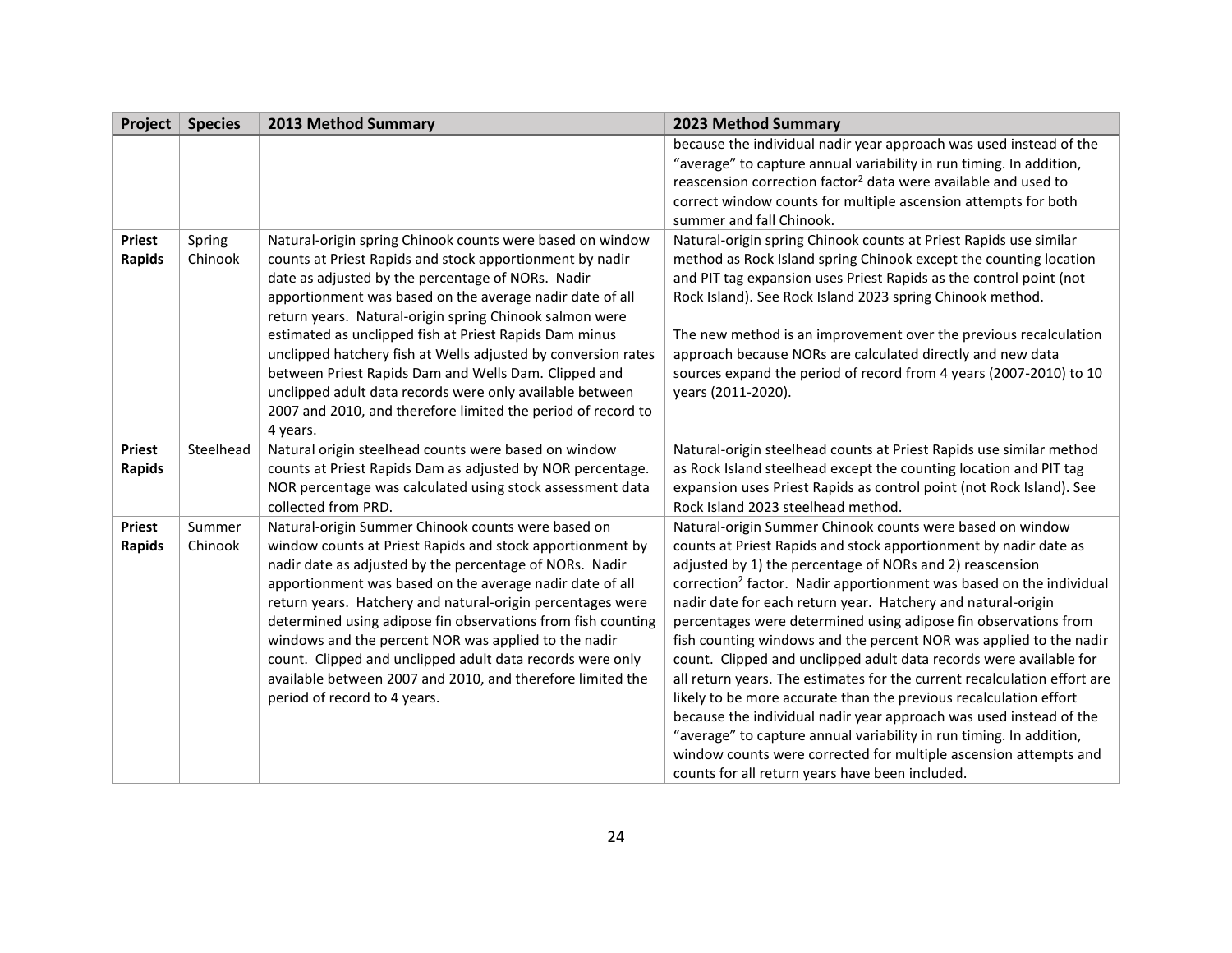#### Notes

- *1.* The fallback correction factor is used to adjust window counts for multiple ascension attempts or fallback to attain estimates of run size. The fallback correction factor is estimated based on observed PIT-tag detections in the adult ladders and reflect the ratio of number of unique fish to number of passage attempts. Fallback correction factors were calculated by Columbia Basin Research: *Buchanan, R.A., and J. R. Skalski. 2012-2020. Detection Efficiencies at Rock Island, Rocky Reach, and Tumwater Dam Adult Ladders (2012-2020). Columbia Basin Research, School of Aquatic and Fishery Sciences, University of Washington*
- 2. Fallback Correction Factor = Reascension Correction Factor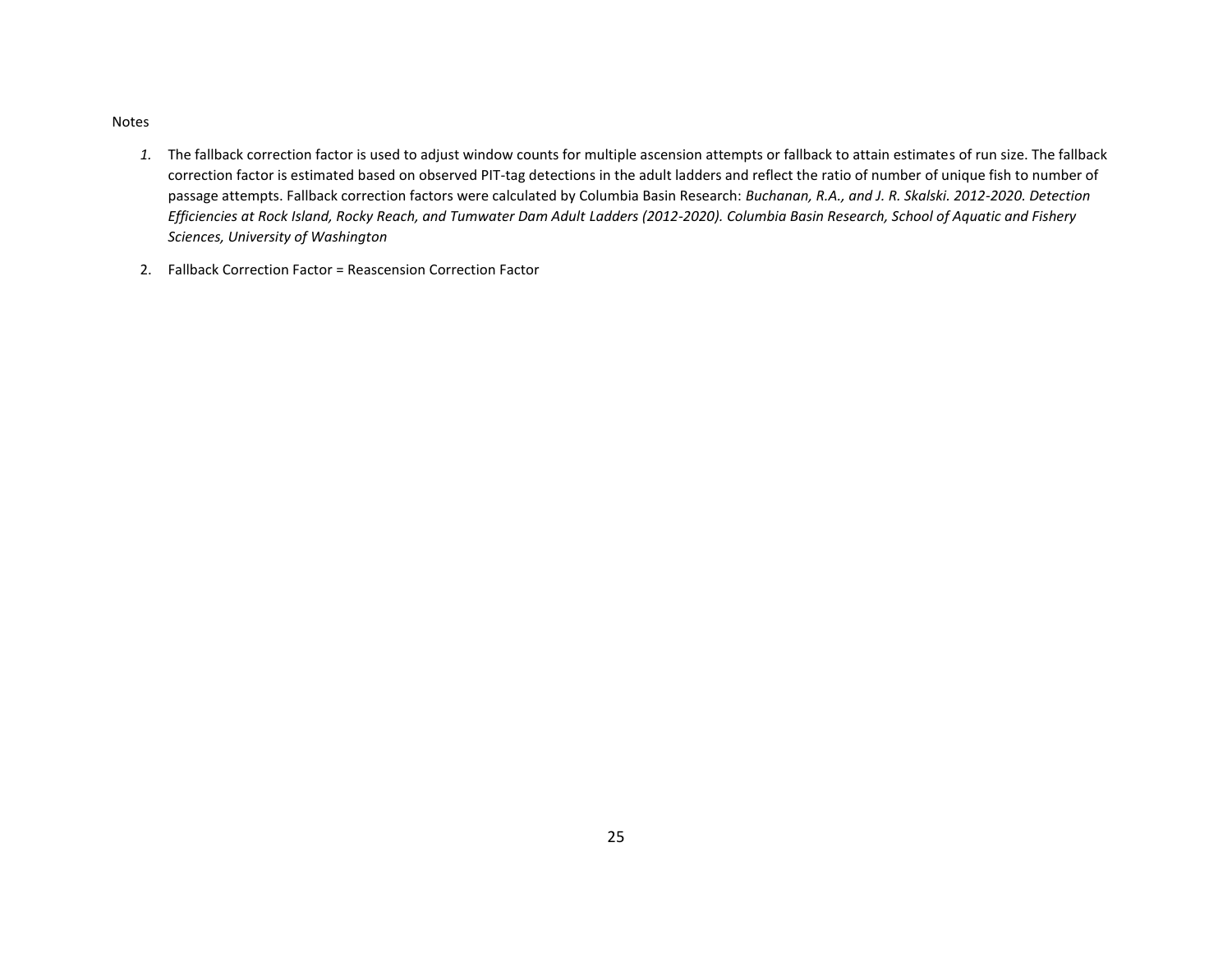## Project Survival and Unavoidable Project Mortality Data

Project survival and associated unavoidable project mortality values are summarized in Table 7. Updated values for Rock Island yearling Chinook are anticipated upon completion of a project survival study in 2021.

| Project            | <b>Species</b>                  | <b>Project Survival</b> | <b>UPM</b> |
|--------------------|---------------------------------|-------------------------|------------|
| <b>Wells</b>       | Spring Chinook                  | 96.04%                  | 3.96%      |
| <b>Wells</b>       | Summer/Fall Chinook Subyearling | 93.00%                  | 7.00%      |
| <b>Wells</b>       | Summer/Fall Chinook Yearling    | 96.04%                  | 3.96%      |
| <b>Wells</b>       | Steelhead                       | 96.04%                  | 3.96%      |
| <b>Wells</b>       | Sockeye                         | 93.00%                  | 7.00%      |
| <b>Wells</b>       | Coho                            | 96.04%                  | 3.96%      |
| <b>Rock Island</b> | Spring Chinook                  | 93.93%                  | 6.07%      |
| <b>Rock Island</b> | Summer/Fall Chinook Subyearling | 93.00%                  | 7.00%      |
| <b>Rock Island</b> | Summer/Fall Chinook Yearling    | 93.93%                  | 6.07%      |
| <b>Rock Island</b> | Steelhead                       | 96.75%                  | 3.25%      |
| <b>Rock Island</b> | Sockeye                         | 93.27%                  | 6.73%      |
| <b>Rock Island</b> | Coho                            | 93.00%                  | 7.00%      |
| <b>Rocky Reach</b> | Spring Chinook                  | 93.00%                  | 7.00%      |
| <b>Rocky Reach</b> | Summer/Fall Chinook Subyearling | 93.00%                  | 7.00%      |
| <b>Rocky Reach</b> | Summer/Fall Chinook             | 93.00%                  | 7.00%      |
| <b>Rocky Reach</b> | Steelhead                       | 95.79%                  | 4.21%      |
| <b>Rocky Reach</b> | Sockeye                         | 93.59%                  | 6.41%      |
| <b>Rocky Reach</b> | Coho                            | 93.00%                  | 7.00%      |
| PRD/WAN            | Spring Chinook                  | 86.59%                  | 13.41%     |

**PRD/WAN** Summer/Fall Chinook Subyearling 13.51% PRD/WAN Summer/Fall Chinook Yearling 86.59% 13.41% **PRD/WAN** Steelhead 87.03% 12.97% **PRD/WAN** Sockeye 8.30% 8.30% 8.30%

*Table 7. Summary of project survival and unavoidable project mortality data based on completed survival studies or other agreements.*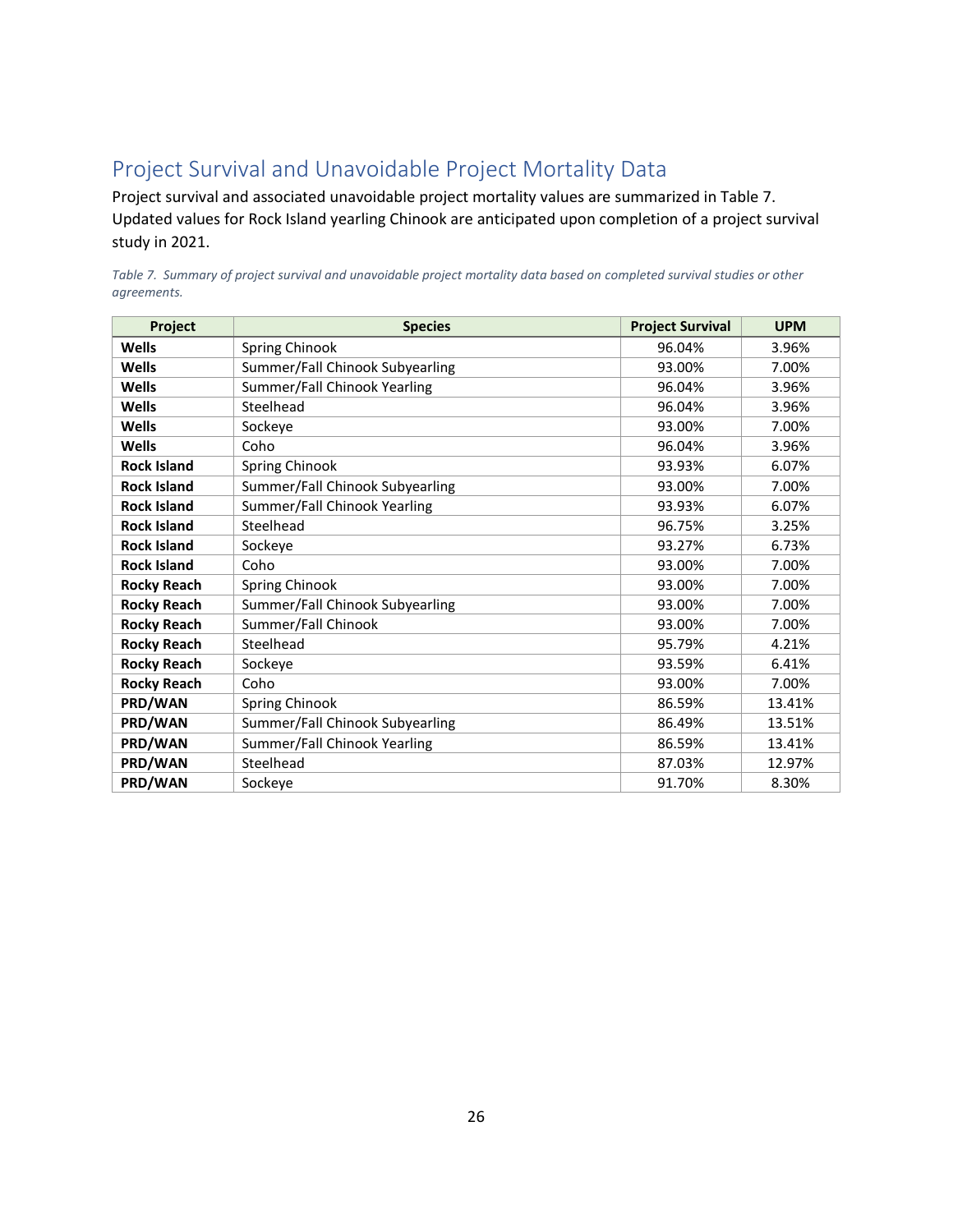## SAR Data

Smolt to adult return (SAR) rates were calculated for individual public utility district hatchery programs. The brood years included in the calculations represent those brood years that are expected to contribute to the adult return years of 2011-2020 (see Tables 1-4). This approach uses a 10-year adult return window and maximizes the number of relevant brood year SARs that are included. It should be noted that if the brood year SARs are not linked with their associated adult return years, changes in hatchery performance will be muted by variability in ocean productivity and the resultant hatchery compensation values will primarily reflect the extent of the mismatch between the ocean productivity experienced by adult returns and the decoupled brood years (as opposed to hatchery performance). For the current recalculation effort, complete brood year SARs from the previous recalculation were not used. However, because a single brood year may span multiple adult return years, it is impossible to generate continuous brood year SARs that do not overlap recalculation periods (Figure 19). Therefore, an incomplete brood year from one recalculation period may contribute to and remain relevant in the next recalculation period as it is updated with additional returns.



#### *Figure 18. Illustration of brood years overlapping recalculation periods*

The following sections provide an overview of the SAR calculation method for individual species and stocks. For Chinook stocks, the proposed method for calculating SARs includes: Alternating between 1) PIT data from Project or upstream detection locations plus CWT data from downstream harvest ["PIT + CWT harvest"]; and 2) CWT-based SARs obtained directly from annual reports ["CWT"; e.g., Hillman et al. 2021].

The alternation sequence begins with the first brood year populated with a PIT + CWT harvest value followed by the second brood year populated with a CWT value and continues thereafter for all relevant brood years (e.g., BY1 = PIT + CWT harvest; BY2 = CWT; BY3 = PIT + CWT harvest; BY 4 = CWT; etc.). For spring and fall Chinook with 8 relevant brood years, SAR data includes 4 brood years populated with PIT + CWT harvest data and 4 brood years populated with CWT data. For summer Chinook with 9 relevant brood years, SAR data includes 4 brood years populated with PIT + CWT harvest data and 4 brood years populated with CWT data and 1 brood year with the average of CWT and PIT + CWT harvest data (i.e., Carlton, Dryden and Chelan Falls Summer Chinook). In instances where an initial relevant brood year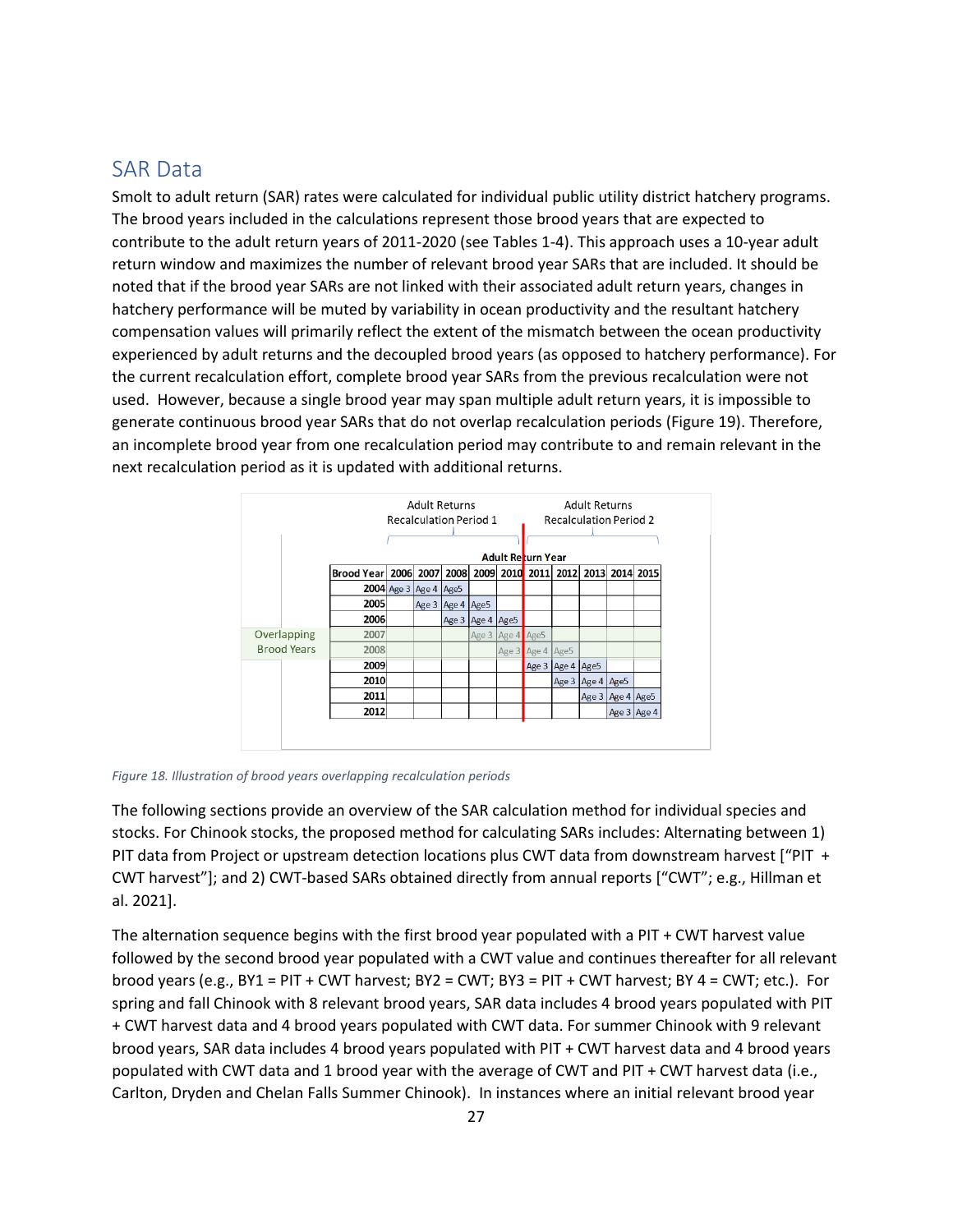lacked PIT data, the inclusion of PIT + CWT harvest values began at the first brood year where PIT data became available and alternated thereafter with CWT values. Where PIT data were available for less than the target number of brood years (i.e., 4 years for spring and fall Chinook and 5 years for summer Chinook), all available PIT + CWT harvest data were used regardless of sequence with CWT data. For Summer Chinook, exceptions to the previously described method include Wells (100% CWT) and Similkameen (SAR data includes 3 brood years populated with PIT + CWT harvest data and 6 brood years populated with CWT data).

After selecting the SAR data for the relevant brood years (e.g., PIT + CWT harvest or CWT or a combination thereof), the arithmetic mean of all values was calculated for each stock.

The mixing of two different SAR data sets for Chinook Salmon has been proposed as a compromise to facilitate continued progress with the current hatchery recalculation process as there is disagreement among the Hatchery Committee members on how SARs should be calculated to support hatchery recalculation.

### Spring Chinook

For Spring Chinook, PIT + CWT harvest data were obtained from the following sources: 1) PIT tag data from release to detection at individual hydroprojects or upstream location, and 2) CWT harvest data for downstream ocean, Zone 1-5 commercial, recreational, and Tribal fisheries. CWT data were obtained from annual reports (e.g., Hillman et al. 2021; Snow et al. 2021)

#### Summer Chinook

For Summer Chinook, PIT + CWT harvest data were obtained from the following sources: 1) PIT tag data from release to adult detection at individual hydroprojects or upstream locations, and 2) CWT harvest data for downstream ocean, Zone 1-5 commercial, and Zone 6 Tribal fisheries. CWT data were obtained from annual reports (e.g., Hillman et al. 2021; Snow et al. 2021)

#### Fall Chinook

For Fall Chinook PIT + CWT harvest were obtained from the following sources: 1) PIT tag data from release to adult detection at McNary Dam, and 2) CWT data obtained from downstream ocean, Zone 1-5 commercial, recreational, and Tribal fisheries. McNary Dam was used as a control point because significant numbers of adult fall Chinook spawners use the Hanford Reach. CWT data were obtained from annual reports (e.g., Richards and Pearsons 2021)

#### Steelhead

Summer Steelhead SARs were calculated using 1) PIT tag data from release to detection at Bonneville Dam or 2) stock assessment data if PIT tags were not available for a given brood year.

#### Sockeye

Hatchery production did not occur in the Wenatchee basin and hatchery SARs were not calculated. Therefore, natural-origin SARs were calculated based on run reconstruction using smolt production and adult return estimates from Hillman et al. 2021.

Table 8 summarizes the calculated SARs for the PUD hatchery facilities and includes the brood years that were considered (based on Tables 1-3). Table 9 provides specific detail for individual brood year SARs.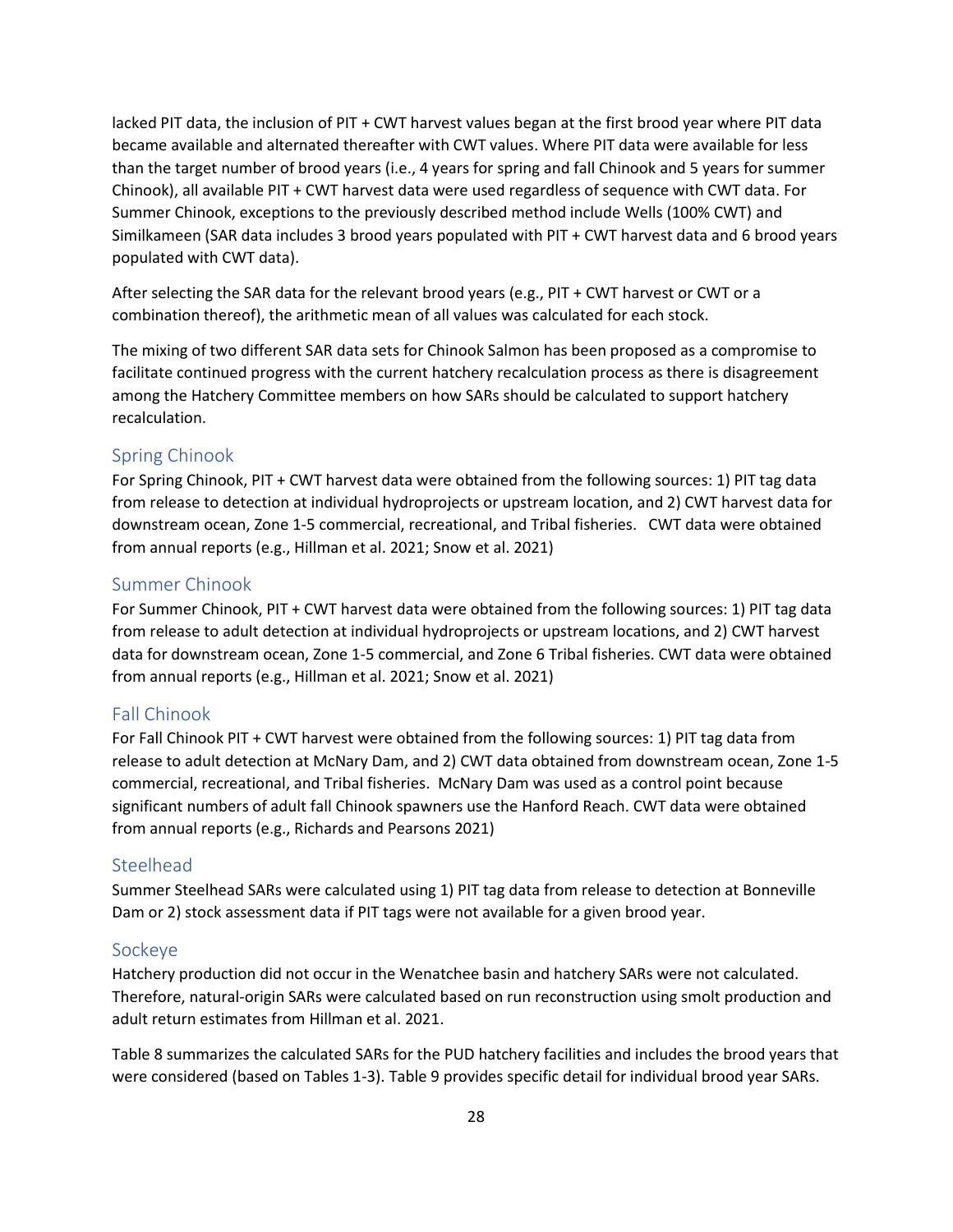## Coho

Coho SARs were obtained from the Yakama Nation Mid-Columbia Coho Reintroduction Monitoring and Evaluation Report for 2019 for the Wenatchee and Methow programs. Pit data were also obtained from the WINT and WINTBC programs to support SAR estimates to Wells for the Twisp program.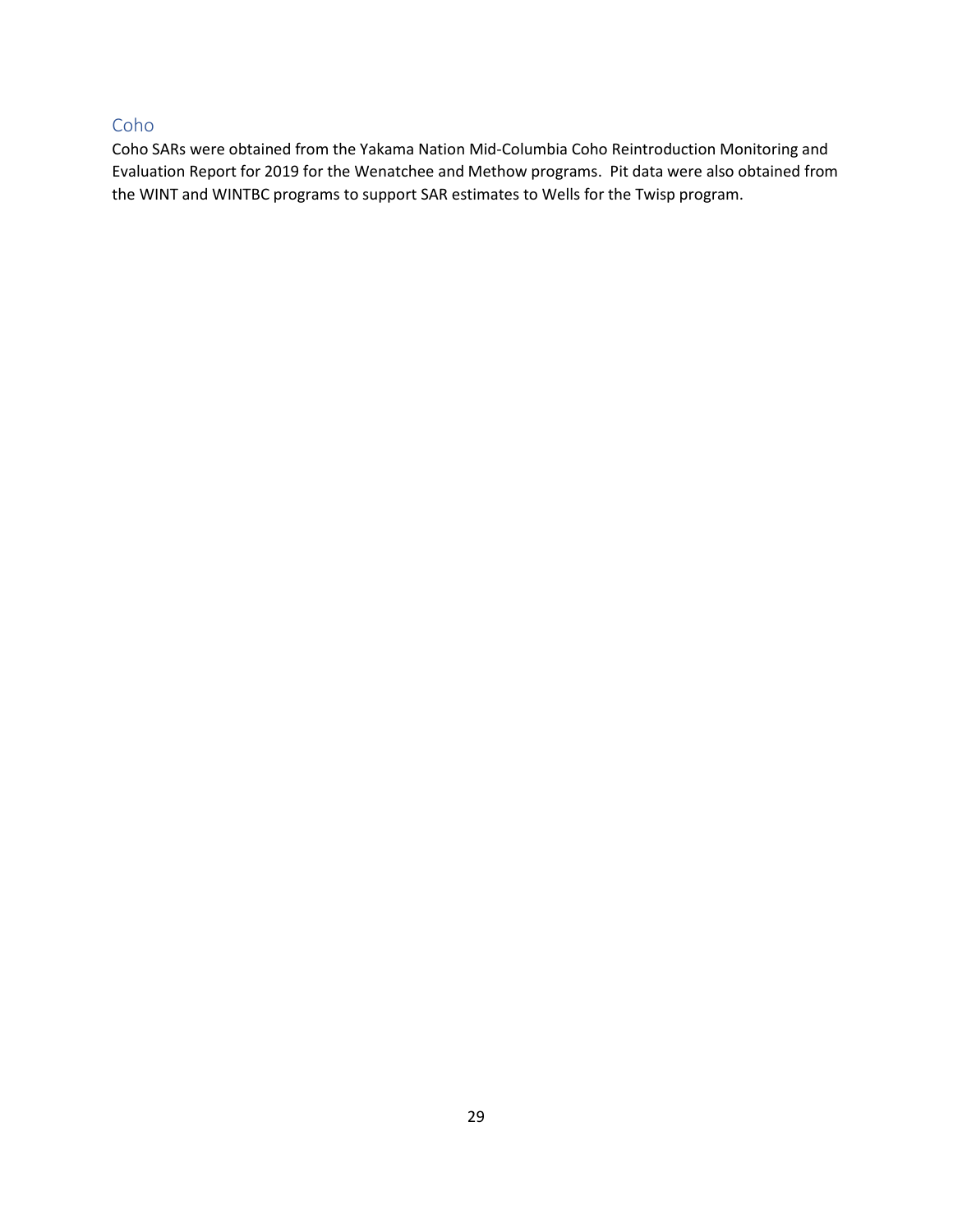*Table 8. Summary of average hatchery smolt to adult return data for public utility district hatchery programs*

|                       |              |                                                |                                       |                  |                                | <b>Project-based SAR</b>     |                      |                                                                                                 |
|-----------------------|--------------|------------------------------------------------|---------------------------------------|------------------|--------------------------------|------------------------------|----------------------|-------------------------------------------------------------------------------------------------|
|                       |              |                                                | <b>Brood Years</b>                    |                  | Avg.                           | Avg.                         |                      |                                                                                                 |
|                       |              | <b>Brood Years</b><br><b>Included (Current</b> | included<br>(Previous                 | Avg.             | <b>Priest</b><br><b>Rapids</b> | <b>Rock</b><br><b>Island</b> | Avg.<br><b>Wells</b> |                                                                                                 |
| <b>Species</b>        | Program      | <b>Recalculation</b> )                         | <b>Recalculation</b> )                | SAR <sup>1</sup> | <b>SAR</b>                     | <b>SAR</b>                   | <b>SAR</b>           | <b>Data Used</b>                                                                                |
| <b>Spring Chinook</b> |              |                                                |                                       |                  |                                |                              |                      |                                                                                                 |
|                       |              |                                                |                                       |                  |                                |                              |                      | Project/Upstream PIT + Downstream CWT harvest:                                                  |
|                       |              |                                                | 2002-2004,                            |                  |                                |                              |                      | 2007, 2009, 2011, 2013; M&E CWT only: 2008,                                                     |
|                       | Chiwawa      | $2007 - 2014$ ; N = 8                          | 2007 <sup>2</sup> , 2008 <sup>2</sup> |                  |                                | $0.525%$ <sup>3</sup>        |                      | 2010, 2012, 2014                                                                                |
|                       |              | 2013-2014                                      |                                       |                  | 0.480%                         |                              |                      | Nason data were available for 2 brood years: 2013<br>and 2014                                   |
|                       | Nason        |                                                | N/A                                   |                  |                                |                              |                      | Project/Upstream PIT + Downstream CWT harvest:                                                  |
|                       |              |                                                |                                       |                  |                                |                              |                      | 2008, 2010, 2012, 2014; M&E CWT only: 2007,                                                     |
|                       | Methow       | $2007 - 2014$ ; N = 8                          | 2001-2005                             |                  | 0.527%                         | 0.527%                       | 0.527%               | 2009, 2011, 2013                                                                                |
| <b>Summer Chinook</b> |              |                                                |                                       |                  |                                |                              |                      |                                                                                                 |
|                       |              |                                                |                                       |                  |                                |                              |                      | Project/Upstream PIT + Downstream CWT harvest:                                                  |
|                       |              |                                                |                                       |                  |                                |                              |                      | 2008, 2009, 2012, 2014; M&E CWT only: 2006,                                                     |
|                       |              |                                                |                                       |                  |                                |                              |                      | 2007, 2010, 2011; AVG of 1. CWT and 2. PIT + CWT                                                |
|                       |              |                                                |                                       |                  |                                |                              |                      | harvest, detections at or upstream of project:                                                  |
|                       | Carlton      | $2006 - 2014$ ; N = 9                          | 2000-2004                             |                  | 0.818%                         |                              |                      | 2013                                                                                            |
|                       |              |                                                |                                       |                  |                                |                              |                      | Project/Upstream PIT + Downstream CWT harvest:                                                  |
|                       |              |                                                |                                       |                  |                                |                              |                      | 2007, 2010, 2012, 2014; M&E CWT only: 2006,<br>2008, 2009, 2011: AVG of 1. CWT and 2. PIT + CWT |
|                       |              |                                                |                                       |                  |                                |                              |                      | harvest, detections at or upstream of project:                                                  |
|                       | Chelan Falls | $2006 - 2014$ ; N = 9                          | 2000-2004                             |                  | 1.859%                         | 1.782% <sup>3</sup>          |                      | 2013                                                                                            |
|                       |              |                                                |                                       |                  |                                |                              |                      | Project/Upstream PIT + Downstream CWT harvest:                                                  |
|                       |              |                                                |                                       |                  |                                |                              |                      | 2008, 2011, 2012, 2014; M&E CWT only: 2006,                                                     |
|                       |              |                                                |                                       |                  |                                |                              |                      | 2007, 2009, 2010: AVG of 1. CWT and 2. PIT + CWT                                                |
|                       |              |                                                |                                       |                  |                                |                              |                      | harvest, detections at or upstream of project:                                                  |
|                       | Dryden       | $2006 - 2014$ ; N = 9                          | 2000-2004                             |                  | 0.788%                         | $0.774\%$ <sup>3</sup>       |                      | 2013                                                                                            |
|                       |              |                                                |                                       |                  |                                |                              |                      | Project/Upstream PIT + Downstream CWT harvest:                                                  |
|                       |              |                                                |                                       |                  |                                |                              |                      | 2008, 2009, 2011; M&E CWT only: 2006, 2007,                                                     |
|                       | Similkameen  | $2006 - 2014$ ; N = 9                          | 2000-2004                             |                  | 2.076%                         | 1.993%3                      |                      | 2010, 2012, 2013, 2014                                                                          |
|                       | Wells        | $2006 - 2014$ ; N = 9                          | N/A                                   |                  |                                |                              | 1.412%               | CWT data used for all years                                                                     |
| <b>Fall Chinook</b>   |              |                                                |                                       |                  |                                |                              |                      |                                                                                                 |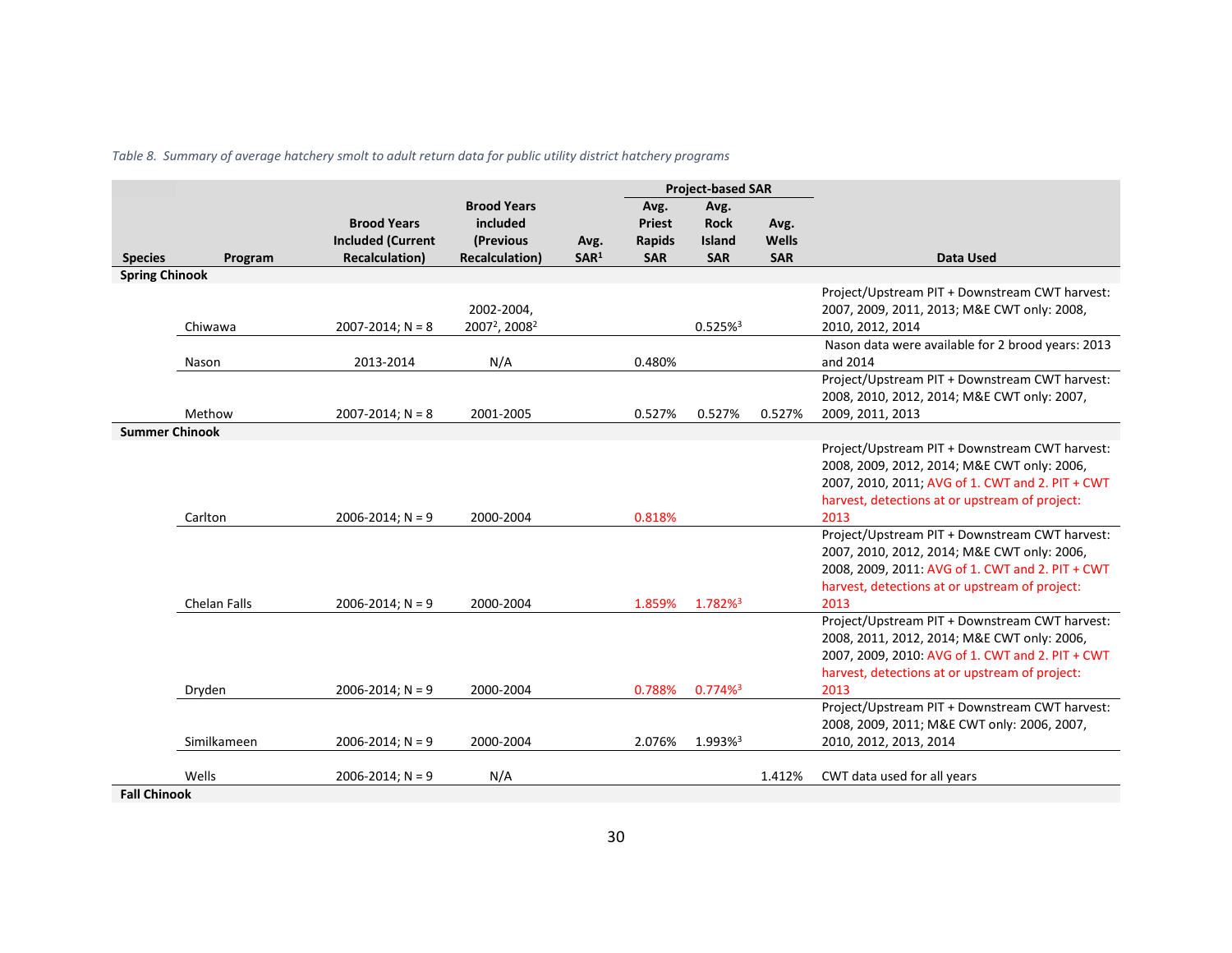|                  |                        |                       |                        |        |        |        | Project/Upstream PIT + Downstream CWT harvest:<br>2007, 2009, 2011, 2013; M&E CWT only: 2006, |
|------------------|------------------------|-----------------------|------------------------|--------|--------|--------|-----------------------------------------------------------------------------------------------|
|                  | Priest Rapids Hatchery | $2006 - 2013$ ; N = 8 | 2001-2005              |        | 1.433% |        | 2008, 2010, 2012                                                                              |
| <b>Steelhead</b> |                        |                       |                        |        |        |        |                                                                                               |
|                  |                        |                       | 2001-2003,             |        |        |        |                                                                                               |
|                  | Chiwawa/Wenatchee      | $2008 - 2015$ ; N = 8 | 2006, 2007             | 0.581% |        |        | PIT release to BON: 2008-2015                                                                 |
|                  | Okanogan               | $2008 - 2015$ ; N = 8 |                        | 0.609% |        |        | PIT release to BON: 2008-2015                                                                 |
|                  | Wells & Methow         | $2008 - 2015$ ; N = 8 | 2002-2006              | 0.869% |        |        | M&E Report 2008; PIT release to BON: 2009-2015                                                |
| Sockeye          |                        |                       |                        |        |        |        |                                                                                               |
|                  |                        |                       | 2002, 2003,            |        |        |        | No hatchery program (natural-origin run                                                       |
|                  | Wenatchee              | $2007 - 2015$ ; N = 8 | 2006-2008 <sup>2</sup> | 6.31%4 |        |        | reconstruction from M&E Report)                                                               |
| Coho             |                        |                       |                        |        |        |        |                                                                                               |
|                  |                        |                       |                        |        |        |        | YN M&E Data from 2019 Mid-C Coho                                                              |
|                  | Wenatchee              | $2008 - 2016$ : N = 9 | N/A                    | 0.413% |        |        | Reintroduction and Monitoring Report                                                          |
|                  |                        |                       |                        |        |        |        | YN M&E Data from 2019 Mid-C Coho                                                              |
|                  | Methow                 | $2008 - 2016$ : N = 9 | N/A                    | 0.268% |        |        | Reintroduction and Monitoring Report                                                          |
|                  |                        |                       |                        |        |        |        |                                                                                               |
|                  | Twisp                  | 2008-2018: N=11       | N/A                    |        |        | 0.915% | PIT data from WINT and WINTBC programs                                                        |

Notes:

1. A single average SAR estimate was calculated for steelhead and Sockeye Salmon.

2. Incomplete brood years previously calculated with PIT Data

3. PIT data corrected for detection efficiency: (Spring Chinook Avg = 0.9135, Summer Chinook Avg = 0.9179; Buchanan, R.A., and J. R. Skalski. 2012-2020. Detection Efficiencies at Rock Island, Rocky Reach, and Tumwater Dam Adult Ladders (2012-2020). Columbia Basin Research, School of Aquatic and Fishery Sciences, University of Washington

4. Natural-origin SAR. No hatchery program.

5. Red text indicates updates to values (January 10, 2022)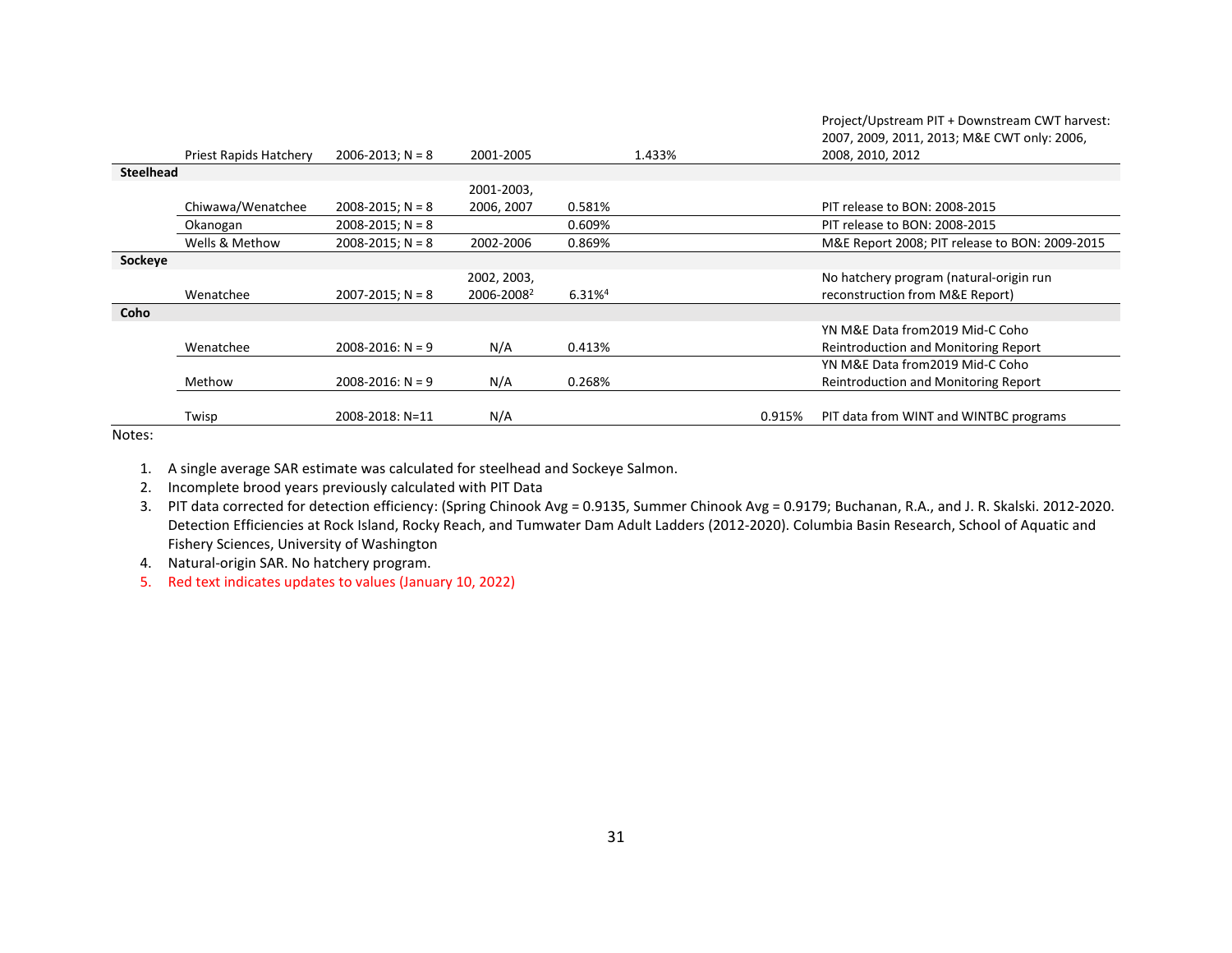|                |             |                      | <b>Project SAR based on</b><br><b>Alternating PIT and CWT</b><br><b>Data</b> |                                                                                   |       |       |                                                                              |
|----------------|-------------|----------------------|------------------------------------------------------------------------------|-----------------------------------------------------------------------------------|-------|-------|------------------------------------------------------------------------------|
| <b>Species</b> | Program     | <b>Brood</b><br>Year | <b>Single</b><br><b>SAR</b>                                                  | <b>SAR</b><br><b>SAR</b><br><b>SAR</b><br><b>PRD</b><br><b>Wells</b><br><b>RI</b> |       |       | <b>SAR Data Notes</b>                                                        |
| <b>SPCH</b>    | Chiwawa     | 2007                 |                                                                              | 0.71%                                                                             | 0.65% |       | PIT + CWT harvest, detections at or upstream of project                      |
| <b>SPCH</b>    | Chiwawa     | 2008                 |                                                                              | 0.64%                                                                             | 0.64% |       | <b>CWT</b>                                                                   |
| <b>SPCH</b>    | Chiwawa     | 2009                 |                                                                              | 0.59%                                                                             | 0.61% |       | PIT + CWT harvest, detections at or upstream of project                      |
| <b>SPCH</b>    | Chiwawa     | 2010                 |                                                                              | 0.62%                                                                             | 0.62% |       | <b>CWT</b>                                                                   |
| <b>SPCH</b>    | Chiwawa     | 2011                 |                                                                              | 0.99%                                                                             | 0.73% |       | PIT + CWT harvest, detections at or upstream of project                      |
| <b>SPCH</b>    | Chiwawa     | 2012                 |                                                                              | 0.37%                                                                             | 0.37% |       | <b>CWT</b>                                                                   |
| <b>SPCH</b>    | Chiwawa     | 2013                 |                                                                              |                                                                                   | 0.33% |       | PIT + CWT harvest, detections at or upstream of project                      |
| <b>SPCH</b>    | Chiwawa     | 2014                 |                                                                              |                                                                                   | 0.26% |       | <b>CWT</b>                                                                   |
| <b>SPCH</b>    | Nason (PRD) | 2013                 |                                                                              | 0.480%                                                                            |       |       | PIT + CWT harvest, detections at or upstream of project                      |
| <b>SPCH</b>    | Nason (PRD) | 2014                 |                                                                              | 0.480%                                                                            |       |       | <b>CWT</b>                                                                   |
| <b>SPCH</b>    | Methow      | 2007                 |                                                                              | 0.46%                                                                             | 0.46% | 0.46% | <b>CWT</b>                                                                   |
| <b>SPCH</b>    | Methow      | 2008                 |                                                                              | 1.32%                                                                             | 1.32% | 1.32% | PIT + CWT harvest, detections at or upstream of project; first PIT data year |
| <b>SPCH</b>    | Methow      | 2009                 |                                                                              | 0.22%                                                                             | 0.22% | 0.22% | <b>CWT</b>                                                                   |
| <b>SPCH</b>    | Methow      | 2010                 |                                                                              | 0.88%                                                                             | 0.88% | 0.88% | PIT + CWT harvest, detections at or upstream of project                      |
| <b>SPCH</b>    | Methow      | 2011                 |                                                                              | 0.83%                                                                             | 0.83% | 0.83% | <b>CWT</b>                                                                   |
| <b>SPCH</b>    | Methow      | 2012                 |                                                                              | 0.17%                                                                             | 0.17% | 0.17% | PIT + CWT harvest, detections at or upstream of project                      |
| <b>SPCH</b>    | Methow      | 2013                 |                                                                              | 0.14%                                                                             | 0.14% | 0.14% | <b>CWT</b>                                                                   |
| <b>SPCH</b>    | Methow      | 2014                 |                                                                              | 0.20%                                                                             | 0.20% | 0.20% | PIT + CWT harvest, detections at or upstream of project                      |
| <b>SUCH</b>    | Carlton     | 2006                 |                                                                              | 0.91%                                                                             |       |       | <b>CWT</b>                                                                   |
| <b>SUCH</b>    | Carlton     | 2007                 |                                                                              | 0.12%                                                                             |       |       | <b>CWT</b>                                                                   |
| <b>SUCH</b>    | Carlton     | 2008                 |                                                                              | 2.45%                                                                             |       |       | PIT + CWT harvest, detections at or upstream of project; first PIT data year |
| <b>SUCH</b>    | Carlton     | 2009                 |                                                                              | 0.18%                                                                             |       |       | PIT + CWT harvest, detections at or upstream of project                      |
| <b>SUCH</b>    | Carlton     | 2010                 |                                                                              | 0.41%                                                                             |       |       | <b>CWT</b>                                                                   |
| <b>SUCH</b>    | Carlton     | 2011                 |                                                                              | 1.10%                                                                             |       |       | <b>CWT</b>                                                                   |
| <b>SUCH</b>    | Carlton     | 2012                 |                                                                              | 0.14%                                                                             |       |       | PIT + CWT harvest, detections at or upstream of project                      |
| <b>SUCH</b>    | Carlton     | 2013                 |                                                                              | 0.60%                                                                             |       |       | AVG of 1. CWT and 2. PIT + CWT harvest, detections at or upstream of project |
| <b>SUCH</b>    | Carlton     | 2014                 |                                                                              | 1.45%                                                                             |       |       | PIT + CWT harvest, detections at or upstream of project                      |
| <b>SUCH</b>    | Dryden      | 2006                 |                                                                              | 1.13%                                                                             | 1.13% |       | <b>CWT</b>                                                                   |
| <b>SUCH</b>    | Dryden      | 2007                 |                                                                              | 0.11%                                                                             | 0.11% |       | <b>CWT</b>                                                                   |
| <b>SUCH</b>    | Dryden      | 2008                 |                                                                              | 1.99%                                                                             | 2.00% |       | PIT + CWT harvest, detections at or upstream of project; first PIT data year |
| <b>SUCH</b>    | Dryden      | 2009                 |                                                                              | 0.51%                                                                             | 0.51% |       | <b>CWT</b>                                                                   |
| <b>SUCH</b>    | Dryden      | 2010                 |                                                                              | 0.38%                                                                             | 0.38% |       | <b>CWT</b>                                                                   |

#### *Table 9. Smolt to adult return data for individual public utility hatcheries.*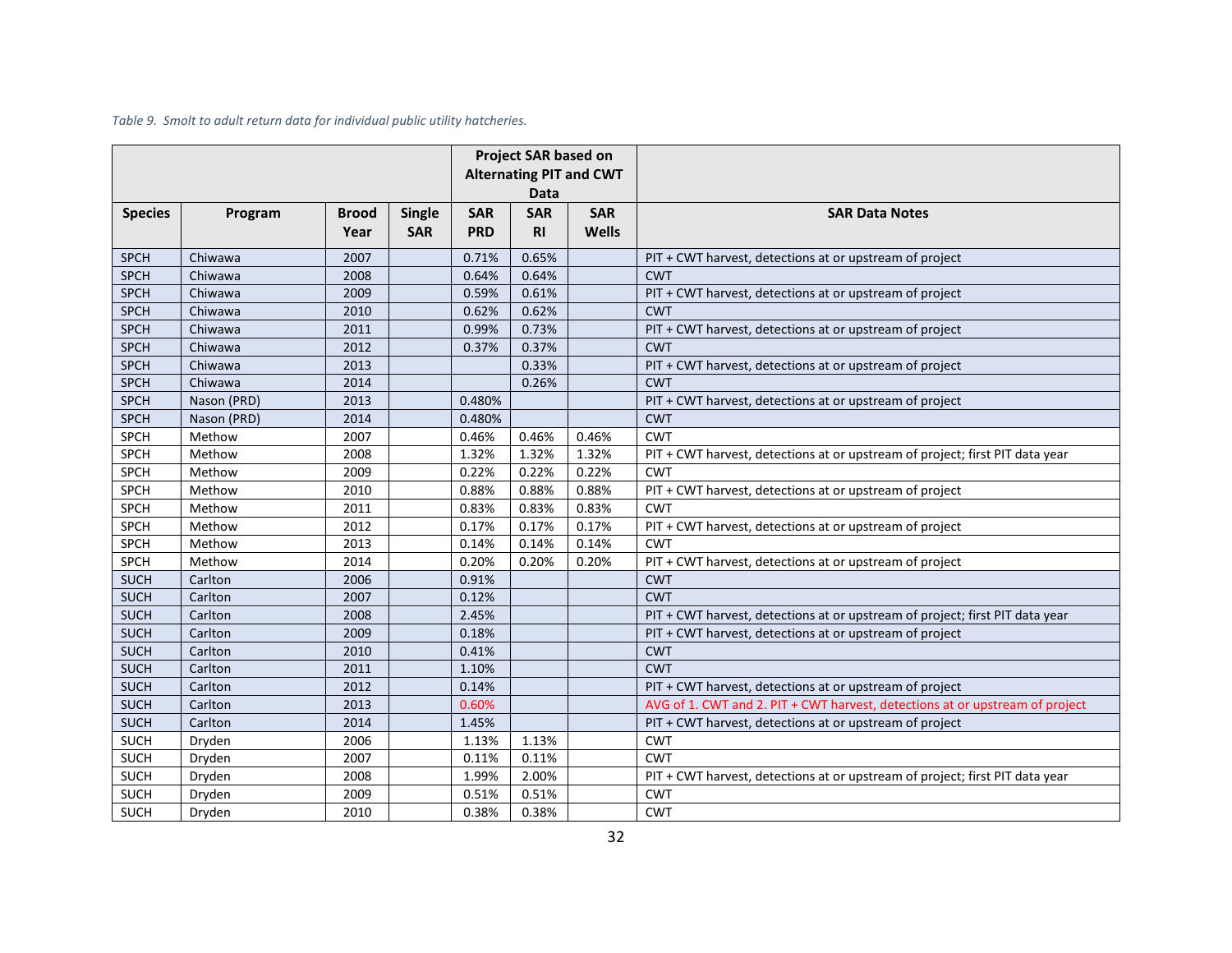|                |                               | <b>Project SAR based on</b> |            |                                |            |            |                                                                              |
|----------------|-------------------------------|-----------------------------|------------|--------------------------------|------------|------------|------------------------------------------------------------------------------|
|                |                               |                             |            | <b>Alternating PIT and CWT</b> |            |            |                                                                              |
|                |                               |                             | Data       |                                |            |            |                                                                              |
| <b>Species</b> | Program                       | <b>Brood</b>                | Single     | <b>SAR</b>                     | <b>SAR</b> | <b>SAR</b> | <b>SAR Data Notes</b>                                                        |
|                |                               | Year                        | <b>SAR</b> | <b>PRD</b>                     | <b>RI</b>  | Wells      |                                                                              |
| <b>SUCH</b>    | Dryden                        | 2011                        |            | 1.30%                          | 1.22%      |            | PIT + CWT harvest, detections at or upstream of project                      |
| <b>SUCH</b>    | Dryden                        | 2012                        |            | 0.51%                          | 0.50%      |            | PIT + CWT harvest, detections at or upstream of project                      |
| <b>SUCH</b>    | Dryden                        | 2013                        |            | 0.71%                          | 0.69%      |            | AVG of 1. CWT and 2. PIT + CWT harvest, detections at or upstream of project |
| <b>SUCH</b>    | Dryden                        | 2014                        |            | 0.45%                          | 0.43%      |            | PIT + CWT harvest, detections at or upstream of project                      |
| <b>SUCH</b>    | Chelan Falls                  | 2006                        |            | 2.82%                          | 2.82%      |            | <b>CWT</b>                                                                   |
| <b>SUCH</b>    | Chelan Falls                  | 2007                        |            | 1.73%                          | 1.75%      |            | PIT + CWT harvest, detections at or upstream of project; first PIT data year |
| <b>SUCH</b>    | <b>Chelan Falls</b>           | 2008                        |            | 2.07%                          | 2.07%      |            | <b>CWT</b>                                                                   |
| <b>SUCH</b>    | Chelan Falls                  | 2009                        |            | 1.13%                          | 1.13%      |            | <b>CWT</b>                                                                   |
| <b>SUCH</b>    | Chelan Falls                  | 2010                        |            | 2.99%                          | 2.58%      |            | PIT + CWT harvest, detections at or upstream of project                      |
| <b>SUCH</b>    | Chelan Falls                  | 2011                        |            | 1.81%                          | 1.81%      |            | <b>CWT</b>                                                                   |
| <b>SUCH</b>    | <b>Chelan Falls</b>           | 2012                        |            | 1.44%                          | 1.42%      |            | PIT + CWT harvest, detections at or upstream of project                      |
| <b>SUCH</b>    | Chelan Falls                  | 2013                        |            | 0.98%                          | 0.87%      |            | AVG of 1. CWT and 2. PIT + CWT harvest, detections at or upstream of project |
| <b>SUCH</b>    | <b>Chelan Falls</b>           | 2014                        |            | 1.76%                          | 1.59%      |            | PIT + CWT harvest, detections at or upstream of project                      |
| <b>SUCH</b>    | Similkameen                   | 2006                        |            | 2.28%                          | 2.28%      |            | <b>CWT</b>                                                                   |
| <b>SUCH</b>    | Similkameen                   | 2007                        |            | 0.81%                          | 0.81%      |            | <b>CWT</b>                                                                   |
| <b>SUCH</b>    | Similkameen                   | 2008                        |            | 2.99%                          | 3.04%      |            | PIT + CWT harvest, detections at or upstream of project; first PIT data year |
| <b>SUCH</b>    | Similkameen                   | 2009                        |            | 1.89%                          | 1.52%      |            | PIT + CWT harvest, detections at or upstream of project                      |
| <b>SUCH</b>    | Similkameen                   | 2010                        |            | 1.75%                          | 1.75%      |            | <b>CWT</b>                                                                   |
| <b>SUCH</b>    | Similkameen                   | 2011                        |            | 3.77%                          | 3.35%      |            | PIT + CWT harvest, detections at or upstream of project                      |
| <b>SUCH</b>    | Similkameen                   | 2012                        |            | 2.50%                          | 2.50%      |            | <b>CWT</b>                                                                   |
| <b>SUCH</b>    | Similkameen                   | 2013                        |            | 0.90%                          | 0.90%      |            | CWT; data source Andrea Pearl CCT-Harvest included                           |
| <b>SUCH</b>    | Similkameen                   | 2014                        |            | 1.79%                          | 1.79%      |            | CWT; data source Andrea Pearl CCT-Harvest included                           |
| <b>SUCH</b>    | Wells                         | 2006                        |            |                                |            | 2.169%     | <b>CWT</b>                                                                   |
| <b>SUCH</b>    | Wells                         | 2007                        |            |                                |            | 0.442%     | <b>CWT</b>                                                                   |
| <b>SUCH</b>    | Wells                         | 2008                        |            |                                |            | 1.609%     | <b>CWT</b>                                                                   |
| <b>SUCH</b>    | Wells                         | 2009                        |            |                                |            | 1.647%     | <b>CWT</b>                                                                   |
| <b>SUCH</b>    | Wells                         | 2010                        |            |                                |            | 0.895%     | <b>CWT</b>                                                                   |
| <b>SUCH</b>    | Wells                         | 2011                        |            |                                |            | 2.619%     | <b>CWT</b>                                                                   |
| <b>SUCH</b>    | Wells                         | 2012                        |            |                                |            | 1.112%     | <b>CWT</b>                                                                   |
| <b>SUCH</b>    | Wells                         | 2013                        |            |                                |            | 1.034%     | <b>CWT</b>                                                                   |
| <b>SUCH</b>    | Wells                         | 2014                        |            |                                |            | 1.180%     | <b>CWT</b>                                                                   |
| <b>FACH</b>    | <b>Priest Rapids Hatchery</b> | 2006                        |            | 0.05%                          |            |            | <b>CWT</b>                                                                   |
| <b>FACH</b>    | <b>Priest Rapids Hatchery</b> | 2007                        |            | 1.72%                          |            |            | PIT + CWT harvest, detections at McNary; first PIT data year                 |
| <b>FACH</b>    | Priest Rapids Hatchery        | 2008                        |            | 0.33%                          |            |            | <b>CWT</b>                                                                   |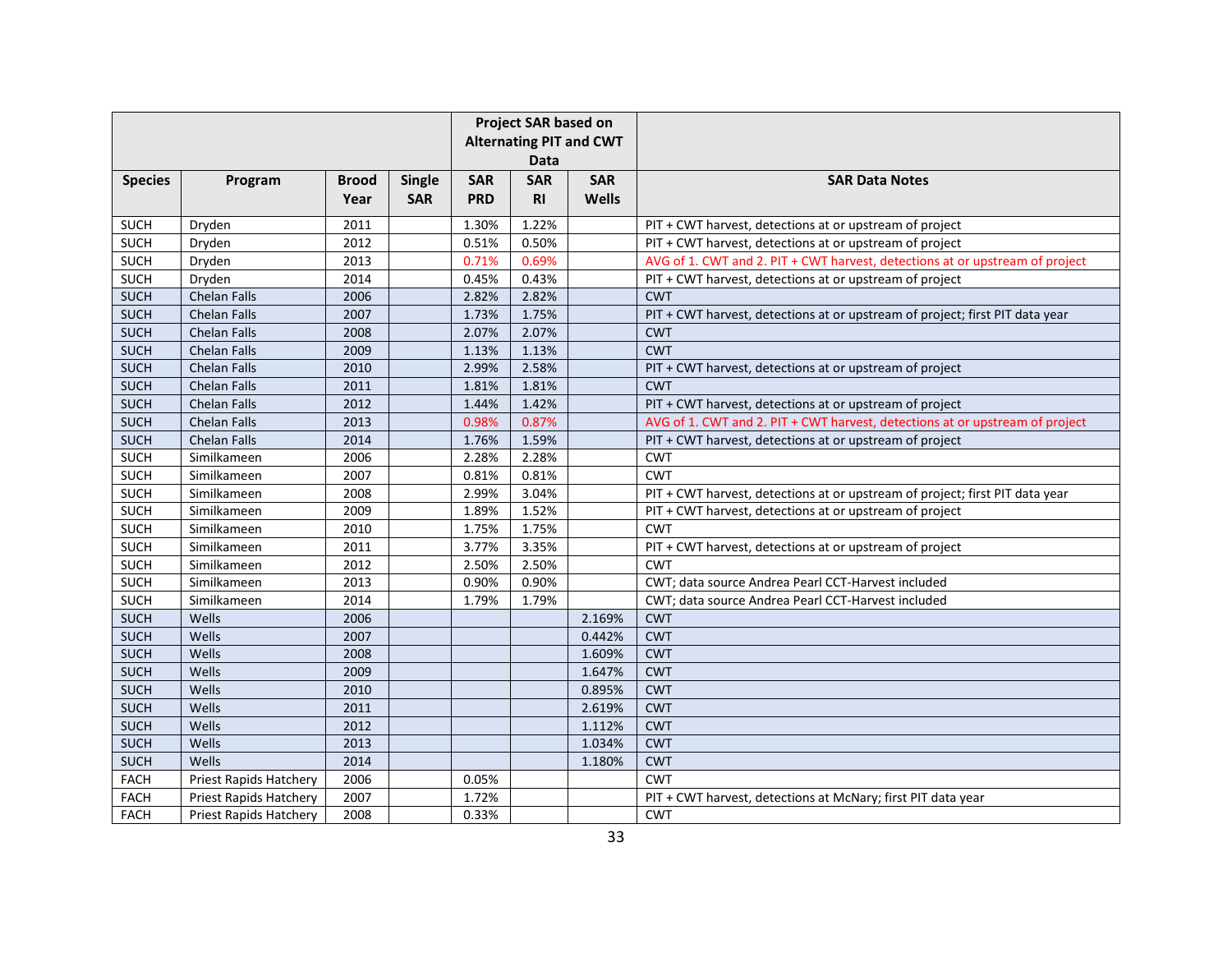|                |                               |                      |                             | <b>Project SAR based on</b><br><b>Alternating PIT and CWT</b><br><b>Data</b>           |  |  |                                                                               |  |  |  |
|----------------|-------------------------------|----------------------|-----------------------------|----------------------------------------------------------------------------------------|--|--|-------------------------------------------------------------------------------|--|--|--|
| <b>Species</b> | Program                       | <b>Brood</b><br>Year | <b>Single</b><br><b>SAR</b> | <b>SAR</b><br><b>SAR</b><br><b>SAR</b><br><b>PRD</b><br>R <sub>1</sub><br><b>Wells</b> |  |  | <b>SAR Data Notes</b>                                                         |  |  |  |
| <b>FACH</b>    | <b>Priest Rapids Hatchery</b> | 2009                 |                             | 1.95%                                                                                  |  |  | PIT + CWT harvest, detections at McNary                                       |  |  |  |
| <b>FACH</b>    | <b>Priest Rapids Hatchery</b> | 2010                 |                             | 3.10%                                                                                  |  |  | <b>CWT</b>                                                                    |  |  |  |
| <b>FACH</b>    | Priest Rapids Hatchery        | 2011                 |                             | 1.94%                                                                                  |  |  | PIT + CWT harvest, detections at McNary                                       |  |  |  |
| <b>FACH</b>    | Priest Rapids Hatchery        | 2012                 |                             | 1.75%                                                                                  |  |  | <b>CWT</b>                                                                    |  |  |  |
| <b>FACH</b>    | Priest Rapids Hatchery        | 2013                 |                             | 0.62%                                                                                  |  |  | PIT + CWT harvest, detections at McNary                                       |  |  |  |
| <b>STLHD</b>   | Chiwawa/Wenatchee             | 2008                 | 0.95%                       |                                                                                        |  |  | PIT SAR (Release to BON)                                                      |  |  |  |
| <b>STLHD</b>   | Chiwawa/Wenatchee             | 2009                 | 1.18%                       |                                                                                        |  |  | PIT SAR (Release to BON)                                                      |  |  |  |
| <b>STLHD</b>   | Chiwawa/Wenatchee             | 2010                 | 0.50%                       |                                                                                        |  |  | PIT SAR (Release to BON)                                                      |  |  |  |
| <b>STLHD</b>   | Chiwawa/Wenatchee             | 2011                 | 0.56%                       |                                                                                        |  |  | PIT SAR (Release to BON)                                                      |  |  |  |
| <b>STLHD</b>   | Chiwawa/Wenatchee             | 2012                 | 0.76%                       |                                                                                        |  |  | PIT SAR (Release to BON)                                                      |  |  |  |
| <b>STLHD</b>   | Chiwawa/Wenatchee             | 2013                 | 0.43%                       |                                                                                        |  |  | PIT SAR (Release to BON)                                                      |  |  |  |
| <b>STLHD</b>   | Chiwawa/Wenatchee             | 2014                 | 0.01%                       |                                                                                        |  |  | PIT SAR (Release to BON)                                                      |  |  |  |
| <b>STLHD</b>   | Chiwawa/Wenatchee             | 2015                 | 0.26%                       |                                                                                        |  |  | PIT SAR (Release to BON)                                                      |  |  |  |
| <b>STLHD</b>   | Okanogan                      | 2008                 | 0.07%                       |                                                                                        |  |  | PIT SAR (Release to BON)                                                      |  |  |  |
| <b>STLHD</b>   | Okanogan                      | 2009                 | 1.30%                       |                                                                                        |  |  | PIT SAR (Release to BON)                                                      |  |  |  |
| <b>STLHD</b>   | Okanogan                      | 2010                 | 0.54%                       |                                                                                        |  |  | PIT SAR (Release to BON)                                                      |  |  |  |
| <b>STLHD</b>   | Okanogan                      | 2011                 | 0.92%                       |                                                                                        |  |  | PIT SAR (Release to BON)                                                      |  |  |  |
| <b>STLHD</b>   | Okanogan                      | 2012                 | 0.44%                       |                                                                                        |  |  | PIT SAR (Release to BON)                                                      |  |  |  |
| <b>STLHD</b>   | Okanogan                      | 2013                 | 0.98%                       |                                                                                        |  |  | PIT SAR (Release to BON)                                                      |  |  |  |
| <b>STLHD</b>   | Okanogan                      | 2014                 | 0.07%                       |                                                                                        |  |  | PIT SAR (Release to BON)                                                      |  |  |  |
| <b>STLHD</b>   | Okanogan                      | 2015                 | 0.55%                       |                                                                                        |  |  | PIT SAR (Release to BON)                                                      |  |  |  |
| <b>STLHD</b>   | Wells & Methow                | 2008                 | 1.32%                       |                                                                                        |  |  | DPUD M&E Report                                                               |  |  |  |
| <b>STLHD</b>   | Wells & Methow                | 2009                 | 1.22%                       |                                                                                        |  |  | PIT SAR (Release to BON)                                                      |  |  |  |
| <b>STLHD</b>   | Wells & Methow                | 2010                 | 0.57%                       |                                                                                        |  |  | PIT SAR (Release to BON)                                                      |  |  |  |
| <b>STLHD</b>   | Wells & Methow                | 2011                 | 1.24%                       |                                                                                        |  |  | PIT SAR (Release to BON)                                                      |  |  |  |
| <b>STLHD</b>   | Wells & Methow                | 2012                 | 0.99%                       |                                                                                        |  |  | PIT SAR (Release to BON)                                                      |  |  |  |
| <b>STLHD</b>   | Wells & Methow                | 2013                 | 1.11%                       |                                                                                        |  |  | PIT SAR (Release to BON)                                                      |  |  |  |
| <b>STLHD</b>   | Wells & Methow                | 2014                 | 0.01%                       |                                                                                        |  |  | PIT SAR (Release to BON)                                                      |  |  |  |
| <b>STLHD</b>   | Wells & Methow                | 2015                 | 0.49%                       |                                                                                        |  |  | PIT SAR (Release to BON)                                                      |  |  |  |
| <b>SOCK</b>    | Wenatchee                     | 2007                 | 3.46%                       |                                                                                        |  |  | Run reconstruction SAR using smolt trap data and adult returns Chelan PUD M&E |  |  |  |
| <b>SOCK</b>    | Wenatchee                     | 2008                 | 1.39%                       |                                                                                        |  |  | Run reconstruction SAR using smolt trap data and adult returns Chelan PUD M&E |  |  |  |
| <b>SOCK</b>    | Wenatchee                     | 2009                 | 2.33%                       |                                                                                        |  |  | Run reconstruction SAR using smolt trap data and adult returns Chelan PUD M&E |  |  |  |
| SOCK           | Wenatchee                     | 2010                 | 12.97%                      |                                                                                        |  |  | Run reconstruction SAR using smolt trap data and adult returns Chelan PUD M&E |  |  |  |
| <b>SOCK</b>    | Wenatchee                     | 2011                 | 7.43%                       |                                                                                        |  |  | Run reconstruction SAR using smolt trap data and adult returns Chelan PUD M&E |  |  |  |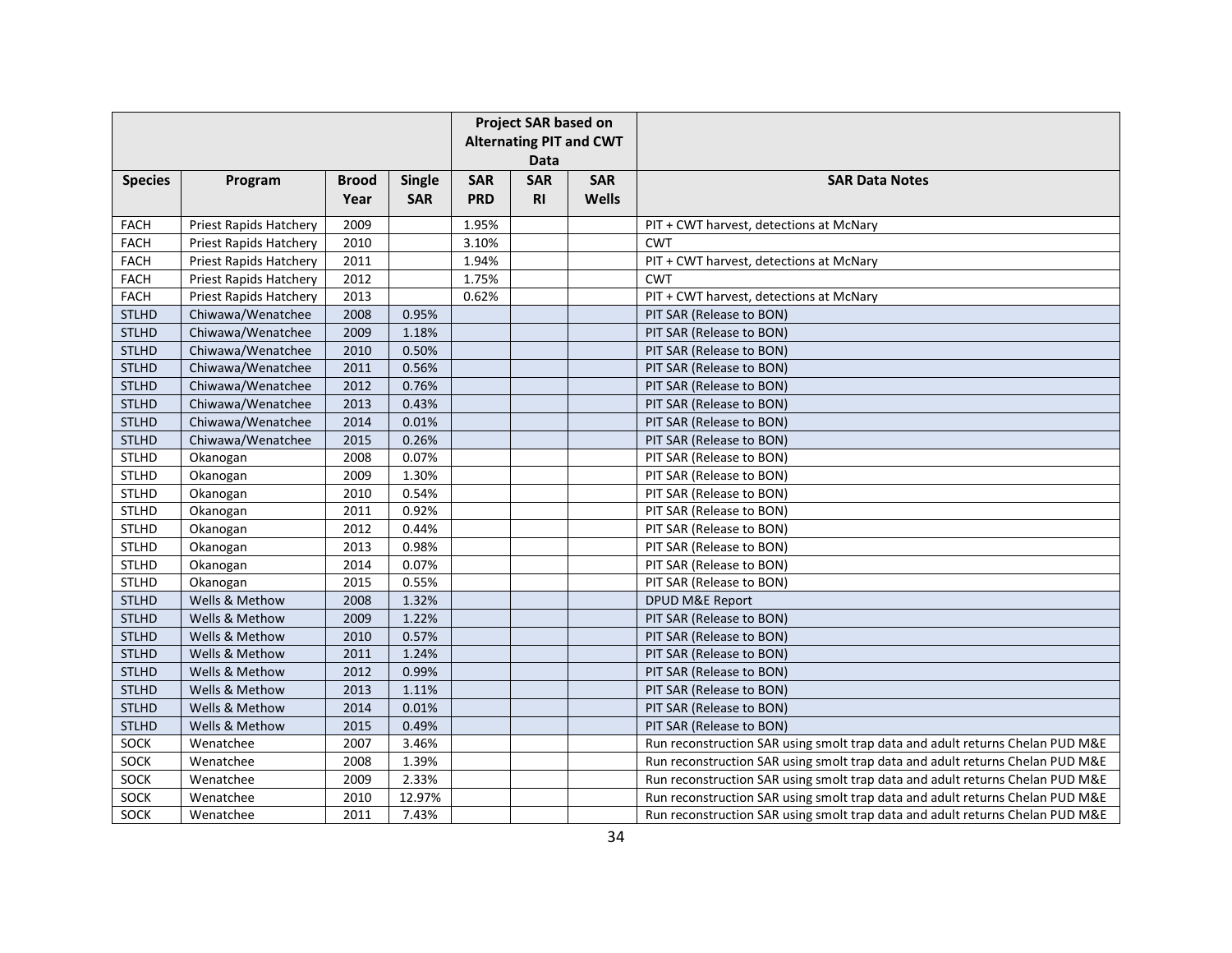|                |           |                      | Project SAR based on<br><b>Alternating PIT and CWT</b><br>Data |                                                                                        |  |        |                                                                               |  |  |
|----------------|-----------|----------------------|----------------------------------------------------------------|----------------------------------------------------------------------------------------|--|--------|-------------------------------------------------------------------------------|--|--|
| <b>Species</b> | Program   | <b>Brood</b><br>Year | <b>Single</b><br><b>SAR</b>                                    | <b>SAR</b><br><b>SAR</b><br><b>SAR</b><br><b>PRD</b><br>R <sub>l</sub><br><b>Wells</b> |  |        | <b>SAR Data Notes</b>                                                         |  |  |
| SOCK           | Wenatchee | 2012                 | 5.00%                                                          |                                                                                        |  |        | Run reconstruction SAR using smolt trap data and adult returns Chelan PUD M&E |  |  |
| SOCK           | Wenatchee | 2013                 | 2.15%                                                          |                                                                                        |  |        | Run reconstruction SAR using smolt trap data and adult returns Chelan PUD M&E |  |  |
| SOCK           | Wenatchee | 2014                 | 9.01%                                                          |                                                                                        |  |        | Run reconstruction SAR using smolt trap data and adult returns Chelan PUD M&E |  |  |
| <b>SOCK</b>    | Wenatchee | 2015                 | 13.06%                                                         |                                                                                        |  |        | Run reconstruction SAR using smolt trap data and adult returns Chelan PUD M&E |  |  |
| COHO           | Wenatchee | 2008                 | 0.720%                                                         |                                                                                        |  |        | CWT and PBT from YN M&E                                                       |  |  |
| COHO           | Wenatchee | 2009                 | 0.300%                                                         |                                                                                        |  |        | CWT and PBT from YN M&E                                                       |  |  |
| <b>COHO</b>    | Wenatchee | 2010                 | 0.120%                                                         |                                                                                        |  |        | <b>CWT and PBT from YN M&amp;E</b>                                            |  |  |
| COHO           | Wenatchee | 2011                 | 0.930%                                                         |                                                                                        |  |        | CWT and PBT from YN M&E                                                       |  |  |
| COHO           | Wenatchee | 2012                 | 0.140%                                                         |                                                                                        |  |        | <b>CWT and PBT from YN M&amp;E</b>                                            |  |  |
| COHO           | Wenatchee | 2013                 | 0.260%                                                         |                                                                                        |  |        | CWT and PBT from YN M&E                                                       |  |  |
| COHO           | Wenatchee | 2014                 | 0.420%                                                         |                                                                                        |  |        | CWT and PBT from YN M&E                                                       |  |  |
| COHO           | Wenatchee | 2015                 | 0.510%                                                         |                                                                                        |  |        | <b>CWT and PBT from YN M&amp;E</b>                                            |  |  |
| COHO           | Wenatchee | 2016                 | 0.320%                                                         |                                                                                        |  |        | CWT and PBT from YN M&E                                                       |  |  |
| COHO           | Methow    | 2008                 | 0.250%                                                         |                                                                                        |  |        | <b>CWT and PBT from YN M&amp;E</b>                                            |  |  |
| СОНО           | Methow    | 2009                 | 0.150%                                                         |                                                                                        |  |        | <b>CWT and PBT from YN M&amp;E</b>                                            |  |  |
| COHO           | Methow    | 2010                 | 0.060%                                                         |                                                                                        |  |        | <b>CWT and PBT from YN M&amp;E</b>                                            |  |  |
| COHO           | Methow    | 2011                 | 0.320%                                                         |                                                                                        |  |        | <b>CWT and PBT from YN M&amp;E</b>                                            |  |  |
| COHO           | Methow    | 2012                 | 0.140%                                                         |                                                                                        |  |        | CWT and PBT from YN M&E                                                       |  |  |
| COHO           | Methow    | 2013                 | 0.040%                                                         |                                                                                        |  |        | CWT and PBT from YN M&E                                                       |  |  |
| COHO           | Methow    | 2014                 | 0.520%                                                         |                                                                                        |  |        | CWT and PBT from YN M&E                                                       |  |  |
| COHO           | Methow    | 2015                 | 0.440%                                                         |                                                                                        |  |        | CWT and PBT from YN M&E                                                       |  |  |
| COHO           | Methow    | 2016                 | 0.480%                                                         |                                                                                        |  |        | CWT and PBT from YN M&E                                                       |  |  |
| COHO           | Twisp     | 2008                 |                                                                |                                                                                        |  | 1.213% | PIT data from WINT and WINTBC programs                                        |  |  |
| COHO           | Twisp     | 2009                 |                                                                |                                                                                        |  | 0.329% | PIT data from WINT and WINTBC programs                                        |  |  |
| COHO           | Twisp     | 2010                 |                                                                |                                                                                        |  | 0.058% | PIT data from WINT and WINTBC programs                                        |  |  |
| COHO           | Twisp     | 2011                 |                                                                |                                                                                        |  | 2.012% | PIT data from WINT and WINTBC programs                                        |  |  |
| <b>COHO</b>    | Twisp     | 2012                 |                                                                |                                                                                        |  | 0.201% | PIT data from WINT and WINTBC programs                                        |  |  |
| COHO           | Twisp     | 2013                 |                                                                |                                                                                        |  | 0.103% | PIT data from WINT and WINTBC programs                                        |  |  |
| <b>COHO</b>    | Twisp     | 2014                 |                                                                |                                                                                        |  | 0.973% | PIT data from WINT and WINTBC programs                                        |  |  |
| <b>COHO</b>    | Twisp     | 2015                 |                                                                |                                                                                        |  | 0.600% | PIT data from WINT and WINTBC programs                                        |  |  |
| COHO           | Twisp     | 2016                 |                                                                |                                                                                        |  | 1.105% | PIT data from WINT and WINTBC programs                                        |  |  |
| COHO           | Twisp     | 2017                 |                                                                |                                                                                        |  | 1.125% | PIT data from WINT and WINTBC programs                                        |  |  |
| <b>COHO</b>    | Twisp     | 2018                 |                                                                |                                                                                        |  | 2.349% | PIT data from WINT and WINTBC programs                                        |  |  |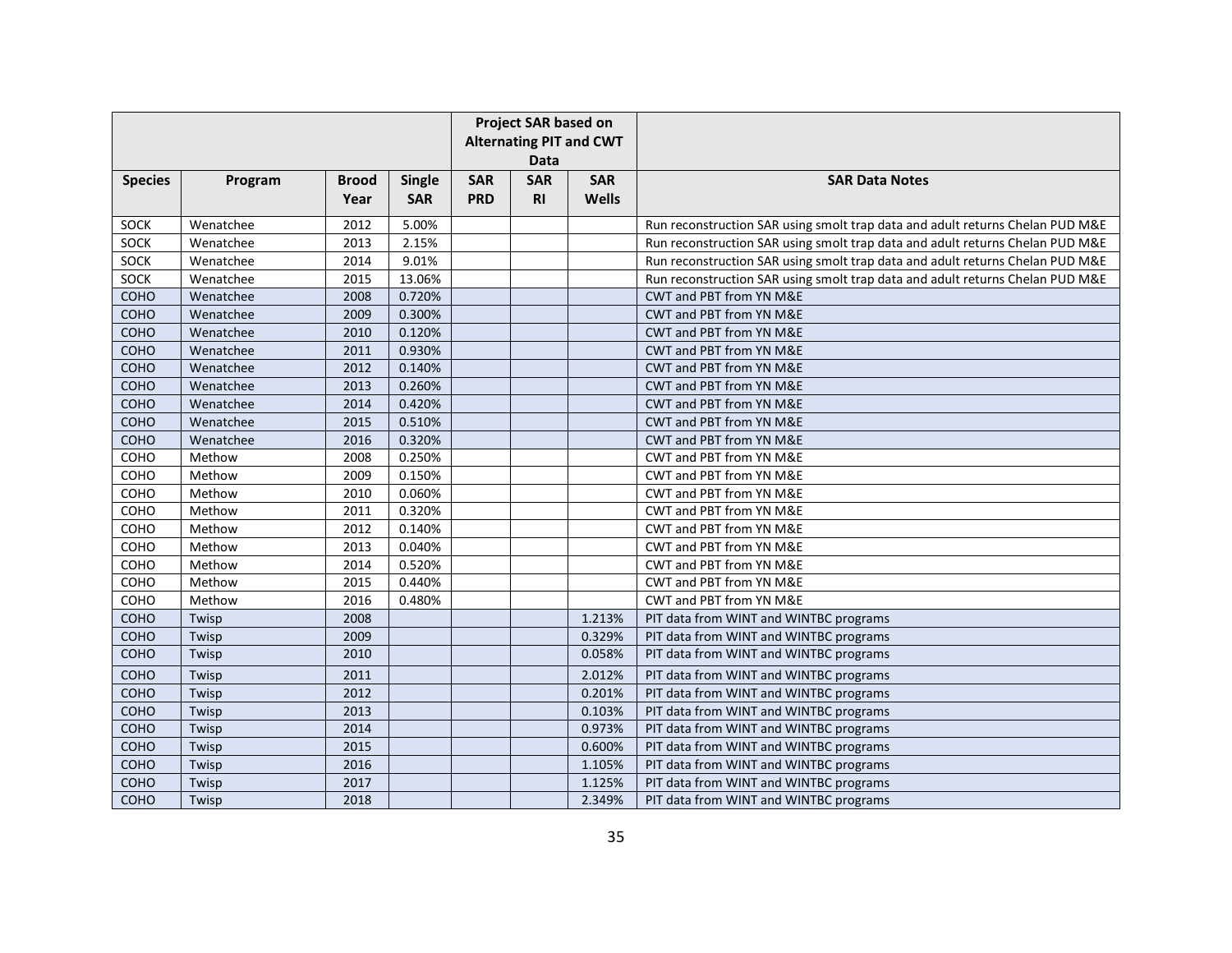## References

Caisman, J., R. Alford, T. Jeffris, C. Kamphaus, K. Mott, and G. Wolfe. 2020. Mid-Columbia Coho Reintroduction Monitoring and Evaluation. Project # 1996-040-00. Yakama Nation Fisheries. August 2020.

Hillman, T., M. Miller, K. Shelby, M. Hughes, C. Moran, J. Williams, M. Tonseth, C. Willard, S. Hopkins, J. Caisman, T. Pearsons, and P. Graf. 2021. Monitoring and evaluation of the Chelan and Grant County PUDs hatchery programs: 2020 annual report. Report to the HCP and PRCC Hatchery Committees, Wenatchee and Ephrata, WA.

Richards, S.P. and T.N. Pearsons. 2021. Priest Rapids Hatchery Monitoring and Evaluation Annual Report for 2019-2020. Public Utility District No. 2 of Grant County, Ephrata, Washington.

Snow, C., C. Frady, D. Grundy, B. Goodman, G. Mackey, and A. Haukenes. 2021. Monitoring and evaluation of the Wells Hatchery and Methow Hatchery programs: 2020 annual report. Report to Douglas PUD, Grant PUD, Chelan PUD, and the Wells and Rocky Reach HCP Hatchery Committees, and the Priest Rapids Hatchery Subcommittees, East Wenatchee, WA.